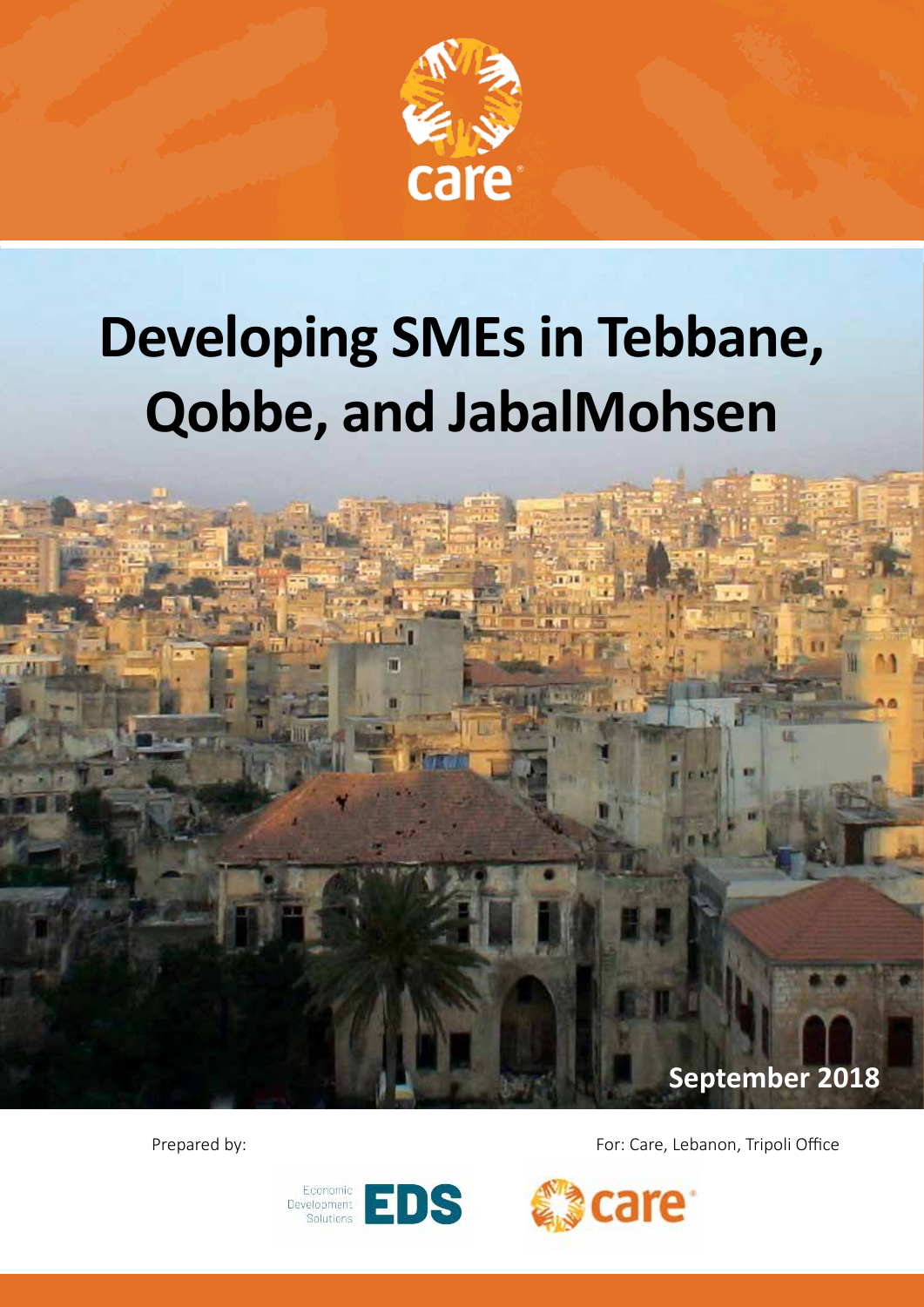

# **Executive Summary**

Tripoli has often been described as economically, culturally, and materially rich, yet marginalization, unemployment, and vulnerability are widespread in the city. Indeed, as the home to 18.3% of the country's population, the North of Lebanon reportedly has the highest poverty rates in the country with a staggering 35% overall unemployment rate, according to OCHA. Within this context, the study examines micro and nano enterprises in three different vulnerable neighborhoods in Tripoli: Tebbane, Jabal Mohsen, and Qobbe. It identifies context-specific and case-specific challenges and gaps facing enterprises, in addition to illustrating the various strengths, weaknesses, opportunities, and threats facing them.

Using a mixed methods approach, the study relies on a comprehensive literature review and primary data. A sample of eighty enterprises was surveyed, followed with semi-structured interviews with either the enterprise owner or the employee. Further, three indepth interviews were held with enterprise owners identified as positive deviants. Based on the surveys, the most prevalent sector of activity in all three neighborhoods is trade, followed by food industry, services, and then manufacturing. The surveys also suggested a predominance of male-owned shops, indicating vast gender discrepancy. Most interviewed participants, including those at younger ages, had not completed their formal education, with 44% of the respondents functionally illiterate.

The quantitative and qualitative findings were synthesized and analyzed to identify the main obstacles facing enterprises. The obstacles included political instability; lack of access to finance and restrictive environments, including high taxes and costs of registration; the lack of skilled labour; the absence of adequate governance structures; weak infrastructure, particularly in relation to water, transportation, electricity, and garbage collection; the prevalence of informally established enterprises; and low levels of female employment.

On the other hand, there were many opportunities that are either being seized or are promising for the growth of enterprises. They include a growing sense of safety felt by residents following the 2014 security plan; an increase of an entrepreneurial spirit, facilitated by the ease of starting a business and the growing demand for services by the local population and Syrian refugees; the historic and strategic location of all three areas (in addition to the potentiality of revitalizing public spaces); the prospects of outsourcing technical, manufacturing, and design skills amongst residents, particularly amongst youth and women; and, finally, the presence and engagement with active community-based organizations in all three areas.

As for the section on positive deviance, the interviews resulted in a mapping of shared struggles and characteristics. The critical characteristics that led to respondents' success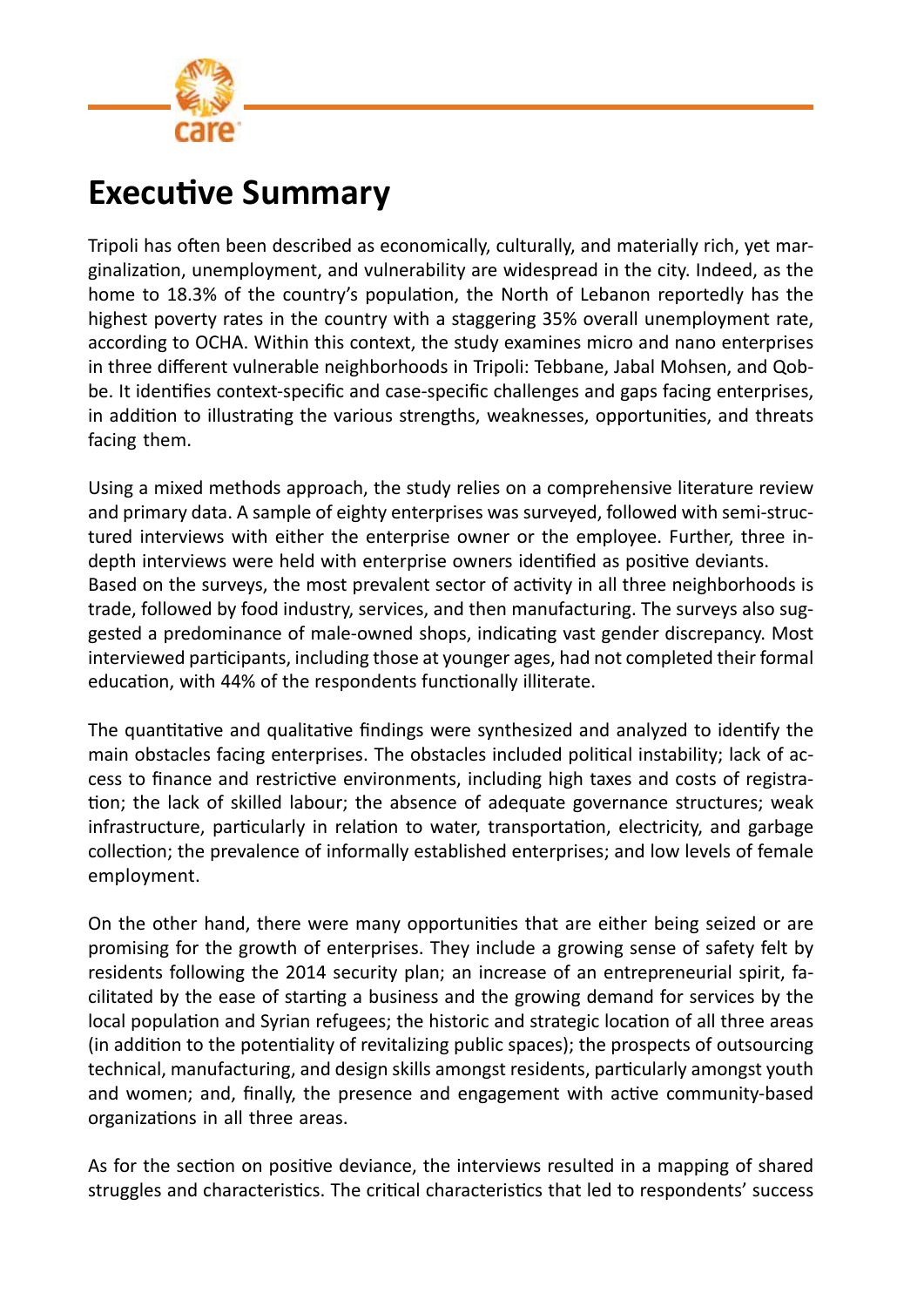

were their desire to learn; trustworthiness and community engagement; risk taking nature and propensity for self-investments; and, finally, an introspection and willingness to overcome societal expectations.

The study wraps up with a series of recommendations tackling both potential long-term and short-term interventions. The recommendations for long-term interventions explored in the study include:

- **Designing multi-sectoral community-based interventions**
- Re-establishing infrastructural and cultural networks between Tebbane, Jabal Mohsen, Qobbe, and the rest of Tripoli.
- Collaborating with the Al-Fayhaa Union of Municipalities
- **Investing in restaurants and tourism**
- **IMPROVING healthcare access**
- **Developing safe public spaces**
- **Improving schools**
- Advocating for a sustainable alternative to the relocation of the Lebanese University's branch in Qobbe
- Advocating for a sustainable alternative to the relocation of Tebbane's wholesale market
- Connecting with advocacy forums related to social protection, gender sensitivity, and improved economic viability
- **Preventing market saturation by diversifying both skills and enterprises**

#### *On the other hand, the short-term recommendations identified include:*

- Connecting local women to touristic, agricultural, and urban initiatives through value chain linkages
- **Establishing/reviving women's support networks and cooperatives**
- Vocational training for youth
- Connecting youth to internship, job opportunities, and vibrant clubs in the city center
- **Developing business-training curriculum for enterprise owners**
- **Tapping into already skilled workers in Jabal Mohsen through the existing trade union**
- Investing in cultural initiatives and community spaces
- **IMPROVING ACCESS TO START-UP CAPITAL, financial support and microfinance**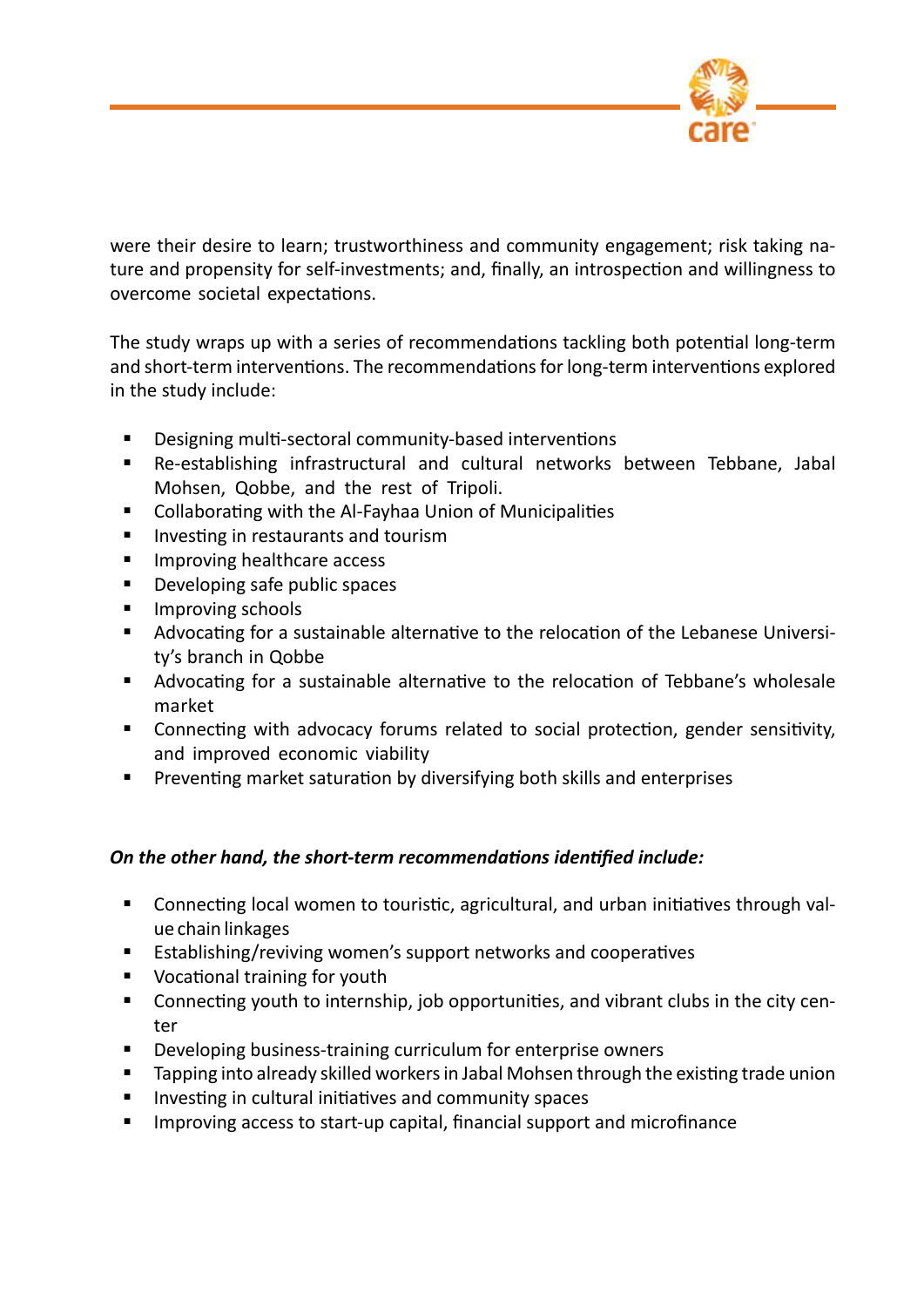# **Contents**

| 6 |  |
|---|--|
| 7 |  |
|   |  |
|   |  |
|   |  |
|   |  |
|   |  |
|   |  |
|   |  |
|   |  |
|   |  |
|   |  |
|   |  |
|   |  |
|   |  |
|   |  |
|   |  |
|   |  |
|   |  |
|   |  |
|   |  |
|   |  |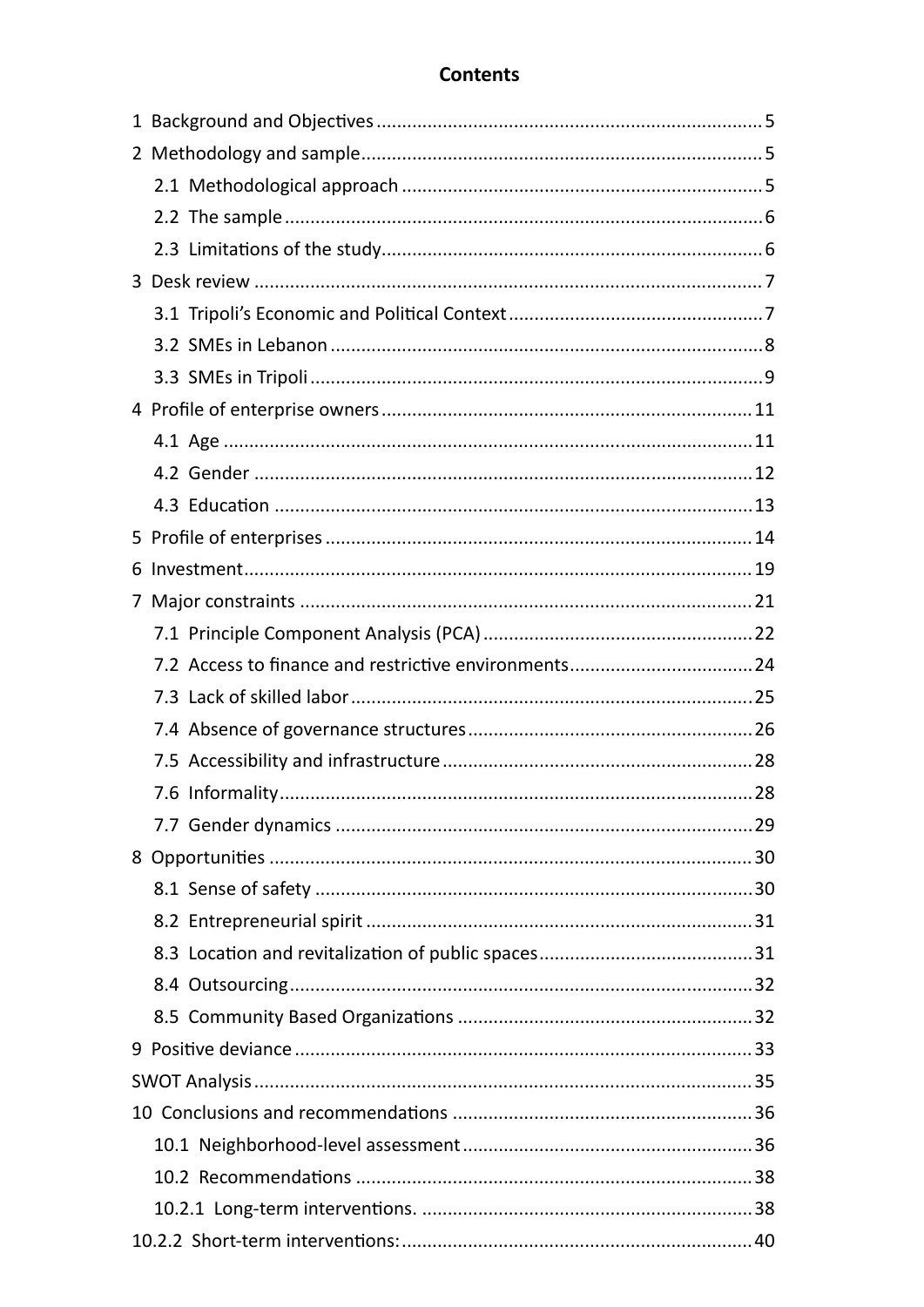

# **Background and Objectives**

#### **Project Background**

CARE's livelihoods and economic development department is currently working on a project, under the scope of NAWAT, that tackles small and micro enterprises (SMEs) in Tripoli, particularly in Tebbane, Qobbe and Jabal Mohsen. Funded by the German Federal Ministry for Economic Development and Cooperation, this project aims to support and help develop SMEs in Tripoli, which will be based on an assessment component that examines the market in Tripoli, the potential growth opportunities and existing constraints of SMEs, and the overall obstacles they face.

#### **Objectives of the study**

The objectives of the study are to guide the intervention and support for SMEs in specific industries and neighbourhoods in Tripoli. Specifically, the study aims to understand how SMEs can become more economically viable, create more jobs, and hire more people, particularly for women and youth. Within this aim, the main focus of the study will be to:

- I. Identify growth opportunities for the MSMEs
- II. Identify constraints that are preventing the businesses from taking advantage of the opportunities
- III. Understand the gender dynamics involved and the barriers women face in particular
- IV. Support with the development of long-term interventions to minimize those constraints

As such, this study identifies skill gaps within interviewed SMEs and determines how best to address them, in the aims of incentivizing their growth. Further, it locates existing business support services and training services that can enhance enterprises and improve the capacities of their existing labor, in addition to upskilling potential labor the enterprises may hire. The study of opportunities and constraints are multilayered, as they examine certain core concepts, such as gender, labor dynamics, informality, while attempting to engage with case-specific and context-specific opportunities and challenges that enterprises across different industries in Tripoli face.

# **Methodology and sample**

#### **1.1 Methodological approach**

The study relies mainly on primary data collected from a sample of 80 enterprises in the neighborhoods of Tebbaneh, Jabal Mohsen, and Qobbe. This data has both qualitative and quantitative aspects and, additionally, uses PCA tools and SWOT analysis for further analysis.

#### **Desk review:**

The desk review explores three particular angles, relevant for the study: the socioeconomic and political context of Tripoli the situation of MSMEs in Lebanon, and SMEs in Tripoli particularly.

#### **Data collection tools:**

The semi-structured survey questionnaire includes both close-ended quantitative questions and open-ended (subjective) questions. The questionnaire was designed to help with assessing the en-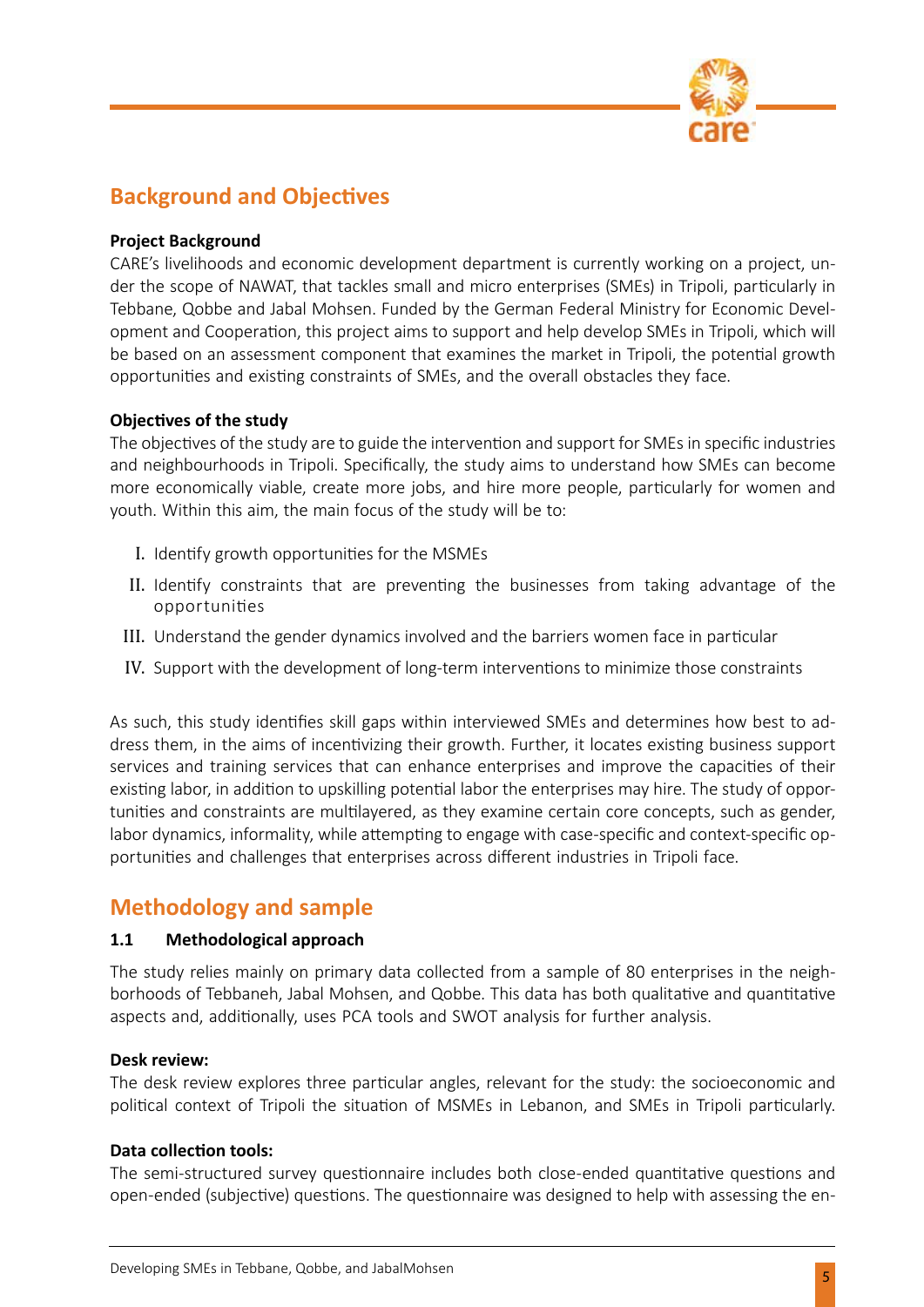

terprise's investments, their constraints and opportunities, their expectations, and their perceptions of strengths and weaknesses. The questionnaire and survey (presented in Annex 1) were translated into Arabic and adapted to a tablet, which was used by the Kobo Toolbox software and then analyzed with the SPSS software. Following completion of the survey, three in-depth interviews with successful enterprise owners were conducted as part of the study's core component on positive deviance.

#### **Training of surveyors:**

A team of three field surveyors were selected, all of whom have local expertise in Tripoli and previous experience conducting field work. They were trained on how to use the discussion guide, conduct the interviews, ensure interviewees' consent, facilitate the interviews with partiality, neutrality, and politeness, and understand how to use the tablet efficiently and effectively.

#### **Analysis:**

Using the answers to the questionnaire as a guide, in addition to a comprehensive desk review, comprehensive sections on demographics, constraints, opportunities, and recommendations were drafted.

#### **SWOT Analysis**

A SWOT analysis will be established to examine the internal strengths and weaknesses, and external opportunities and threats. This will help build up on the opportunities enterprises may seize and the threats to take into account.

#### **Principal Component Analysis (PCA)**

Principal Component Analysis technique will be used to analyze the data. PCA is a mathematical data reduction technique that allows one to interpret data by reorganizing it into separate components that can be meaningful. PCA transforms a number of possibly correlated variables into a smaller number of uncorrelated variables called principal components. It is commonly used in the social sciences, market research, and other industries that use large data sets.

#### **1.2 The sample**

A total of 80 enterprise owners or workers were interviewed for the purpose of this study, with 75 participants engaging with the qualitative aspect of the study. The sample included the neighborhoods of Tebbane (25), Jabal Mohsen (18) and Qobbe (37).

|                     | Food industry /<br>services | <b>Trade</b> | <b>Manufacturing</b> | <b>Services</b> | <b>Total</b> |
|---------------------|-----------------------------|--------------|----------------------|-----------------|--------------|
| <b>Tebbane</b>      |                             |              |                      |                 | 25           |
| <b>Jabal Mohsen</b> |                             |              |                      |                 | 18           |
| Qobbe               |                             | 22           |                      |                 | 37           |
| <b>Total</b>        | 20                          | 38           |                      | 18              | 80           |

Table 1: Sectors as per the neighborhoods

The unequal distribution between the different neighborhoods is due to the limited entry into and lower response rates in Jabal Mohsen and Tebbane.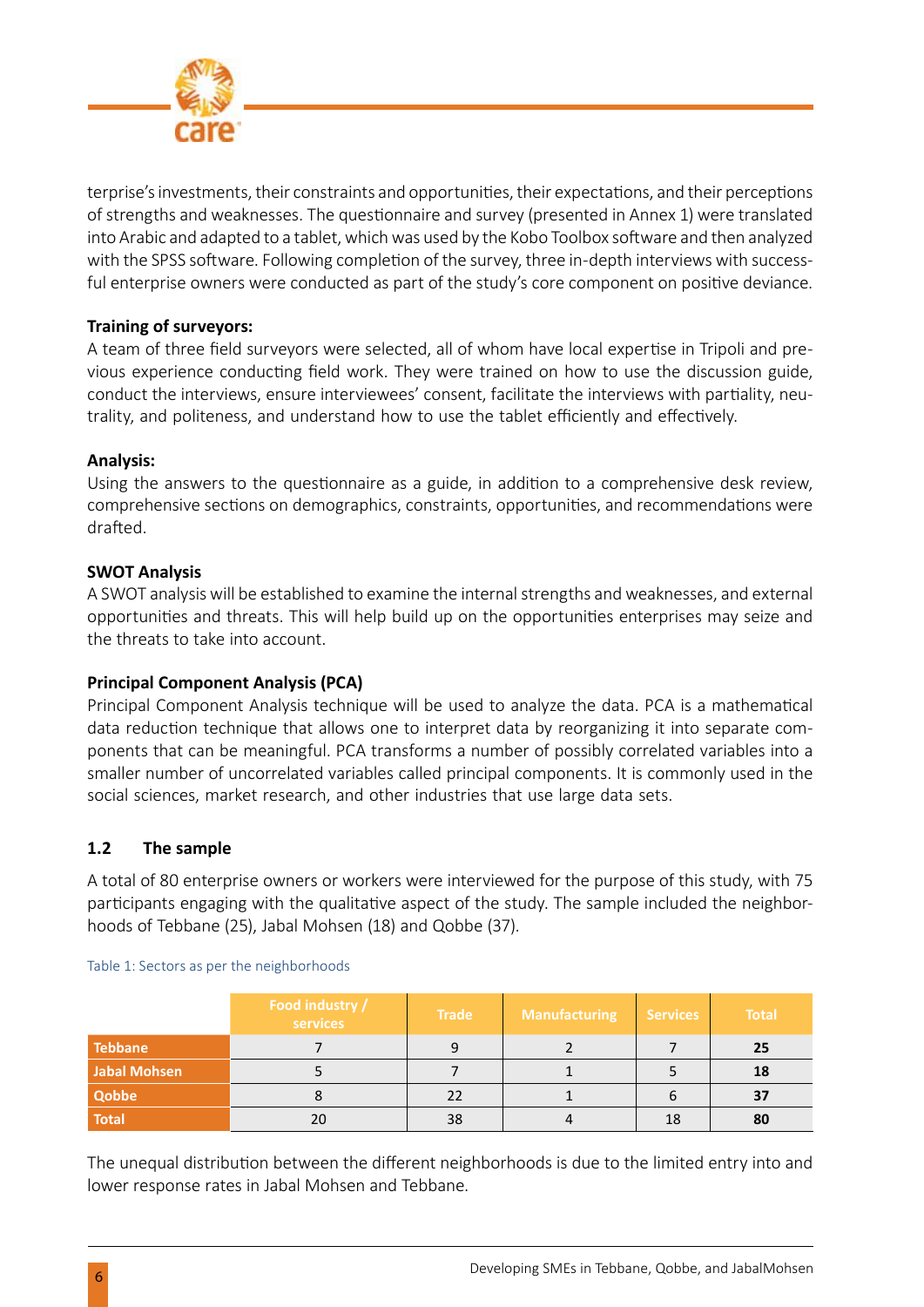

#### **1.3 Limitations of the study**

*There were certain conditions that made this study challenging.* 

- 1. The sample size was small, as only 80 enterprises were surveyed, thus limiting the ability to perform elaborate disaggregations when analysing the quantitative data.
- 2. Interviewing women was particularly difficult, given that the majority of workers and employers are men and many women were at home during the month of Ramadan.
- 3. The limited time scope and the timing of the data collection were problematic. That is, the surveys were conducted during the hot months of Ramadan, which changed the opening and closing times of enterprises, in addition to making it more difficult to reach owners and employees as they were either too tired or at home.
- 4. Given the political vulnerability of the areas surveyed, many were worried that the surveyors were collecting their data for the government's information. Several participants, for instance, shut down the phones upon hearing that the purpose was to conduct a survey or discontinued the interviews once questions related to taxation or registration were asked.

# **Desk review**

#### **1.4 Tripoli's Economic and Political Context**

Tripoli, the largest city in the North of Lebanon, is the capital of the North Governorate, a governorate comprised of six districts and 141 municipalities.

Tripoli has often been described as economically, culturally, and materially rich, yet marginalization, unemployment, and vulnerability are widespread. Indeed, up until the end of the 19<sup>th</sup> century, historical depictions portrayed Tripoli as a regional capital with an essential seaport. In 1920, when Greater Lebanon was established under the French Mandate with Beirut as its capital, Tripoli was separated from the north of Syria, where it had stronger social and economic connections<sup>1</sup>. Ultimately, this affected its geographic significance. Moreover, since Lebanon's independence, there has been economic neglect towards Tripoli, with a study, conducted in as early as 1961, highlighting the severe developmental problems in the Northern region of the country<sup>2</sup>. This was further worsened following the post-civil war Hariri-led neoliberal policies in the country, which segmented and institutionalized geographical inequalities in the country<sup>3</sup>.

Indeed, as the home to 18.3% of the country's population, the North of Lebanon reportedly has the highest poverty rates, with a staggering 31% of the country's poor located there<sup>4</sup>. Moreover, the region also exhibits the lowest rate of labour force participation, with only 47% of individuals above the age of 15 active in the workforce.

Accordingly, the Urban Poverty Index indicates that 67% of Tripoli's households do not have access to their basic needs with a staggering 26% especially destitute5. Economic activity in Tripoli is at 43.8%, with only 11% of national employment located in the northern region6. The overall unemployment rate, according to OCHA, is at a staggering 35%, with youth unemployment and high school drop outs on the rise7. OCHA also reports that " out of a total population of 1.1 million

UN-Habitat 2016

<sup>2</sup> Mission IRFED 1961

<sup>3</sup> Traboulsi, F, Social Classes and Political Power in Lebanon, 2016

<sup>4</sup> Skill Gap Analysis for TSEZ 2017

<sup>5</sup> ESCWA UPI 2012

<sup>6</sup> Skill Gap Analysis for TSEZ 2017

 $<sup>7</sup>$  Ibid.</sup>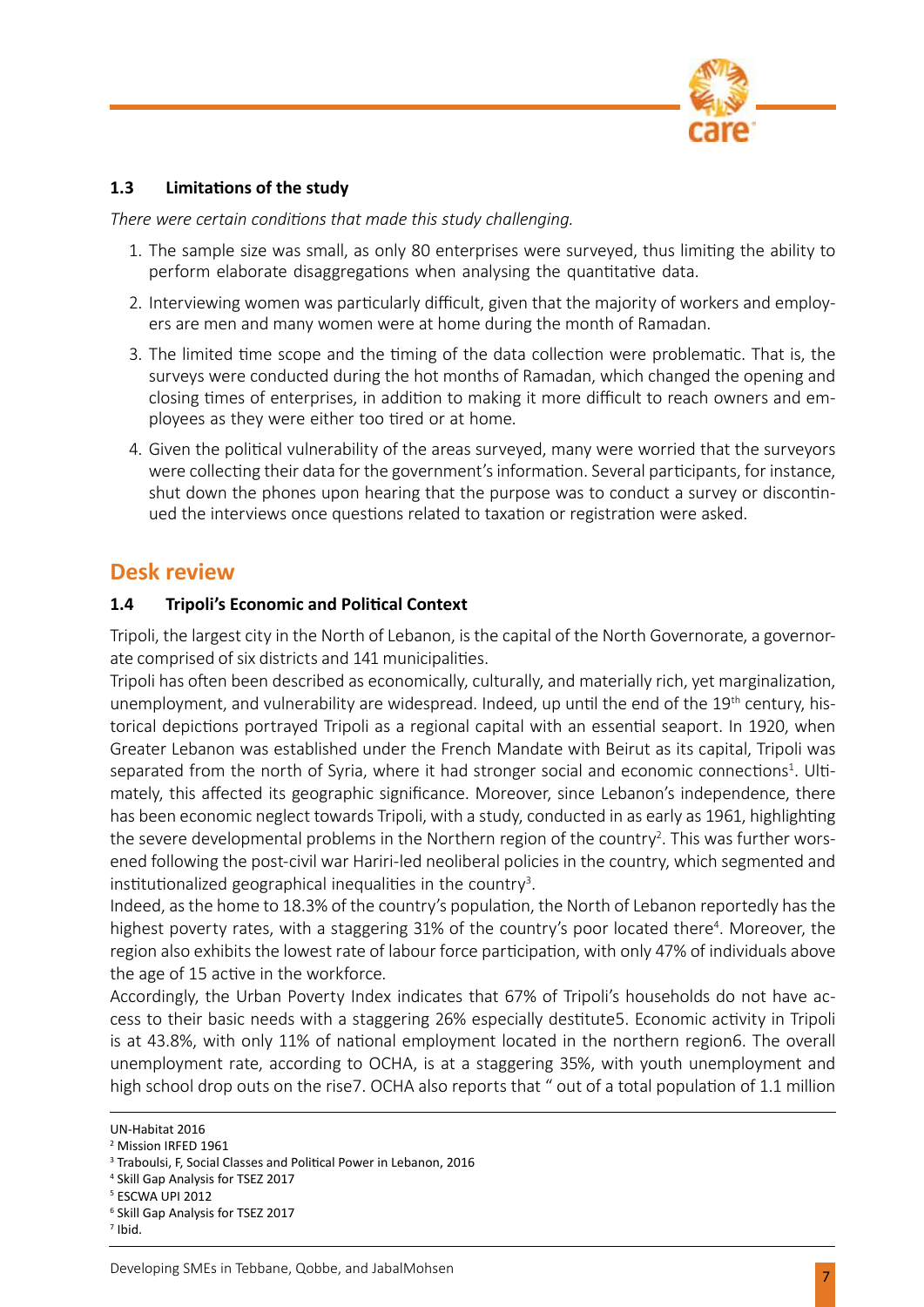

people, 708,000 live under the poverty line: 341,000 deprived Lebanese, over 266,000 Syrian refugees, 88,000 Palestine refugees and almost 12,000 Lebanese returnees8." A study by ESCWA in 2013 reported that Tebbane and Al-Souaika are the poorest areas in Tripoli, with 50% of families receiving an average \$333/month9.

| Selected indicator                                         | Share in the North |
|------------------------------------------------------------|--------------------|
| <b>Active working population</b>                           | 47%                |
| <b>Public sector employment</b>                            | 20%                |
| <b>Female employment rate</b>                              | 17%                |
| <b>Inactive adult female</b>                               | 52%                |
| (Informal labour (% of waged employees                     | 85%                |
| <b>Waged employee</b>                                      | 49%                |
| <b>Employer</b>                                            | 20%                |
| Self-employed                                              | 22%                |
| <b>Unemployment rate</b>                                   | 9%                 |
| (Unemployed youth (14 - 24                                 | 13%                |
| Idle youth $(14 - 24)$ not employed, education or training | 23%                |

#### Figure 1: Selected indicators reflecting the state of the labor force in the North of Lebanon

*Source: 2016 North Lebanon Household Survey, World Bank*

In addition to imbalanced development and structural inequalities, the city's economic slump is also largely due to political turmoil etched in the city's recent history. Since the 1980s, there have been sporadic but on-going conflict between two neighbourhoods in Tripoli under study, Tebbane and Jabal Mohsen, with consequent heavy destruction and economic migration from both neighbourhoods10. Indeed, Tebbane, Jabal Mohsen, and Qobbe are the most deprived neighbourhoods in Tripoli.11 The situation of these neighbourhoods, particularly Tebbane and Jabal Mohsen, was further exacerbated due to Hariri's assassination in 2005, and the ensuing split of the country into the March 8 and March 14 alliances, and the Syrian war. Tripoli was also affected by the tensions and violence between Salafists and the Lebanese army, with a large number of Islamists, under the militant group Fateh el Islam, arrested in 2007. For many Islamists and Islamist-supporters, the current geopolitical climate has resulted in "Sunnis […] being victimized."12Moreover, the 2011 Syrian crisis worsened the economic situation, as there was a huge influx of refugees to the North through the borders. The war also further exacerbated the clashes between the Sunni community of Tebbane and the Alawite community of Jabal Mohsen, leading to 200 dead and 2000 injured be-

<sup>&</sup>lt;sup>8</sup> North and Akkar Governorates, OCHA, 2016)

Geostrategic Maritime Review, 2013

UN Habitat Tripoli City Profile

Skill Gap Analysis for TSEZ 2017

Hamoui, Mustapha, "A Phonecall that Shook the Nation", Heinrich Boll Stiftung,  $\mathsf{r} \cdot \mathsf{N}$ ,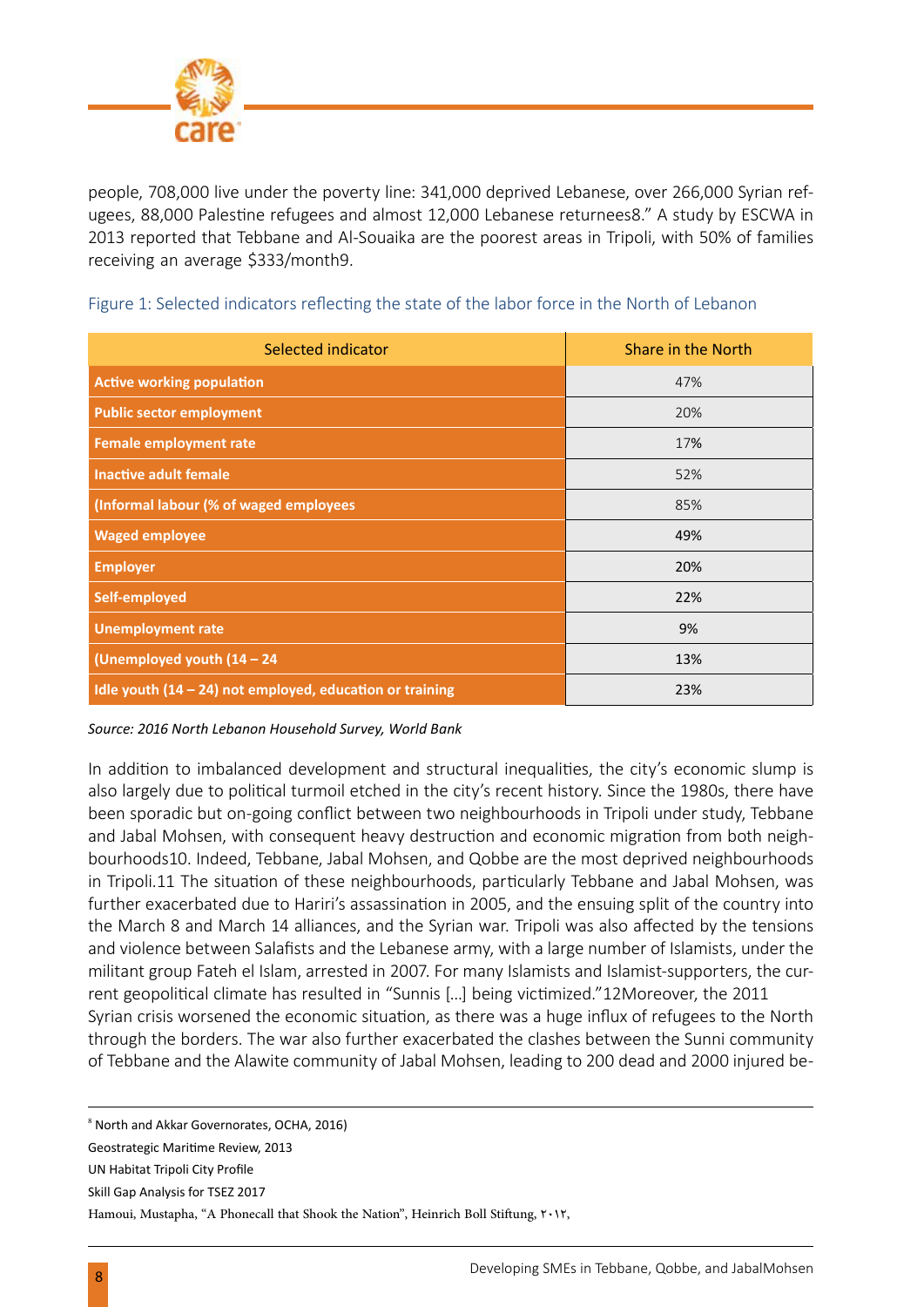

tween the years of 2008 and 201513. During these cycles of violence, militants and political gangs infiltrated the neighborhoods, fortifying sectarianism and identity politics in the areas of Tebbane and Jabal Mohsen.

In 2014, a top-down security plan was put forth, with the aim of disarming the militias and gangs. However, no national strategic plan was implemented to specifically deal with the neighborhoods' political grievances. Yet it is worth noting that there have been strategic plans pushed by consultants, economists, and local consultancies, under the umbrella name 'Inclusive Strategy & Action Plan (Volume I & II). During the past two years, there has been relative calm in the city with several emerging initiatives, such as the Tripoli Vision 2020; Tripoli Special Economic Zone; the 2018 Tripoli Start-up forum for emerging entrepreneurs; maritime investments; arts and cultural activities in places such as Warche 13 and the March Cultural Centre; and the NGO and INGO-led capacity building of the district's municipalities. Some have suggested that, "The political will to improve the socio-economic situation in Tripoli [and] policy decisions [being] made in that direction in the form of large investments needed in the area.14" Yet, despite the direct clashes ending and the various (but limited) interventions, the neighbourhoods at stake are still highly sensitive to external and internal tensions and triggers, with sporadic clashes still occurring.

#### **1.5 SMEs in Lebanon**

Small and micro enterprises in Lebanon are the building blocks of Lebanon's economy, representing 93-95% of registered companies and absorbing around half of formally registered employees15. In Lebanon, the private sector has long played a major role in the country's development, with SMEs predominantly contributing to its activities. There are around 225,000 MSMEs in Lebanon, with around two-thirds of them in Beirut and Mount Lebanon16.

Policymakers and economic analysts have long reaffirmed the importance of SMEs in developing entrepreneurship, generating employment, increasing competitiveness, and enhancing economic viability.17 Lebanon's Ministry of Economy and Trade identifies micro enterprises as those with an annual turnover that is less than LBP 500 million; small enterprises as those with an annual turnover less than LBP 5 billion; and, finally, medium enterprises as those with an annual turnover that is less than LBP 25 billion. Respectively, these enterprises have 10 employees or less, 50 employees or less, and 100 employees or less. A field study of around 3000 MSEs in Lebanon, conducted by the Consultation & Research Institute, identified that enterprises with less that five workers make up 88% of enterprises. Indeed, neighborhoods in Tebbane, Jabal Mohsen, and Qobbe consist largely of nano enterprises, i.e. one-person businesses.

In Lebanon, SMEs face structural challenges in the country, with a 2006 ERF study reporting that approximately half the SMEs surveyed are not formal and may only commercially enroll their enterprise if they have the capacity to expand18. Reportedly, this is due to taxation-related issues, which has encouraged the informality of the hiring processes19.

However, there has been a push towards supporting the growth and development of SMEs in re-

OCHA 2016, North and Akkar Governorates Profile

LEADERS Market Analysis 2017

Oxfam Skill Gap Analysis in Selected Regions 2017

Building Markets 2016, Market Overview of Small and Medium Enterprises in Beirut and Mount Lebanon conducted for the IRC

OECD 2017, Enhancing the Contributions of SMEs In A Global and Digitalized Economy

LEADERS Market Analysis; Ministry of Economy and Trade and UNDP (2014). Lebanon SME Strategy. A road map for 2020. World Bank *Doing Business* 2010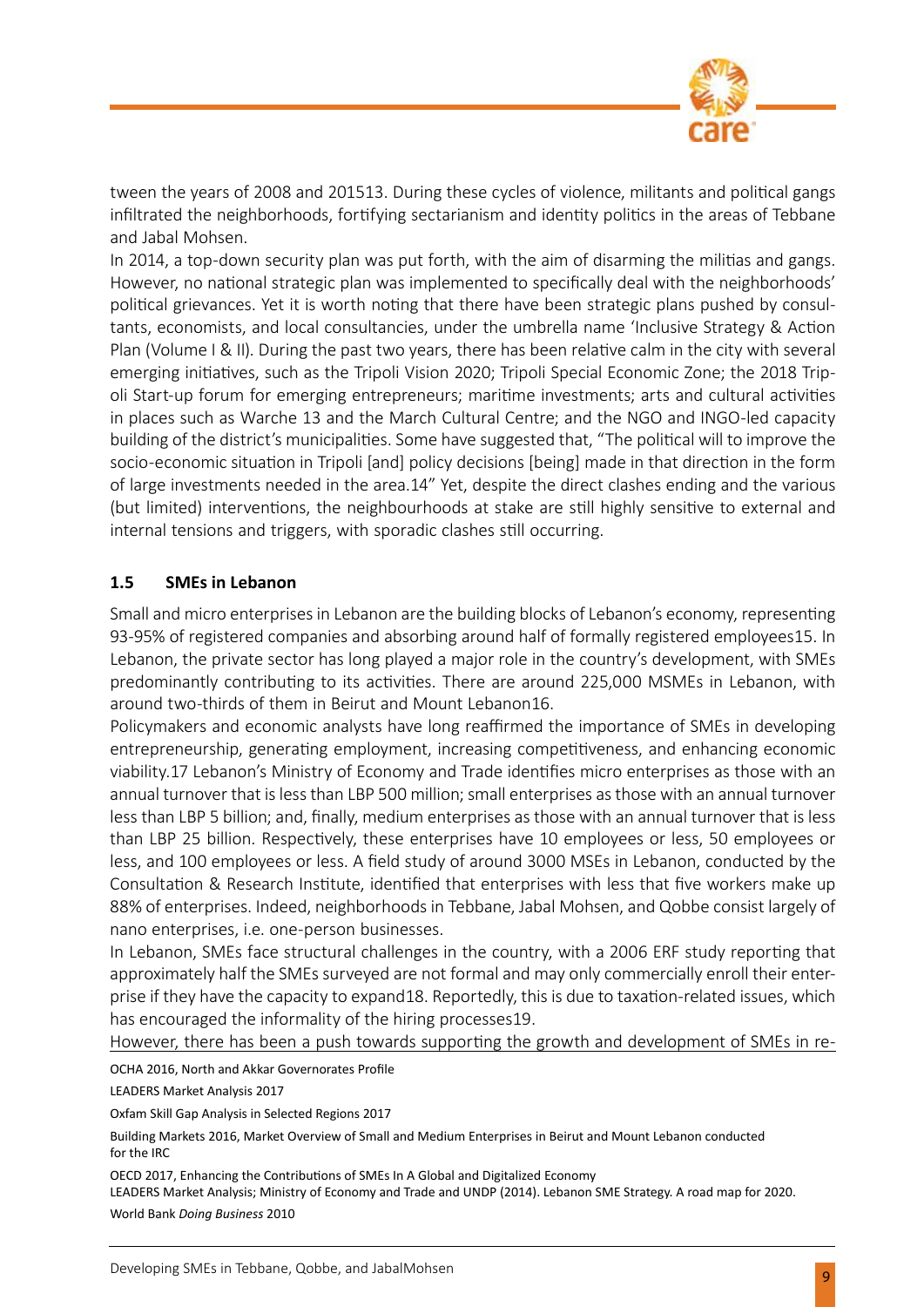

cent years. They started receiving attention in the 90s, in line with the reconstruction period that followed the civil war. A series of laws and policies were enacted, such as the establishment of the Investment Development Authority of Lebanon and the reactivation of the Beirut Stock Exchange, to set the stage for SMEs. Moreover, in the 2000s, a platform for long-term subsidized loans, via the Kafalat program, was established. Despite these changes, it was not until 2007 that the country's first national strategy emerged, with huge efforts by both public and private sectors to push for and advocate entrepreneurship. Given the relative success of the SME strategy, the Ministry of Economy and Trade launched a new strategy, namely the "Lebanon's SME Strategy: Roadmap for 2020", with the view that SMEs are engines for Lebanon's growth and capacity to create jobs. It advocates the enhancement and creation of SMEs that are dynamic, vital, and internationally competitive.

The main objectives of Lebanon's 2014 SME strategy revolve around the growth of SMEs, their sustainability and competitive value, and their ability to be innovative and contribute to a higher value-added economy. The importance given to SMEs is depicted in events such as the Lebanon Small and Medium Conference in 2017, under the patronage of the Ministry of Economy & Trade. An Oxfam-commissioned skill gap analysis, implemented by Beyond Reform and Development in 2016, noted optimism with regards to the growth of SMEs despite the reported legal and skills barriers to hiring and the existing gap between labours' education and the market's needs.

Another skill gap analysis by Oxfam examining agrofood, food services and construction sectors, in a variety of different regions in Lebanon, noted that employers tend to prefer educated employees instead of unskilled labors due to lack of training resources20. They also expressed willingness to partner with VTEs, with particular interest in business plan development and marketing.

#### **1.6 SMEs in Tripoli**

In more recent times, there have been a series of reports studying Tripoli's labor force and skill gaps. For instance, a skill gap analysis conducted particularly for the Tripoli Special Economic Zone concluded that there is a scarcity of skilled labor in Tripoli. In the study, interviewed industrialists highlighted their tendency to hire technical skilled labor from outside Tripoli. The reasons given for this were the emigration of educated youth to Beirut or abroad, the impracticality of educational institutions, and the outmoded vocational education curricula<sup>21</sup>. There is also a lack of incentives amongst enterprises to invest in internships or vocational training. Indeed, as per Oxfam's findings, SMEs in the North "face structural challenges that are preventing them from benefitting from this wave of support to SME's $22.$ "

LEADERS market analysis of Tripoli also highlights that the construction sector particularly needs help with devising marketing strategies, whereas food-processing enterprises may need to prioritize technical support in order to become more efficient. MSMEs in general reportedly lack technical training.

Oxfam Skills Gap Analysis 2017 TSEZ Skill Gap Analysis 2017 OXFAM Skill Gap Analysis 2017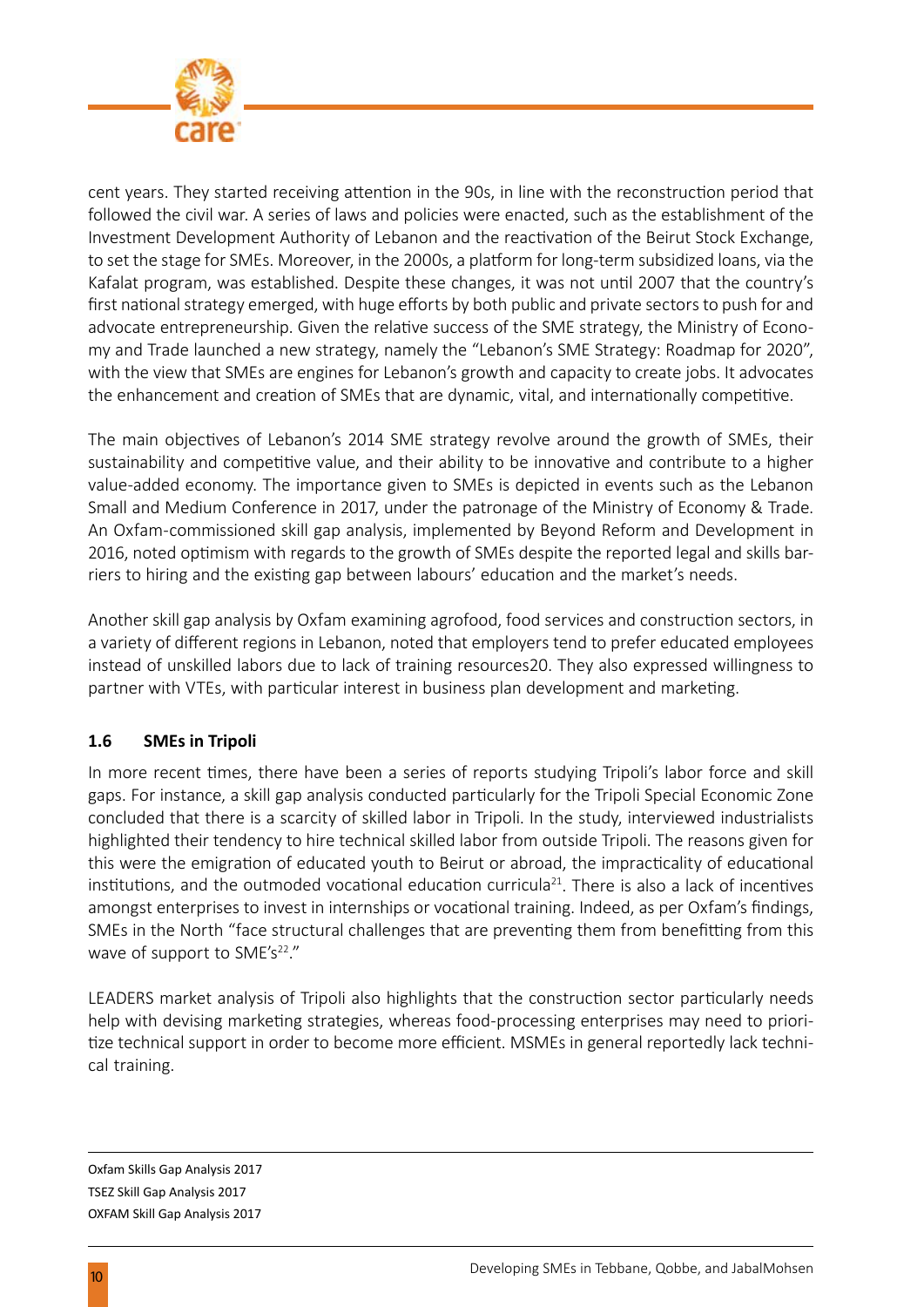

#### Figure 2: major challenges in Tripoli



*Source: LEADERS Market Analysis 2017, case study on Tripoli's port*

To assist in filling these gaps, help enhance existing SMEs, and establish new ones, there has been a wave of SME support from different local and international organizations. This is perhaps most evident in the Business Incubation Association in Tripoli (BIAT), an EU-funded project, that was established in collaboration with the MOET. Its main purpose is helping entrepreneurs develop, through providing financial, technical, marketing, and networking services within Tripoli and the surrounding areas $23$ .

The Tripoli Entrepreneur's Club also aims to foster and nurture entrepreneurship in the city through different tailored trainings and awareness raising initiatives. NGOs and IOs are also assisting vulnerable populations with entrepreneurship as a method. Some examples are UNIDO's projects that support SMEs in the North; Near East Foundation's work with the Hadatha Centre in Minyeh and Berqayel; and the Danish Refugee Council's support for SMEs in Tripoli as well. There is also the Lebanese Association for Development, Al Majmouaa, which has a branch in Tripoli, offering loans and free non-financial services to budding entrepreneurs, with a focus on women.

However, based on the desk review, it appears that there have been no SME-driven initiatives particularly tailored to Jabal Mohsen, Tebbane, and Qobbe. Yet, since the April 2014 security plan undertaken by the Lebanese Armed Forces and the Internal Security Forces, there have been various attempts to study the targeted areas, with the most comprehensive study, composed of two volumes, titled "Inclusive Urban Strategy & Action Plan", conducted by the local consultancy Beyond Reform and Development. These studies examine the infrastructural conditions and political backbone that may provide opportunities or constraints for the emergence of SMEs, which are the stepping-stones of this study.

# **Profile of enterprise owners**

#### **1.7 Age**

The average age of interviewed enterprise owners is 38 with a standard deviation of 12. The lowest recorded age is 17, and the highest is 75. The table below shows the age distribution of enterprise owners.

/http://www.biatcenter.org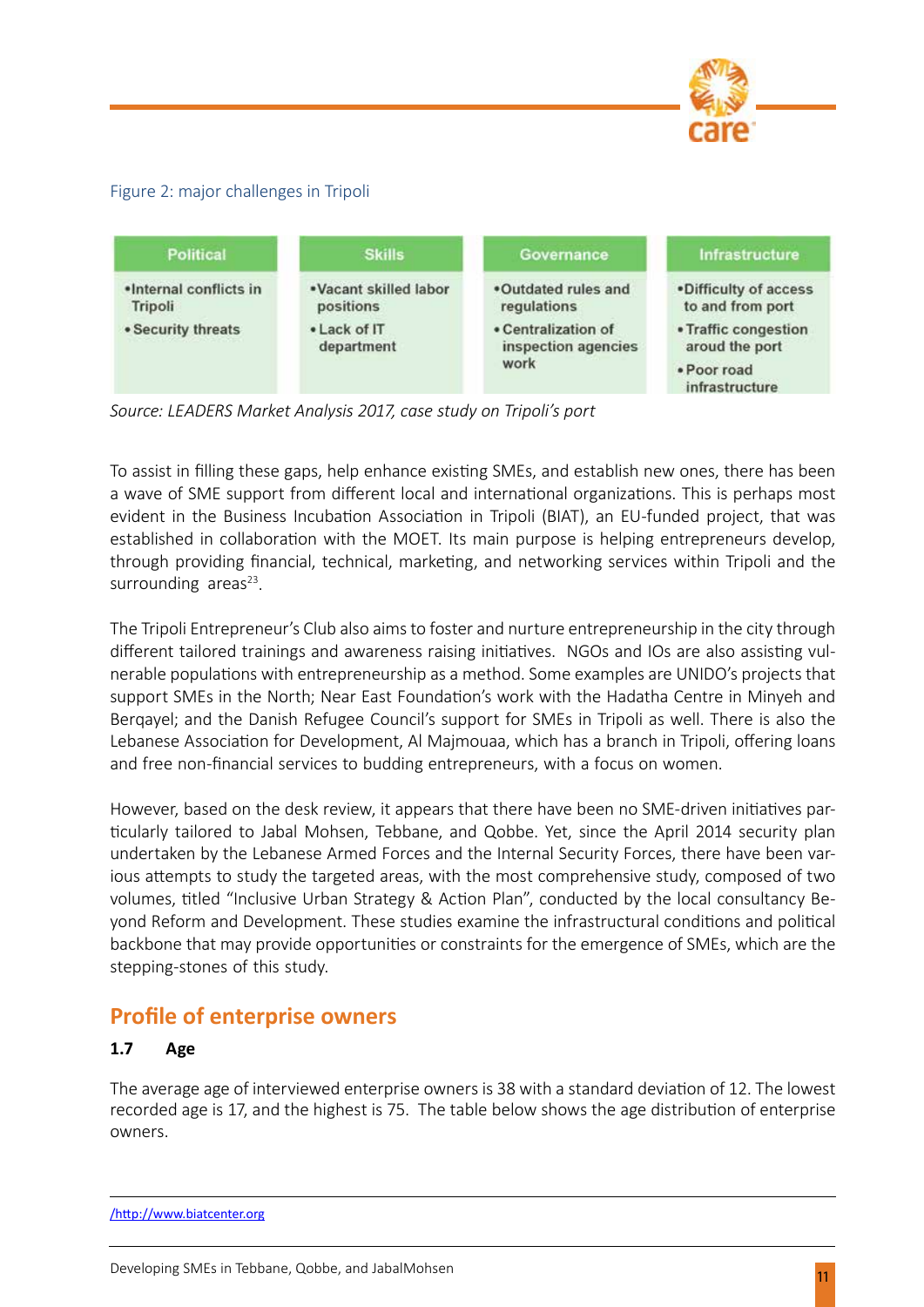

|              | <b>Number</b> | <b>Percent</b> |
|--------------|---------------|----------------|
| or below 29  | 23            | 29.5%          |
| $40 - 30$    | 23            | 29.5%          |
| $50 - 41$    | 20            | 25.6%          |
| $64 - 51$    | 9             | 11.5%          |
| or above 65  | 3             | 3.8%           |
| <b>Total</b> | 7824          | 100%           |

#### Table 2: Age distribution of enterprise owners

Although data indicates severe youth unemployment in the targeted neighborhoods, the survey depicts the opening of new shops by male youth in the past couple of years, four of which were established following the 2015 security agreement.

As per the interviews, many of these male youth are breadwinners of the family. This is relevant, when put into contrast with studies indicating that the rate of youth unemployment in the North is much higher than the rest of the country<sup>24</sup>. Arguably, the lack of registration and establishment formality, combined with the dire need to provide money and the relative safety in recent times, has pushed male youth to open shops. They own minimarkets, appliance repair and maintenance shops, cafés, clothes stores, barbershops, and mobile phone and services. As such, male youth worked mostly in services and trade. Most were confident about their ability to execute their businesses or jobs efficiently, with one barber from Jabal Mohsen noting that, "I may be young, but no one cuts hair around here better than me!" Another interviewed young man noted that he was "self-made", because he didn't go to school and wasn't supported by any organizations. On the other hand, there weren't a lot of older men working; rather, several participants indicated that they are now working in what were their fathers' shops. According to available data, the various male age groups are employed within both the service sector and the public sector<sup>25</sup>.

Women employees and enterprise owners were all above the age of 30, indicating the lack of female youth employment in the neighborhoods. Based on the conducted interviews, there were no examples given of child labor with regards to employment. However, previous studies have reported that child labor exists in Qobbe and Tebbane, constituting around 18% of employment<sup>26</sup>.

#### **1.8 Gender**

The enterprises surveyed were predominantly owned by males, with the exception of three enterprises – a minimarket, a clothes store, and a cosmetics and make up shop. There were two female employees as well, one working as a knitter and the other in a cosmetics and perfume shop. This indicates the vast gender discrepancy in all three areas, both in enterprise ownership and in employment. Other studies concur these findings, with a UN-Habitat neighborhood profile indicating that in Tebbane only 3% of surveyed business holders are female and only 2% of employees are female. Another UNDP field survey of living conditions in Tebbane and Jabal Mohsen in 2011 reported that a staggering 91.5% of women are unemployed in those areas. In Qobbe, as per the UN Habitat profiling, 14 out of the 166 surveyed business holders were females. This is a slightly

ILO 2017, Labour Market Information Review and Analysis: In-focus on Northern Lebanon Ibid

UN Habitat 2018, Tebbane & Qobbe Neighborhood Profiles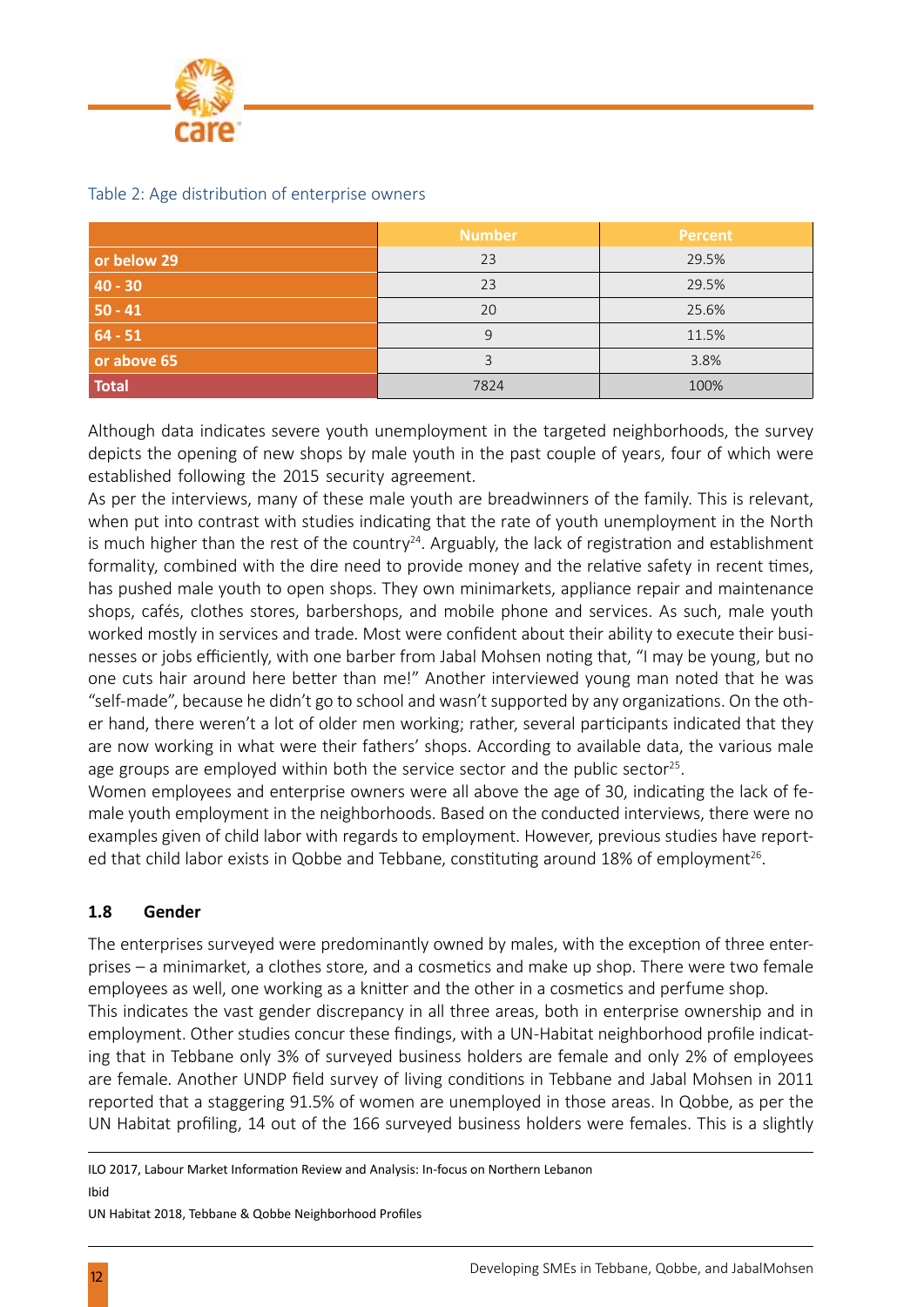

higher percentage; indeed, all the interviewed female enterprise owners and employees for this study were based in Qobbe. This indicates that in comparison to Qobbe, the gender discrepancy is most severe in Jabal Mohsen and Tebbane.

Another study indicates that most women running businesses are usually single mothers, forced to financially provide for their young children<sup>27</sup>. However, this dynamic is likely to change when male children grow older and can assist or 'take over' the breadwinning role.

Some male enterprise owners suggested that they might hire women for "suitable" positions, which were usually secretarial or administrative. The reason they had not hired women yet was due to the extremely limited resources; as such, if their businesses were to expand, the potentiality of hiring trained women would increase. On the other hand, enterprise shop owners, working in mechanic, barber or meat shops, said that hiring women was unsuitable in their industry. It is worth noting that the male youth interviewed were more likely to show enthusiasm and support about hiring women than the older generation, thereby reflecting potentially changing mind-sets. Further, family owned shops tend to hire women sometimes; for instance, one enterprise owner noted that he preferred his daughter working in his shop than a random male. Hiring women employees, it appears, remains highly informal rather than based on an entry criterion, as another interviewed employee noted that she only got this job because the owners are family friends. Indeed, enterprises are largely owned by families and passed on vis-à-vis a culture of heritage and close-knit family dynamics.

One female employee, working in a cosmetics store, noted that she "learns as she goes", although further training on make-up, hair styles, and clothing, in addition to managing budgets, would help immensely. She also added that sales in cosmetics and make up shops would increase if employees were trained on how to use social media for marketing. Some of the women noted the growing importance of certificates and diplomas for work, especially outside of their neighbourhoods. Yet, Lebanese women in those areas don't receive vocational training whereas their non-Lebanese counterparts are more likely to $28$ .

However, another enterprise owner noted, "I don't need more training, I need more customers and sales." For this owner, the core of the problem was economic insecurity and the lack of purchasing power, rather than inexperience. There was a suggested frustration with training if there were no prospects of economic growth. For many women, however, opening shops slightly distant from their homes was not an option. Women in vulnerable regions usually prefer to work close to their homes or do freelance jobs, such as tailoring and hairdressing, which can be done according to their own timings.

#### **1.9 Education**

Most interviewed participants had not completed their formal education, including the younger interviewees, and as the figure below shows, 44% of the respondents were in fact functionally illiterate<sup>29</sup>. Amongst the 17 to 25 age group, only two had done vocational training while the majority had dropped out a very early stage. In total, only 7 out of the 80 interviewees had done any form of vocational training, despite the current NGO and IO-led investments in that sector. Several business owners even noted that they sometimes struggled to find employees that could read or write.

Inclusive Urban Strategy & Action Plan, Diagnosis & Urban Report, 2016 UN Habitat Neighborhood Profile: Tebbane and Qobbe 2018 Functional illiteracy is defined as those with only primary or no formal education.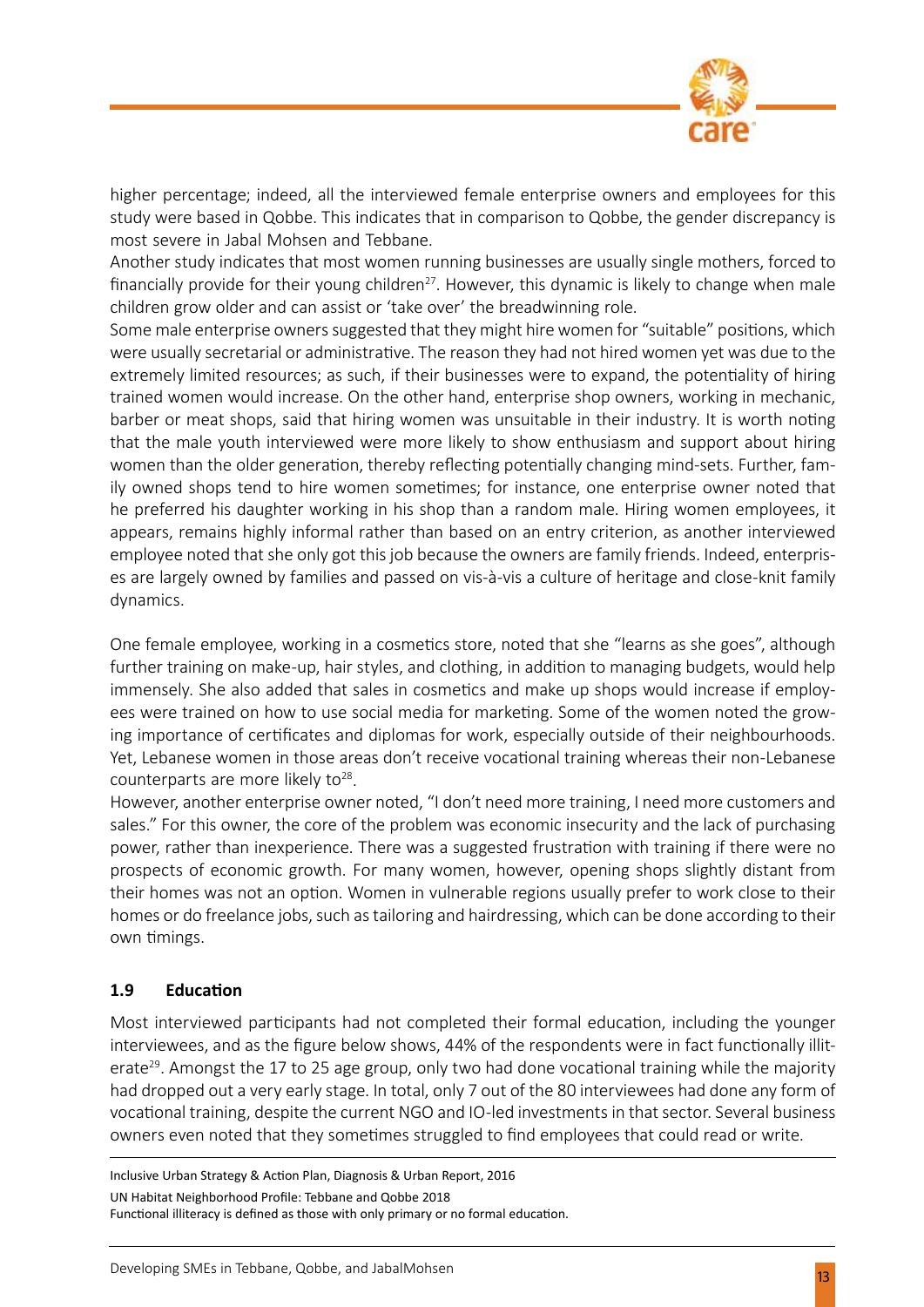

Figure 3: Literacy and illiteracy rate



A needs assessment, conducted by ACTED, reiterates this finding. As per the study, the heads of households have extremely low educational levels in the targeted neighbourhoods: 73% had only primary education and 9% had secondary education. 18% of the assessed household heads had no education at all. The reasons for the low educational level are usually attributed to the high tuition fees, transportation-related issues, security fears, and economic calculations. There is also a dependence on charities for tuition fees. Further, the waves of violence since the 1980s have kept parents from sending children to school out of fear that they will be injured or attacked. The cycle of violence, naturally, leads to economic instability and the closing of many family businesses, making public school's yearly fees of 90,000 LBP unaffordable, especially when there is more than one child. As such, there are high dropout rates, with many young men exploited by militias due to economic insecurity. Some respondents who had dropped out, for instance, noted that they were paid 10,000 LBP for shooting guns, 20,000 LBP for throwing grenades 20, and 40,000 LBP for using snipers<sup>30</sup>.

Weak infrastructures also make accessing schools and universities immensely difficult. For instance, some interviewed participants in Jabal Mohsen noted that they are interested in universities but have no transportation access to Tripoli<sup>31</sup>. Although residents in Tebbane have better access to universities in Tripoli, there are still huge barriers due to congested roads and costly public transportation. In Qobbe, however, there is better access to schools, particularly given that several departments of the Lebanese University are located there. There is also a vocational/technical school in the Lebanese University that several residents from Qobbe attend.

Generally, participants with higher levels of education were more likely to incorporate administrative procedures in their work (i.e. accounting, budgeting, etc.). Therefore, those participants were more capable of assessing their business growth, needs, and employment capacity.

In Lebanon, women are more likely to attain higher education. Yet, the survey indicates that no women reached university level – one of them had not had any formal education, two had finished primary school, and the remaining two received the brevet certificate and the baccalaureate respectively.

Inclusive Urban Strategy & Action Plan, Diagnosis & Urban Report, 2016 As noted in Inclusive Urban Strategy & Action Plan, Diagnosis & Urban Report, 2016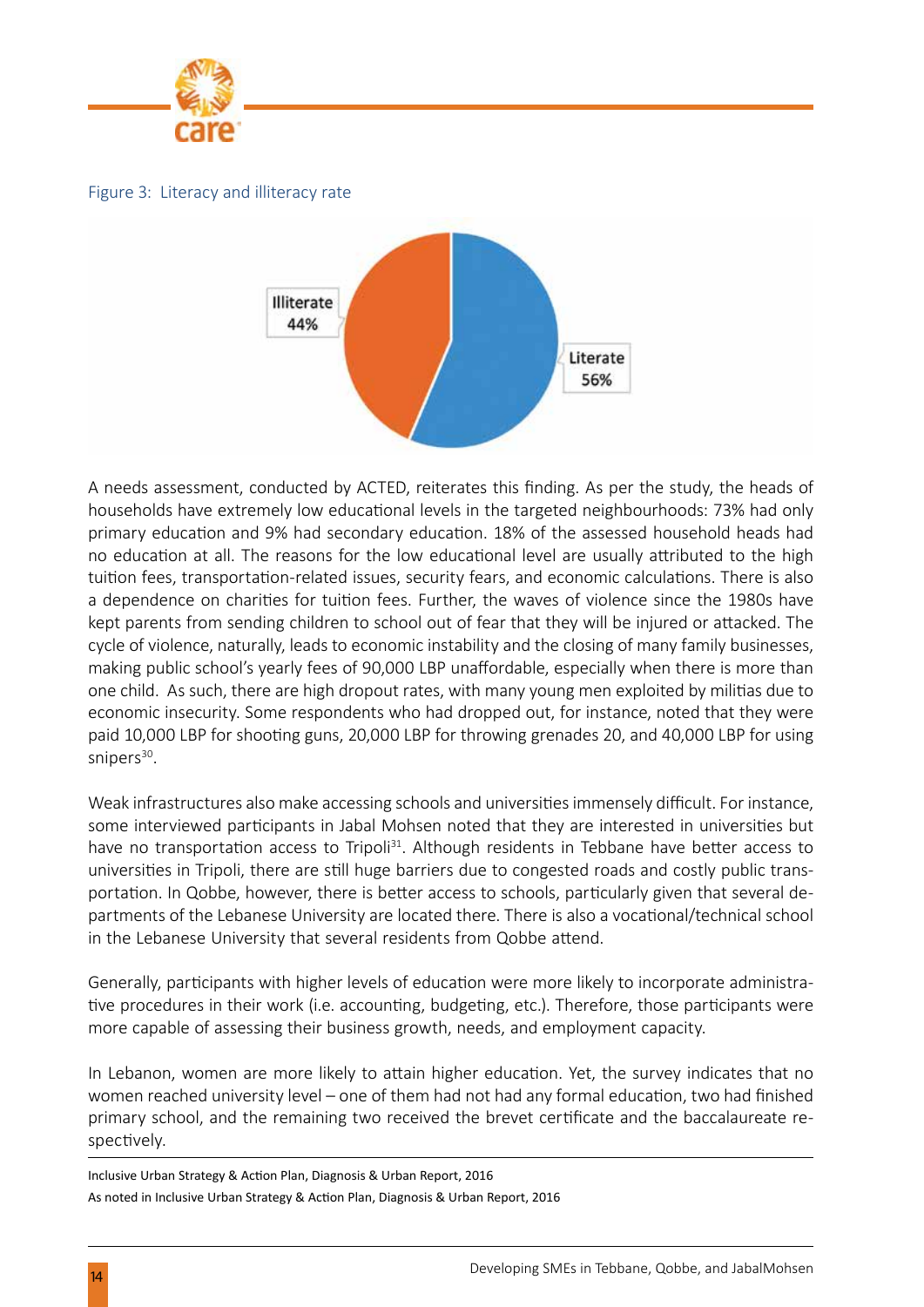

50% 44% 45% 40% 35% 30% 26% 25% 20% 13% 15% 9% 9% 10% 5% 0% Secondary Functionally Intermediate Vocational schoolUniversity degree illeterate education education / technical college

Figure 4: Respondent's education level

#### **Profile of enterprises**

Based on the surveys, the most prevalent sector of activity in all three neighbourhoods is trade, followed by food industry, services, and then manufacturing as the figure below illustrates. Naturally, in each area, there are different shops dominating the market.



Figure 5: Number of enteprises within each sector of activity

In Tebbane, for instance, vegetable shops and mechanic shops have historically dominated the market. During waves of security, residents from surrounding areas visit Tebbane to pick vegetables, which are cheaper and more varied, and fix their cars for cheaper prices. However, based on the survey, there appears to be more market diversification in Tebbane today, with a variety of enter-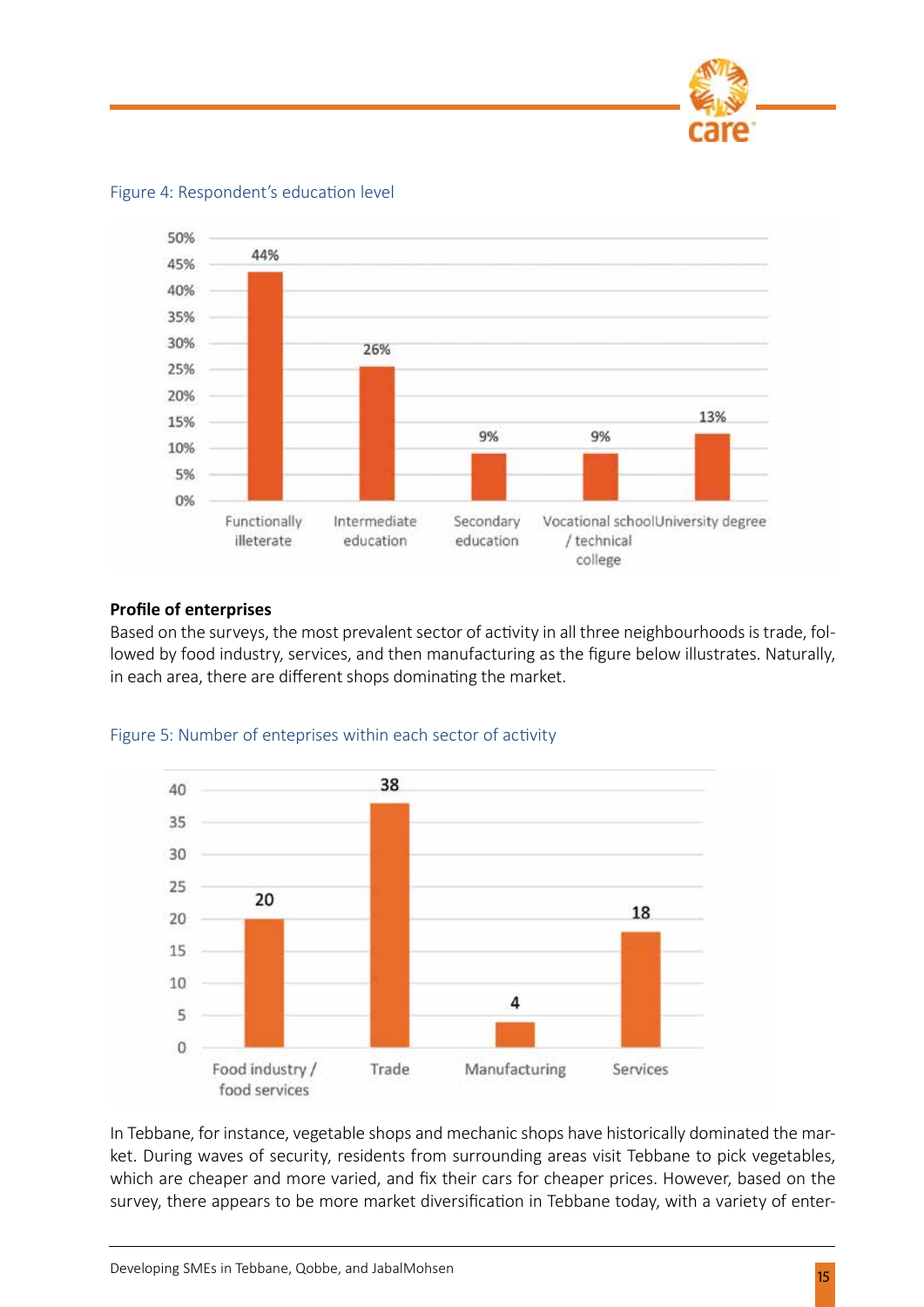

prise activities mostly concentrated in food (9), trade (8), and services (7). However, apart from one furniture shop, there were no other manufacturing enterprises. Jabal Mohsen and Qobbe were similar in diversity. In Jabal Mohsen, most of shops are food (6), trade (6), and services (5). There was one manufacturing furniture shop surveyed. However, based on the interview with the furniture shop owner, Jabal Mohsen was known for manufacturing – whether tailoring or furniture production. In Qobbe, most of shops are in trade (19), services (9), and food (7). Similarly, there is only one manufacturing shop, producing furniture for home decorations.

| Food industry /<br>services   | <b>Trade</b>                                   | Manufacturing                         | <b>Services</b>                       |
|-------------------------------|------------------------------------------------|---------------------------------------|---------------------------------------|
| Bakery (3)                    | Automobile Repair Shop (1)                     | Curtains Manufacturing &<br>Sales (1) | Appliance Repair &<br>Maintenance (4) |
| Butcher Shop (3)              | Beauty Products (3)                            | Furniture Shop (2)                    | Barbershop (7)                        |
| Café (5)                      | Car Accessories (1)                            | Knitting (1)                          | Mobile Phones & Ser-<br>vices $(4)$   |
| Dairy Food & Beverages<br>(1) | Clothes Shop (5)                               |                                       | Perfumes & Mobile<br>Accessories (1)  |
| Fish Shop (1)                 | Cocktails & Juices (1)                         |                                       | Printing Shop (1)                     |
| Pastry Shop (3)               | Games & Electronic Store (1)                   |                                       | Tires Services (1)                    |
| Poultry Shop (1)              | Hardware Store (1)                             |                                       |                                       |
| Roastery (2)                  | Hardware Trading (4)                           |                                       |                                       |
| Vegetables & Fruits (1)       | Library and Bookshop (1)                       |                                       |                                       |
|                               | Minimarket (7)                                 |                                       |                                       |
|                               | One Dollar (3))                                |                                       |                                       |
|                               | Perfume Shop (1)                               |                                       |                                       |
|                               | Phone Accessories (1)                          |                                       |                                       |
|                               | Plastic Trading (1)                            |                                       |                                       |
|                               | Shoe Shop (1)                                  |                                       |                                       |
|                               | Stationary Shop (1)                            |                                       |                                       |
|                               | Supermarket (2)                                |                                       |                                       |
|                               | Tobacco Shop (1)                               |                                       |                                       |
|                               | Wholesale and Retail and<br>clothing store (1) |                                       |                                       |

#### Table 3: Activities in the various sectors

The data on the distribution of enterprises can be triangulated with the UN-Habitat's forthcoming study, which looks at both Qobbe and Tebbane.

For Tebbane, the findings show that most shops are "food and grocery stores, followed by storage shops (12 percent), tools stores (8 percent), boutiques, restaurants and cafés, car accessories shops, meat shops, salons, bakeries, electrical supplies shops and furniture stores, among others". On the other hand, workshops are mostly composed of "mechanics (52 per cent), carpentry (19 per cent) and metal workshops (16 per cent), among others".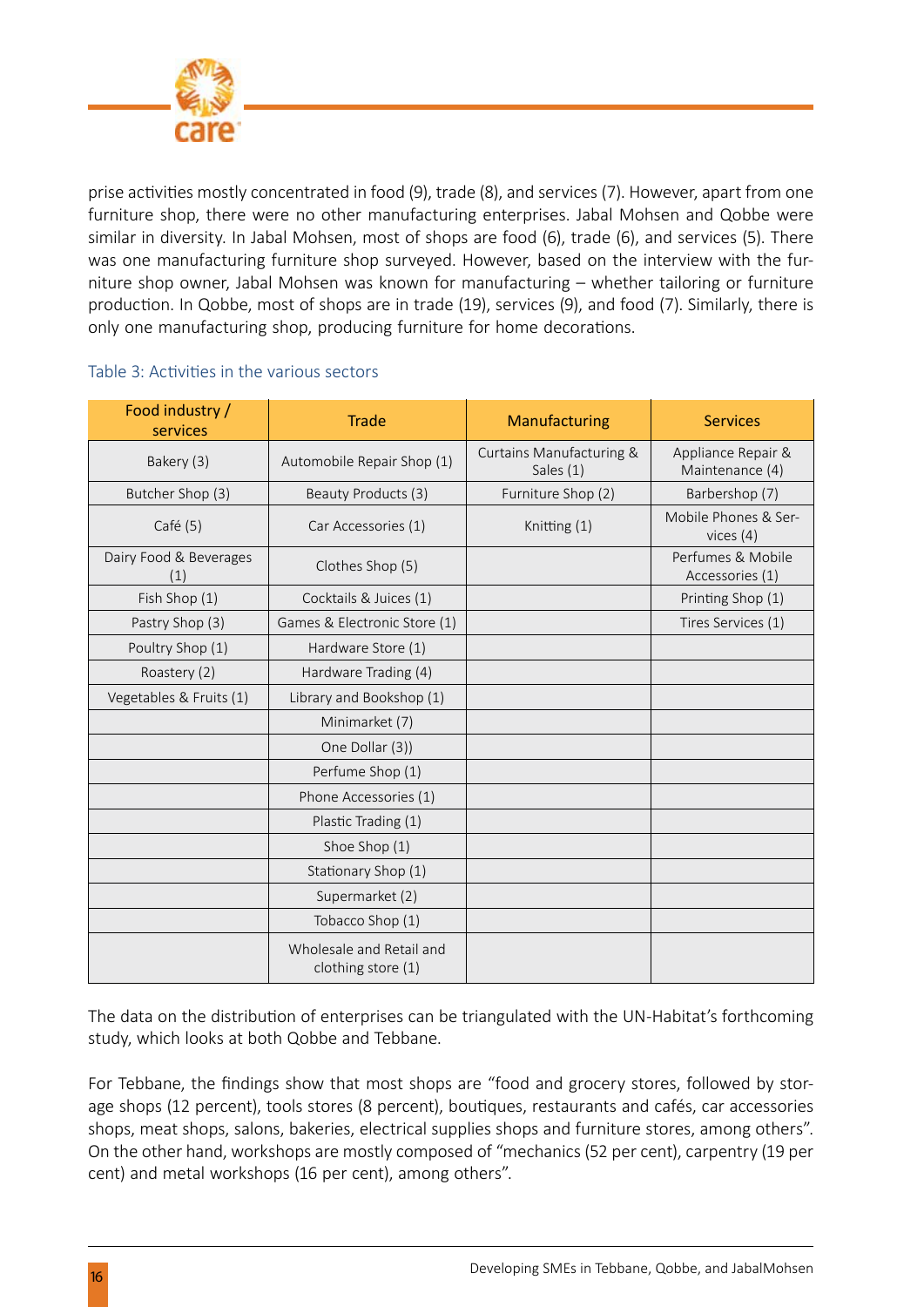

The figures below, taken directly from the study, summarize the main findings with regards to Tebbane's enterprises and distribution statistics.

Figure 6: Enterprises ownership, vacancy and types



#### Figure 7: Distribution of shops



#### Figure 8: Distribution of workshops



As for Qobbe, the UN-Habitat survey indicates that "the most common types of shops are food and grocery stores (26 percent), followed by storage shops (17 percent), bakeries (10 percent), meat shops, beauty salons, boutiques, mobile phone and electronics shops, restaurants and cafés, furniture shops, gaming shops, tools stores and only one pharmacy." As for workshops, they are mostly made up of "carpentry (28 percent) and mechanics (21 percent).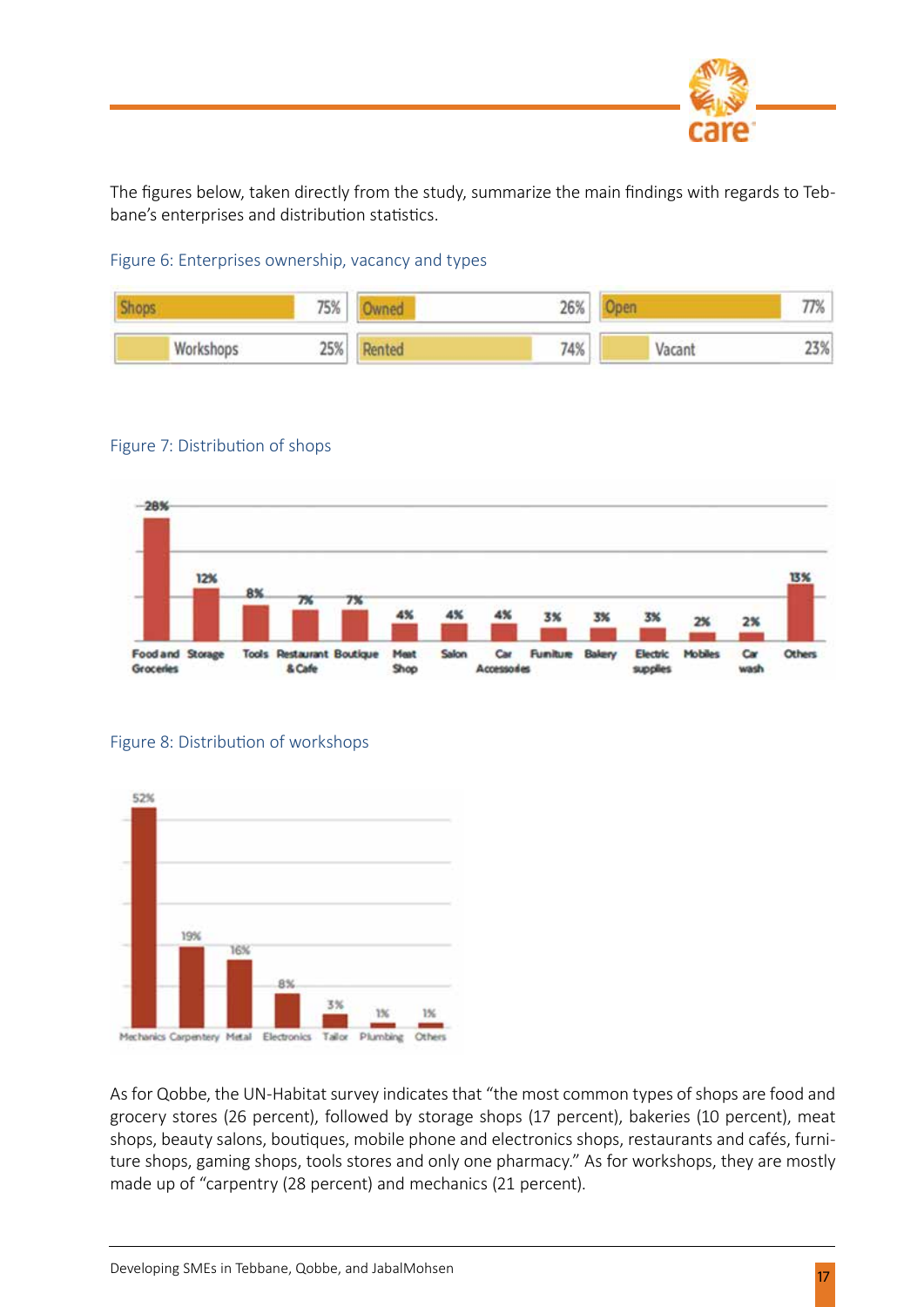

The figures below, taken directly from the study, tabulate the distribution of shops and workshops.











Figure 11: Distribution of workshops

In terms of size, in all three neighbourhoods, one person usually runs the enterprise without employees, signifying the prevalence of nano-enterprises, and as the table below shows, the mode (most frequently mentioned number of employees other than the enterprise owner) is in fact zero for all sectors in all neighbourhoods. The food industry, a bakery in particular, had the highest number of employees among the interviewed sample (12 employees); however, the high standard deviation in this sector

shows that many enterprises also have a very low number of employees. The trade sector has a maximum of 6 employees and a relatively low standard deviation, indicating that this sector, on average, hires more people than other sectors.

A lot of new shops have opened in the neighbourhoods under study, following the relative stability. There is an increase in shops for mobile phone services. On the other hand, manufacturing and crafts shops are decreasing rapidly. A furniture shop owner noted that, "Previously, workshops were the pride of our area. Especially when our special wood products brought in people from Beirut! Today, the decrease of outsiders coming in has meant that we have to cater our services to the nearby neighbourhoods." Craftsmen have been severely affected by cheap products, such as furniture, coming in from Southeast Asia and Egypt. According to the interview, beds and wardrobes from China can cost as little as 100 dollars whereas local craftsmen expect at least 300 dollars for bedroom furniture.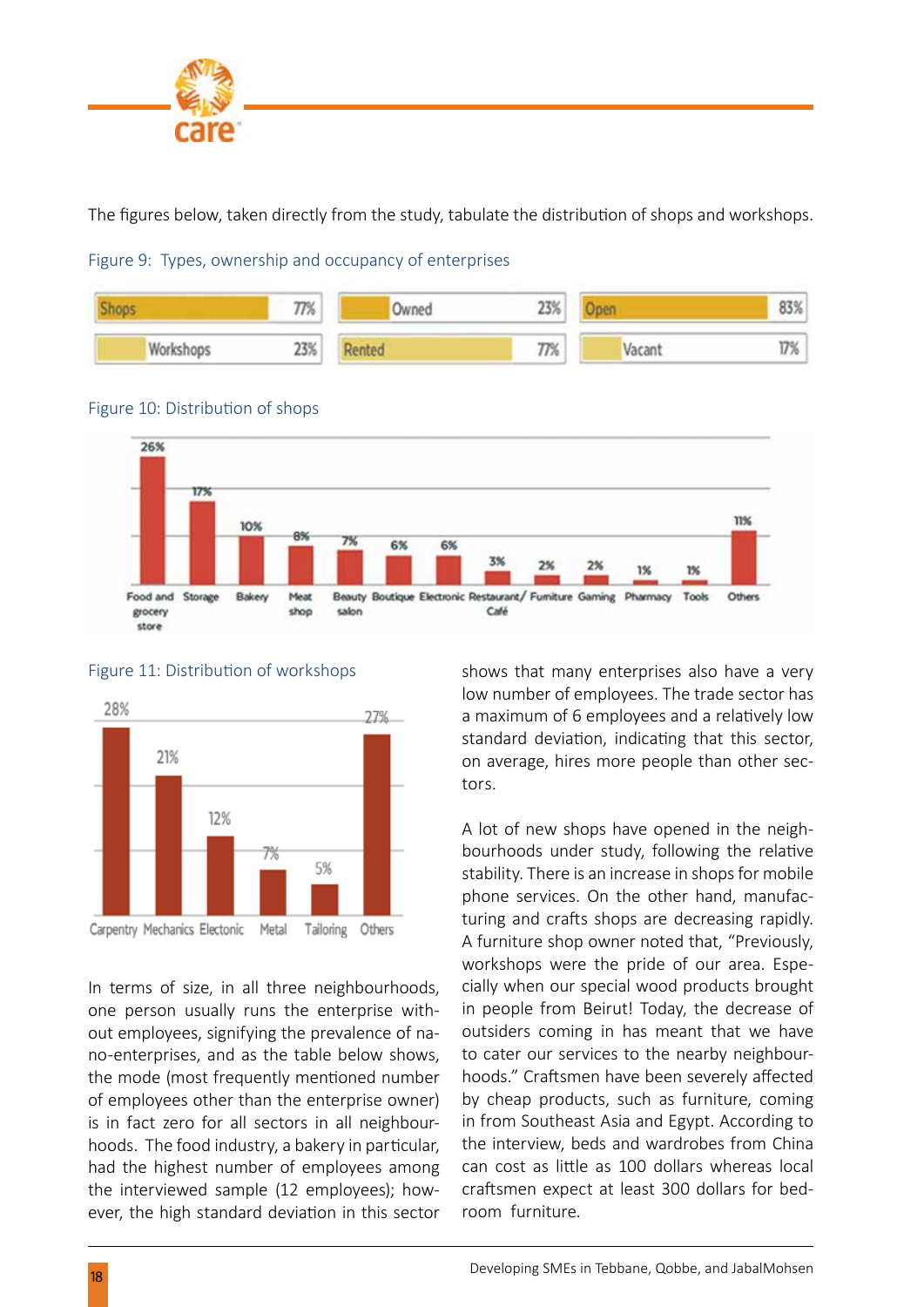

|                          | Average size of<br>enterprise | Minimum em-<br><b>ployees</b> | <b>Maximum</b><br>employees | <b>Mode</b> | <b>Standard devia-</b><br>tion |
|--------------------------|-------------------------------|-------------------------------|-----------------------------|-------------|--------------------------------|
| Food industry / services |                               |                               | 12                          |             | 3.007                          |
| <b>Trade</b>             |                               |                               | 6                           |             | 1.146                          |
| <b>Manufacturing</b>     |                               |                               |                             |             | 0.957                          |
| <b>Services</b>          |                               |                               |                             |             | 1.003                          |
| <b>Tebbane</b>           |                               |                               |                             |             | 1.855                          |
| Jabal Mohsen             |                               |                               | 6                           |             | 1.602                          |
| <b>Qobbe</b>             |                               | 0                             | 12                          |             | 2.021                          |
| All cases                |                               |                               | 12                          |             | 1.870                          |

#### Table 4: Average size of enterprise by sector and location

Interviewees noted that historically, customers were not usually from the neighbourhoods themselves. This bolstered the local economy. Indeed, this was particularly true with regards to the vegetable wholesale market in Tebbane, whose cheaper prices and wider variety invited residents from different areas all throughout Tripoli, and furniture workshops in Jabal Mohsen, which gathered people from different parts of the Northern region. However, both the political situation and the congested roads have immensely affected this. Several participants also reflected on the strategic importance and history of Syria Street, a dividing line between Jabal Mohsen and Tebbane that, today, is populated by run-down and bullet-ridden buildings. Syria Street had always been open and accessible, with various relatively successful and diverse shops, given its location as a connection between Lebanon and Syria. Further, enterprise owners reflected on the decreasing activities in their sector because of a total decrease in purchasing power, bad security situation, competition with Syrians' informal businesses, the growing imports of cheaper products from abroad, and the weak infrastructure.

Based on the survey, employers were mostly Lebanese. Some interviewees highlighted that the decreasing number of Syrian workers meant that they most likely searched for work outside the targeted area, which did not have as many construction and agriculture-related activities. As such, many seek jobs in the city centre, Minniye-Dinniye, and/or Akkar. Similarly, the UN Habitat's report on Qobbe notes that "data collected regarding the percentage of Syrians as business holders and employees in the studied area highlight that Syrian employment might not be as prevalent as thought by some local residents." Yet, as was pointed out by café owners, barbershops, minimarkets, and vegetable owners, the Syrian residents increase the demand. An owner of a hardware trading shop said, "Despite what people may say, Syrians revived the economy."

#### **Investment**

Only 21 enterprises out of the 80 interviewed (26%) have recently invested in their businesses. The enterprises investing the most were in the services and trade sectors. The figure below shows the number of investing enterprises within their sectors of activity.

This indicates the sustenance and capacity of trade-related and service industries, which are growingly populating all three neighbourhoods. Four shops for mobile phones and services, for instance, invested in the expansion of the place. On the other hand, manufacturing and food-related shops have not been making as many investments.

However, the lack of investments in manufacturing signifies the decline in workshops and production of merchandise generally.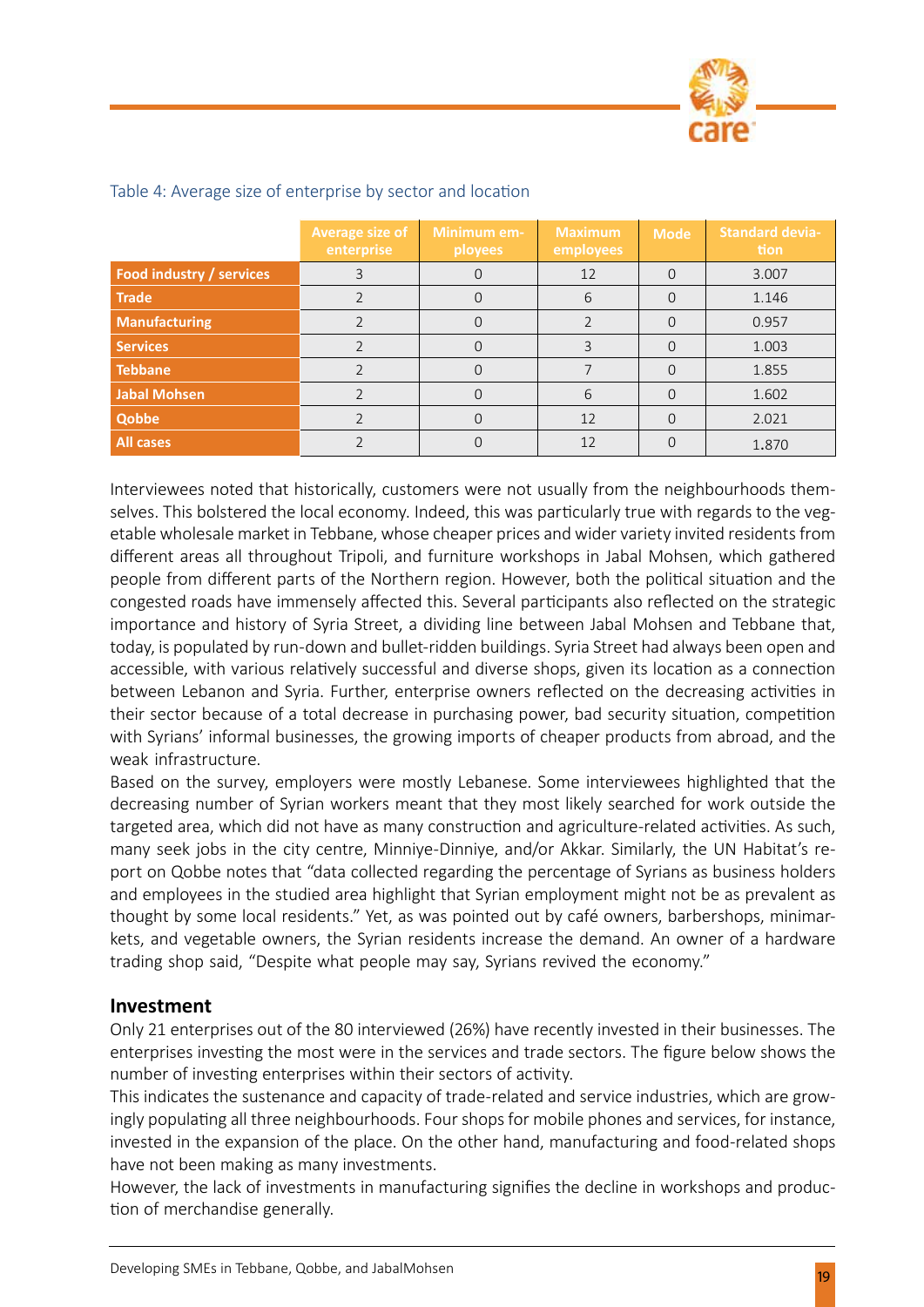

Figure 12: Number of investing enterprises by sector



Investments were mostly related to the expansion of the shops, followed by increasing/diversifying goods, and purchasing new machinery, as shown in the figure below.





The majority of funding was by the enterprise owners themselves (15), followed by formal bank loans (4), family support (2), and micro-financing institutions (1). This is promising, as it indicates self-dependence. Moreover, it also indicates that participants do not depend on NGOs or charities for funding, despite what might be postulated. Except for two participants, one of whom had heard of CARE because one of his employees were trained and paid by them during an apprenticeship, interviewees had not personally engaged with NGOs for issues related to their enterprises. Another participant noted that the Italian embassy had promised to support the handicraft and manufacturing sector in the North, as per the Venice Conference, with over USD 600,000. However, he, along with his colleagues, has tried to follow up but this has been in vain and they are yet to know where they money has gone.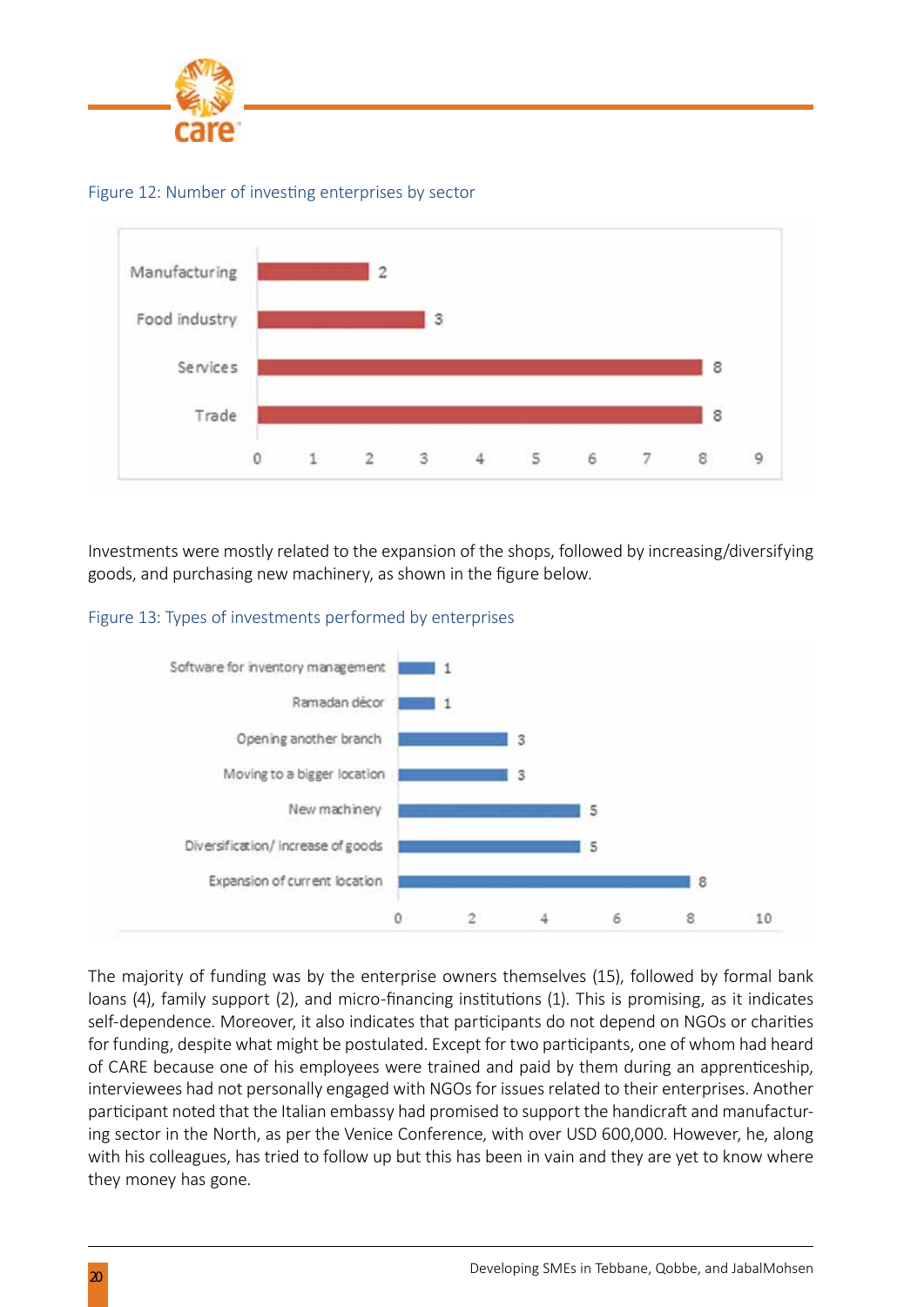



#### Figure 14: Sources of funding for investing enterprises

Regardless, there are several NGOs in the neighborhoods working on helping support peoples, businesses, and marginalized populations in the targeted neighborhood. These include UTOPIA; Shabab al Ghad Organization; the Lebanese Relief Council in Qobbe; and the Youth Academy of El Qobbe (which also works in Jabal Mohsen and Tebbane). However, based on the interviews, there is mistrust of NGOs and IOs, and as one owner put it, "They raise expectations without following up." On the other hand, another participant said there was a lot of dependence on international funds in the targeted areas, and many enterprise owners lie about attaining funds to ensure that they continue to receive more financial support.

#### **Major constraints**

Based on the results from the quantitative study, the table below indicates the barriers to growth, from the most pressing to the least.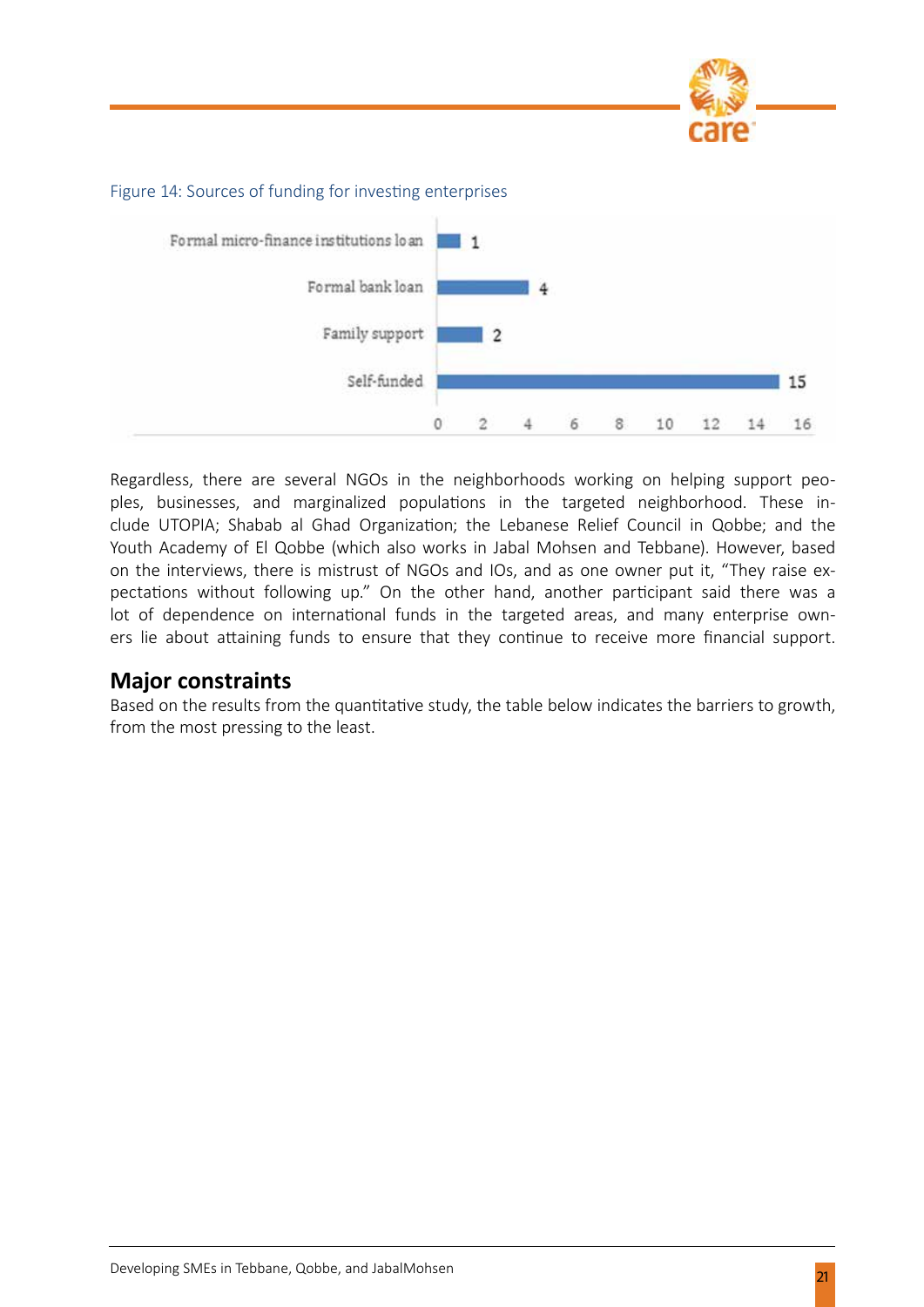

#### Table 5: Barriers to growth

| <b>Variables</b>                            | <b>Mean</b> |
|---------------------------------------------|-------------|
| <b>Political instability in the country</b> | 4.41        |
| <b>Lack of financial support</b>            | 4.25        |
| <b>Security situation</b>                   | 4.24        |
| <b>Location of the business</b>             | 4.16        |
| <b>Insufficient government support</b>      | 4.08        |
| <b>High interest rate</b>                   | 4.02        |
| <b>Syrian crisis impact on Lebanon</b>      | 3.99        |
| <b>Poor electricity supply</b>              | 3.97        |
| <b>Recession of the economy</b>             | 3.91        |
| <b>High competition</b>                     | 3.84        |
| <b>High taxes and other tariffs</b>         | 3.52        |
| <b>High inflation rate</b>                  | 3.49        |
| <b>Inadequate demand</b>                    | 3.37        |
| Lack of information technology              | 3.23        |
| Lack of access to loans from banks          | 3.22        |
| Inadequate market research                  | 3.21        |
| <b>Lack of experience</b>                   | 3.20        |
| <b>Lack of collateral</b>                   | 3.11        |
| <b>High production costs</b>                | 3.09        |
| <b>Costs of registration and licenses</b>   | 3.03        |
| <b>Lack of business skills</b>              | 3.01        |
| <b>High transport costs</b>                 | 2.97        |
| <b>Corruption</b>                           | 2.95        |
| <b>Lack of networking</b>                   | 2.86        |
| <b>Clientelism</b>                          | 2.79        |
| Inability to keep qualified employees       | 2.70        |
| <b>Bad financial record</b>                 | 2.67        |
| Lack of internal employee training          | 2.61        |
| <b>Crime</b>                                | 2.54        |
| <b>Shortage of skilled labor</b>            | 2.40        |

*(1=Not Important at All and 5= Very Important) (n=80)*

#### **1.10 Principle Component Analysis (PCA)**

This section discusses the results of a principal component analysis (PCA) of the rankings of the 30 growth barriers<sup>32</sup>. The Kaiser-Meyer-Olkin measure of sampling adequacy (K-M-O=0.758), the degree of common variance among the initial variables, is considered to be adequate as it is larger than the standard threshold of 0.6. Bartlett's test of sphericity is significant and thus (22 = 314.257 df =66 sig.=0.000) shows that the sample correlation matrix does not come from a population in which the correlation matrix is an identity matrix. As such, the non-zero correlations in the sample matrix do not reflect sampling errors. These tests support the use of principal analysis.

The PCA used Direct Oblimin rotation following the assumption that the components are orthogonal, but rather correlated.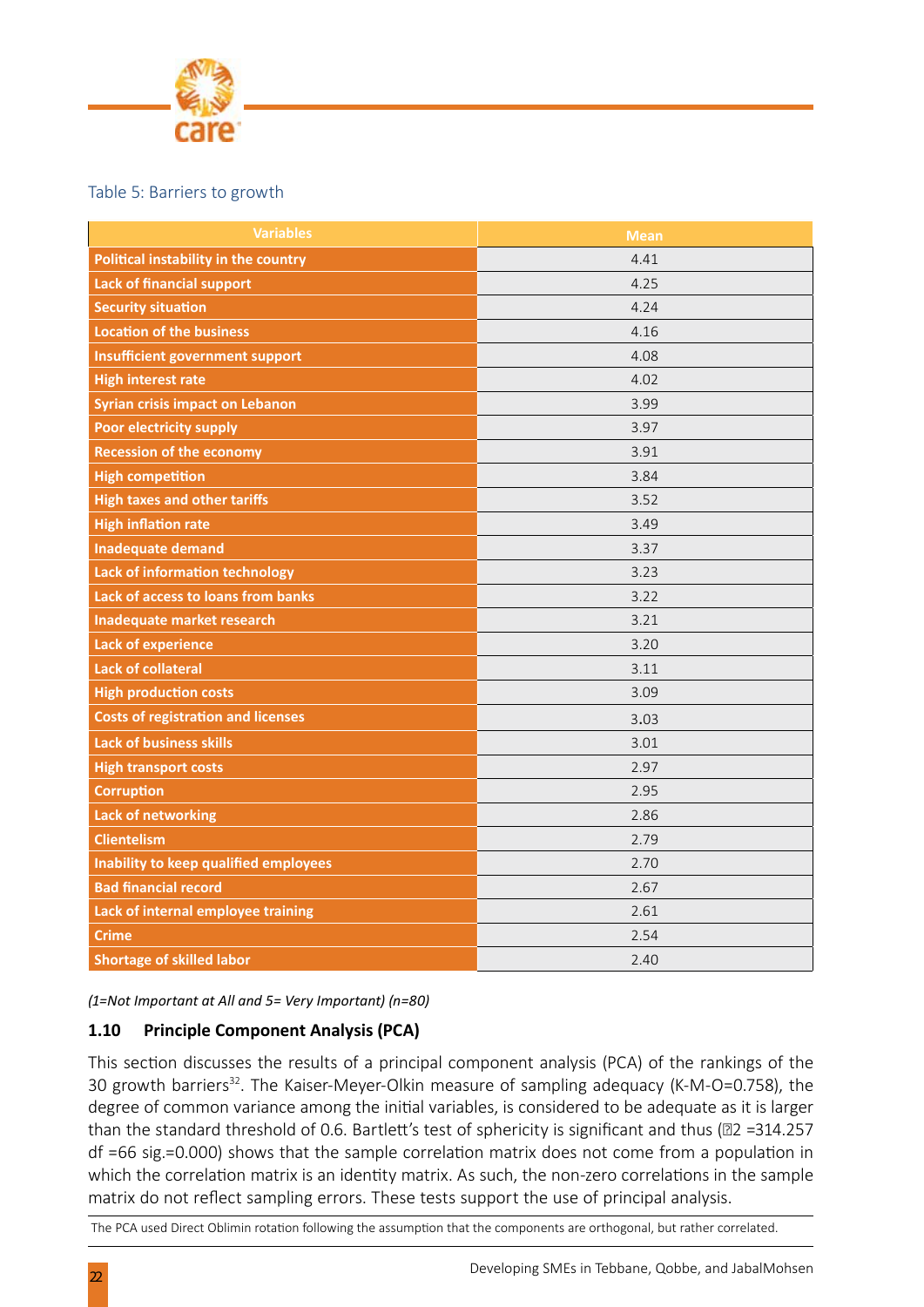

The following table shows the initial eigenvalues of the identified components where the first 4 components have a total eigenvalue greater than one and explain more than 80% of the variance in the data. Hence these are the 4 factors: (1) cost and skills, (2) access to finance, (3) political stability, and (4) the Syrian crisis.

|                  | <b>Initial Eigenvalues</b> |               |                     | <b>Extraction Sums of Squared Loadings</b> |               |                     |  |
|------------------|----------------------------|---------------|---------------------|--------------------------------------------|---------------|---------------------|--|
| <b>Component</b> | <b>Total</b>               | % of Variance | <b>Cumulative %</b> | <b>Total</b>                               | % of Variance | <b>Cumulative %</b> |  |
| $\mathbf{1}$     | 5.298                      | 44.147        | 44.147              | 5.298                                      | 44.147        | 44.147              |  |
| $\overline{2}$   | 2.213                      | 18.438        | 62.585              | 2.213                                      | 18.438        | 62.585              |  |
| 3                | 1.156                      | 9.633         | 72.219              | 1.156                                      | 9.633         | 72.219              |  |
| $\overline{4}$   | 1.025                      | 8.539         | 80.758              | 1.025                                      | 8.539         | 80.758              |  |
| 5                | .641                       | 5.339         | 86.097              |                                            |               |                     |  |
| $6\phantom{a}$   | .489                       | 4.074         | 90.171              |                                            |               |                     |  |
| $\overline{7}$   | .416                       | 3.469         | 93.640              |                                            |               |                     |  |
| $\boldsymbol{8}$ | .272                       | 2.267         | 95.907              |                                            |               |                     |  |
| 9                | .213                       | 1.778         | 97.685              |                                            |               |                     |  |
| 10               | .122                       | 1.018         | 98.703              |                                            |               |                     |  |
| <b>11</b>        | .087                       | .722          | 99.425              |                                            |               |                     |  |
| 12               | .069                       | .575          | 100.000             |                                            |               |                     |  |

#### Table 6: Variance in data

#### Table 7: Results of PCA

|                                       | Factor 1        | Factor 2             | Factor 3                 | Factor 4             |
|---------------------------------------|-----------------|----------------------|--------------------------|----------------------|
|                                       | Cost and skills | Access to<br>finance | Political<br>instability | <b>Syrian crisis</b> |
| High taxes and other tariffs          | 884.            |                      |                          |                      |
| Costs of registration and licenses    | 951.            |                      |                          |                      |
| Clientelism                           | 830.            |                      |                          |                      |
| Inadequate market research            | 679.            |                      | $443. -$                 |                      |
| Lack of experience                    | 914.            |                      |                          |                      |
| Lack of business skills               | 855.            |                      |                          |                      |
| Inability to keep qualified employees | 674.            |                      |                          |                      |
| Bad financial record                  | 452.            | 645.                 |                          |                      |
| Lack of access to loans from banks    |                 | 905.                 |                          |                      |
| Lack of collateral                    |                 | 961.                 |                          |                      |
| Political instability in the country  |                 |                      | 945.                     |                      |
| Syrian crisis impact on Lebanon       |                 |                      |                          | 937.                 |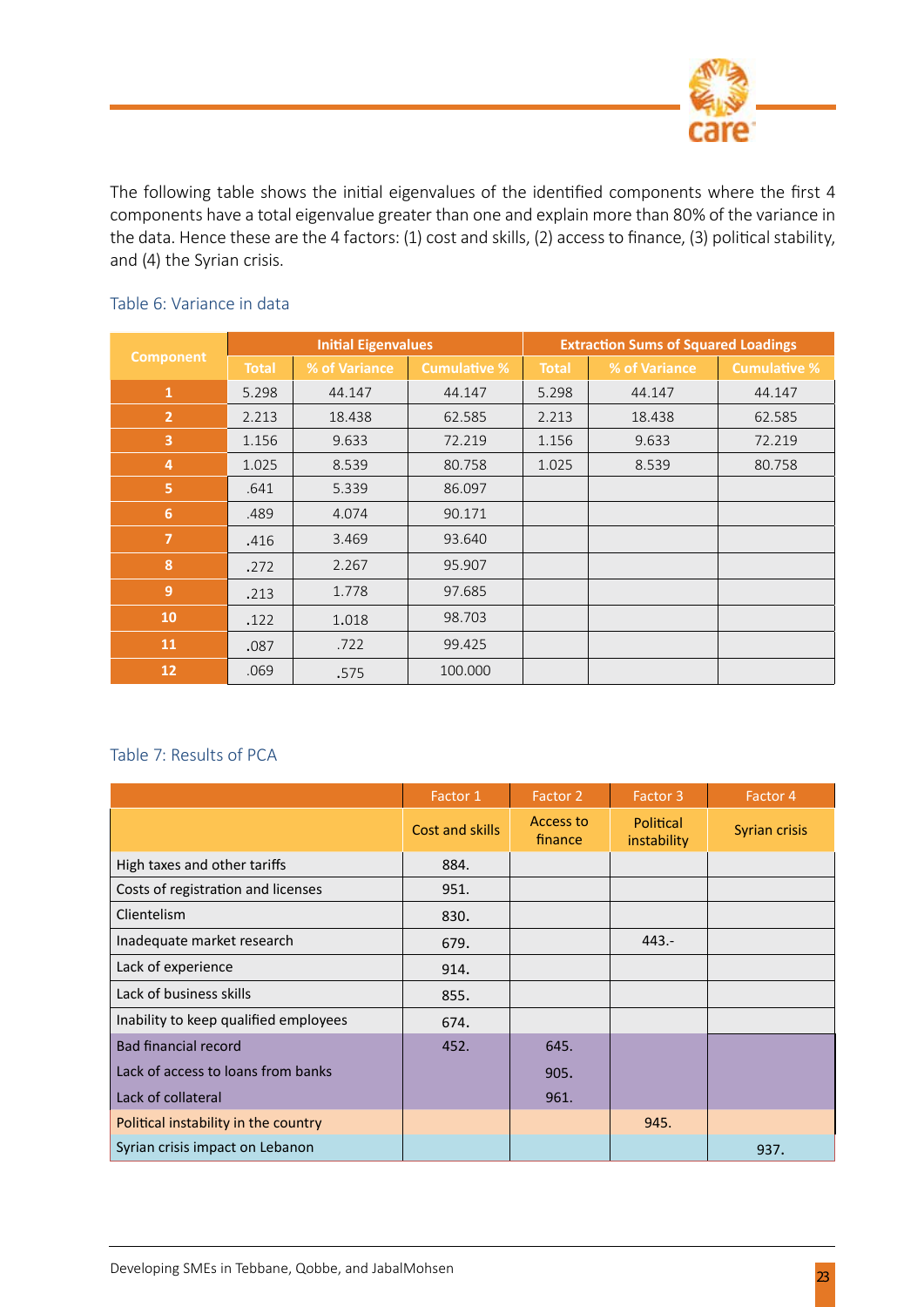

Factor 1, includes 7 variables that fall under two themes

- Cost of production: High taxes, costs of registration,
- Skills of human resources: lack of experience, lack of business skills, inability to keep qualified employees, inadequate market research

These two themes explain the largest variance, meaning they are the most important barriers for growth according to the respondents, and they are all related to the operation of the business whether in terms of cost of production or in terms of the human resource and skills involved in the business operation.

Factor 2 includes 3 variables all of which related to the ability to access finance that is the second most important barrier to growth according to the respondents. A bad financial record, lack of access to loans, and lack of collateral all reflect the inability of business owners to access sources of financing. This was also reflected in the qualitative data and is examined in section 7.2

Factor 3 is composed of one variable, namely the political instability in the country. As is highlighted in the desk review, political instability is the main obstacle to economic growth. This cyclical violence is heavily played out in Tebbane, Jabal Mohsen, and Qobbe, explaining why 'location of the business' and security situation are major obstacles in table 5. Political and geographical isolation lead to weak economic structures and increased financial dependence.

Factor 4, is also composed of one variable which is the impact of the Syrian crisis. The effect of Syrian crisis on Lebanon has a mean of 3.99, indicating a relatively high impact. The impact was more context-specific (i.e., Qobbe and Tebbane were more affected than Jabal Mohsen by the influx) and is crosscutting, affecting employment, informality, access to finance, and infrastructure, as discussed below.

For the most part, similar obstacles were identified in the surveys and in depth interviews. However, the qualitative study shed light on the linkages between factors 1 and 2 from table 5, illustrating, for instance, that the political instability in the country is a key element in the lack of access to finance. Below, results from the quantitative study are synthesized with data gathered from the qualitative study.

#### **1.11 Political instability and the Syrian refugee crisis**

As is highlighted in the desk review, political instability is one of the main obstacles to economic growth. This cyclical violence is heavily played out in Tebbane, Jabal Mohsen, and Qobbe, explaining why 'location of the business', 'security situation', 'insufficient government support', and the 'Syrian crisis impact on Lebanon' are all major obstacles in table 5. Indeed, political and geographical isolation lead to weak economic structures and increased financial dependence.

As was noted in the desk review, there have been intermittent clashes in Jabal Mohsen and Tebbane since the 1980s, triggered largely by politicians and turmoil in Lebanon, Syria and the region at times. Moreover, assassination of Hariri in 2005, the Syrian war, and the clashes between Salafists and the Lebanese Army heightened the political situation in the area, leading to significant violence and loss of life.

As tensions were exploited on sectarian and anti/pro Syrian lines, the influx of refugees to the North of Lebanon contributed to political instability. Moreover, because many residents lived in highly vulnerable economic situations pre-2011, the presence of Syrian refugees increased their perception of competition for resources, jobs, and even healthcare. The hiked rent prices, for instance, were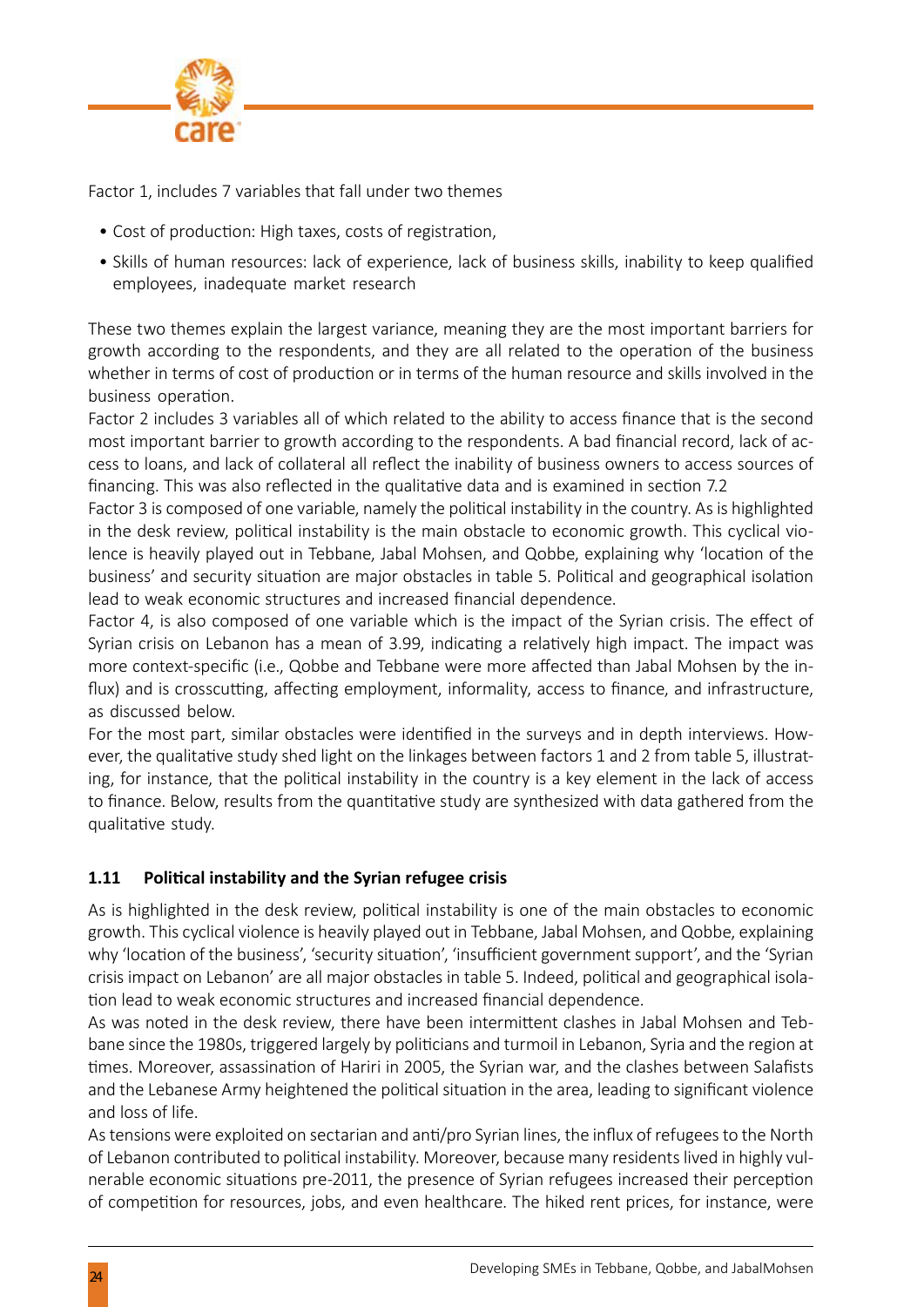

largely attributed to the presence of Syrian refugees. Participants also noted that the Syrian refugee crisis increased informality, with the increase of informal kiosks and vendors.

Despite the 2014 security plan and the relative safety in the neighborhoods in recent times, it is rare for non-residents to visit Jabal Mohsen, Tebbane, and Qobbe. The violence inflicted on those neighborhoods, coupled with traffic and bad transportation routes, has pushed potential customers from the areas. As such, the security situation and political instability are the main contributing factors to 'location of business' being another major obstacle, illustrating the domino effect of political turmoil.

#### 1.12 Access to finance and restrictive environments

Broadly speaking, the available capital for SMEs in Lebanon's has remarkably changed over the last fifteen years. As per Lebanon's official SME strategy, there has been a transition from debt financing, mainly carried out by subsidized loans from the Lebanese government, towards a private sector-centred shift, particularly in venture capital, and finally, in more recent history, there has been a focus on entrepreneurial support vis-à-vis facilitators, such as incubators and support organization, to create links between SMEs and investors.



#### Figure 15: Evolution of Funding Landscape

#### Source: Lebanon SME Strategy: A Roadmap to 2020

While it is true that "throughout the past two-to-three decades, Lebanon has gone a long way in developing its ecosystem for entrepreneurs and SMEs<sup>"33</sup>, it is worth asking which areas have access to these advances. For instance, subsidized loans have mainly come from Banque du Liban, or other so-called national champions such as Kafalat and IDAL, yet impact or efforts doesn't reach vulnerable areas like Jabal Mohsen and Tebbane. With the exception of two participants, no one had heard of these initiatives.

"UNDP 2014, "Institutional Assistance for Economic Policy and Trade – Phase III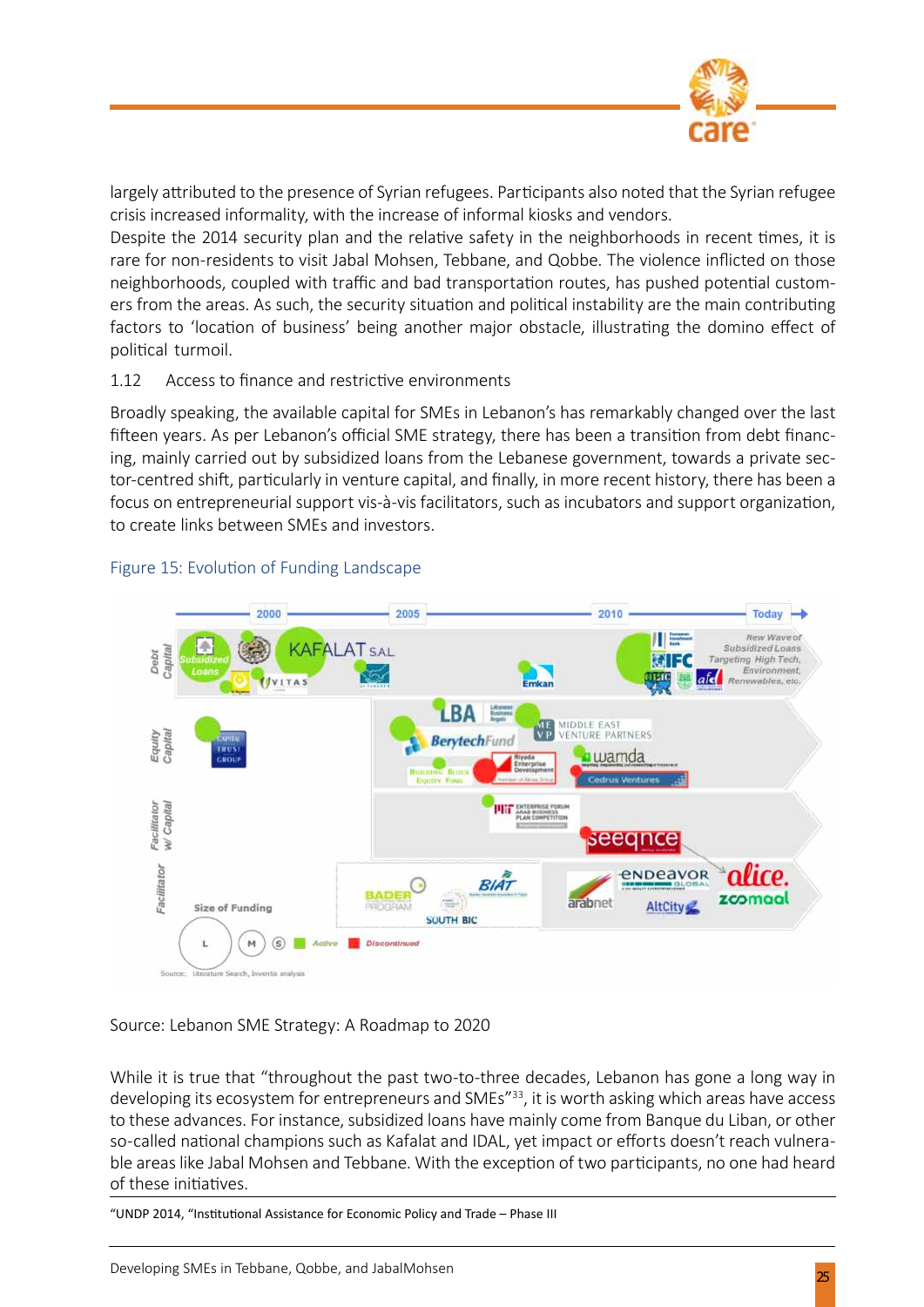

Indeed, based on the qualitative interviews and the survey, access to finance remains the biggest challenge identified by enterprise owners. The minimal profit and savings that enterprise owners have makes further investment more difficult, thereby slowing down the local economy. Indeed, several participants noted that their work has declined not only because of their minimal access to finance, but also because of consumers' decreased access to finance. Moreover, one Lebanese show owner noted that the decline in aid to Syrian refugees in Lebanon from the UNHCR and other international agencies has also had a toll on them, given that Syrian refugees increased the ratio of demand.

Further, traders' capacity to buy goods that may require shipping or transportation or bulk has wavered. In cases where input is from outside the neighborhoods, their price may be a problem. The lack of finance means that for many, purchasing supplies in bulk is difficult  $-$  as such, they end up opting for lower quantities that may be at higher costs. Moreover, there is a general preference to buy the goods from suppliers who approach them with ready-to-sell delegates. This is threatened during conflict periods or even military embargos, spread out at various intersections in those neighbourhoods during tense periods.

Moreover, the administrative costs facing small businesses, such as licenses, may sometimes compel them to avoid formality altogether (see section 7.5). Most participants felt limited in resources and, as aforementioned, most had not heard of grant projects such as the ISME World Bank project, crowdfunding initiatives such as Zoomal, guarantees such as KAFALAT, or debt financing. In fact, it is also important to note that several participants, particularly those in Tebbane, were against non-Islamic banks. In compliance with the notion of Islamic finance, whereby Muslims should not benefit from lending or receiving money from someone, many participants were against the interest-based system of banks in Lebanon. This sheds light on why 'lack of access to loans' was not one of the most pressing obstacles, despite the fact that access to finance was perhaps the biggest challenge. In this context, the role of micro-finance institutions is critical as they do not operate on an interest basis. The instability of income is due to an economic model based on business operations rather than secure employment prospects<sup>34</sup>. As such, access to finance is largely dependent on residents' capacity to purchase products. This dynamic is vulnerable to any form of external insecurities. Indeed, a critical barrier in table 5 was the high taxes, costs of registration, and licenses. However, the qualitative study showed that in actuality many did not even pay these taxes or costs of registration and licenses. The reason was because there were already production costs to factor in, such as the monthly electricity and generator bills.

#### **1.13 Lack of skilled labor**

The low level of education, lack of vocational training, and decline in manufacturing and workshops both indicate and help explain the low skill levels in the targeted neighborhoods.

Most enterprise owners noted that hiring further employees was difficult, given their shops' low profits and their fear of being unable to pay wages. Yet, when probed, most noted that key qualifications of potential employees are that he is 'ibn el balad', or someone local, known, and respected. There was immense importance given to soft skills – good communication, kind manners, trustworthiness, and from a good family. On the other hand, when it came to technical skills, reading and writing were enough. In cases were the interviewee worked at a workshop, bakery, an appliance repairing shop, or a printing shop, the technical skills needed were related to knowing how to carve wood, print documents, or use the oven. Very rarely did interviewees focus on computer-related

Inclusive Urban Strategy & Action Plan, Diagnosis & Urban Report, 2016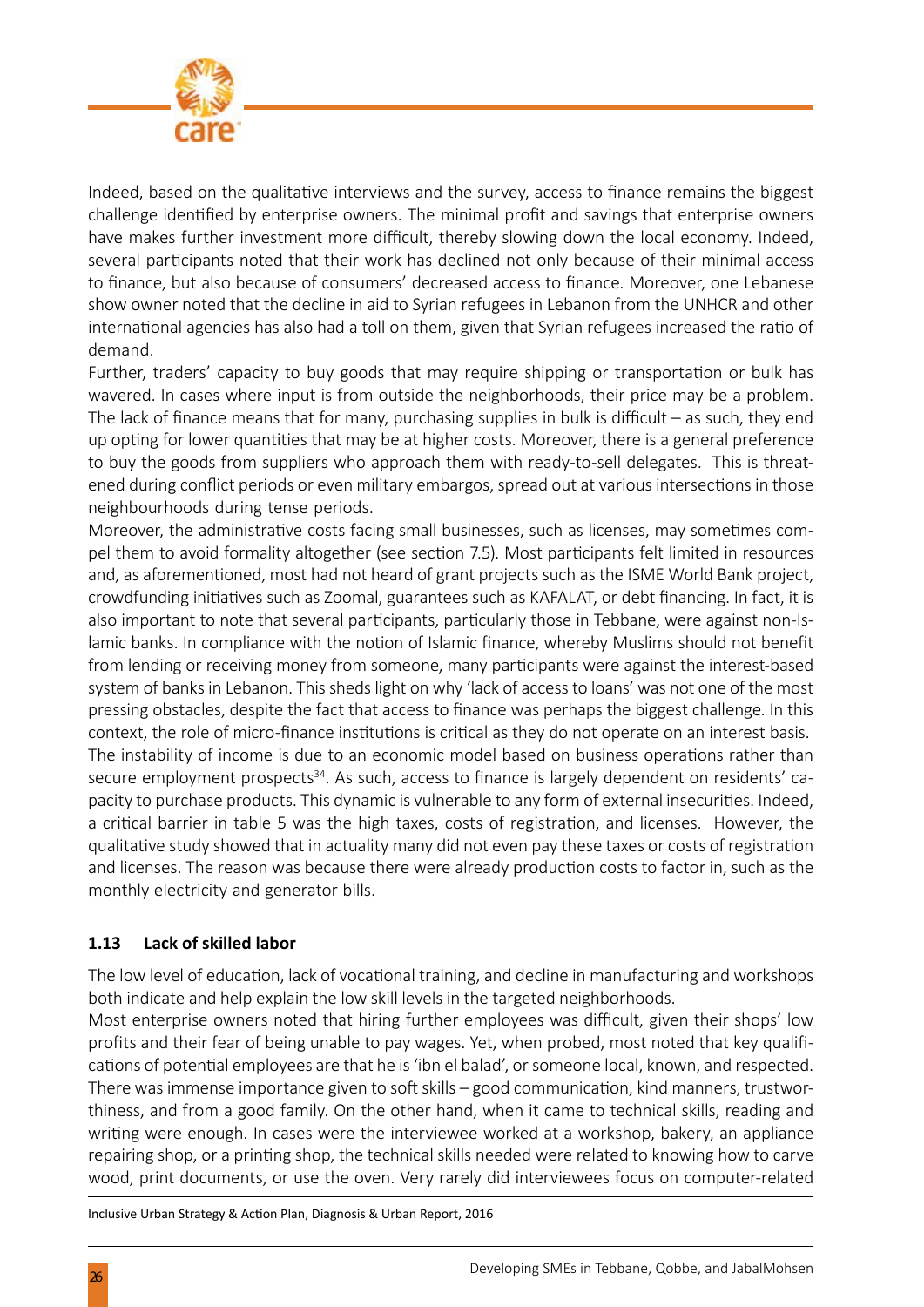

skills, scientific, or anything mathematical. Indeed, when asked about the types of skilled labor positions, answers varied between baker, cashier, salesman, and the like.

| Year | <b>Position</b>                                                                         |  |  |
|------|-----------------------------------------------------------------------------------------|--|--|
| 2008 | Salesman/woman                                                                          |  |  |
| 2011 | Assistant                                                                               |  |  |
| 2012 | Salesman/woman                                                                          |  |  |
| 2013 | Coffee operator                                                                         |  |  |
| 2014 | Bar tender                                                                              |  |  |
| 2015 | Salesman/woman (3)                                                                      |  |  |
| 2017 | Baker (2)<br>Cashier<br>Coiffeur<br>Salesman/woman (6)<br>Shop operator                 |  |  |
| 2018 | Barber trainee<br>Cashier<br>Handler<br>Salesman/woman (2)<br>Seller<br>Technicians (2) |  |  |

Table 8: Skilled labor position in enterprises by year

Employees noted that finding jobs outside of Jabal Mohsen and Tebbane was very difficult because throughout the country, they were stereotyped as 'zo3ran', or 'bad people'. Many said job applications were always rejected because there were widespread perceptions of them throughout the country as "those coming from violent neighborhoods." As such, their only hope was employment within the neighborhoods they lived in.

The different perceptions of skills are necessary for policy-makers to understand. That is, there is a huge number of participants that do not see the necessity of certain skills – such as financing, accounting, etc. – and would rather learn something that can immediately get them into business. A 17-year-old participant from Jabal Mohsen said, "I may not have finished university, but I am very skilled at running a minimarket. These streets teach you experience from the second you're born." Given the market landscape of the targeted areas and the prevalence of enterprises such as barbershops and cafés, it is no surprise that soft skills are more important. The importance of kinship and family is key to a successful business within those areas. This explains why, as per table 5, 'inability to keep qualified employees', 'lack of internal employee training', and 'shortage of skilled labor' were deemed as the least pressing obstacles.

Employees' perception of skills was similar. As noted above, in terms of soft skills, communication, trustworthiness, and knowledge of local dynamics were key. As for technical skills, most perceived themselves as skilled. However, there was an awareness that working outside the neighborhoods would require skills they may not possess yet. Several participants, mostly those of young ages, were keen to learn IT related skills, especially if it could guarantee them positions in outside areas. Some of the women were also keen to learn skills such as hairdressing, sweets making, and administrative-related works that they could use to work in schools or kindergartens. To this end, NGOs such as March Lebanon, UTOPIA, and Al Majmoua have the potential to play key roles to improve skills and connect young people to different organizations and networks.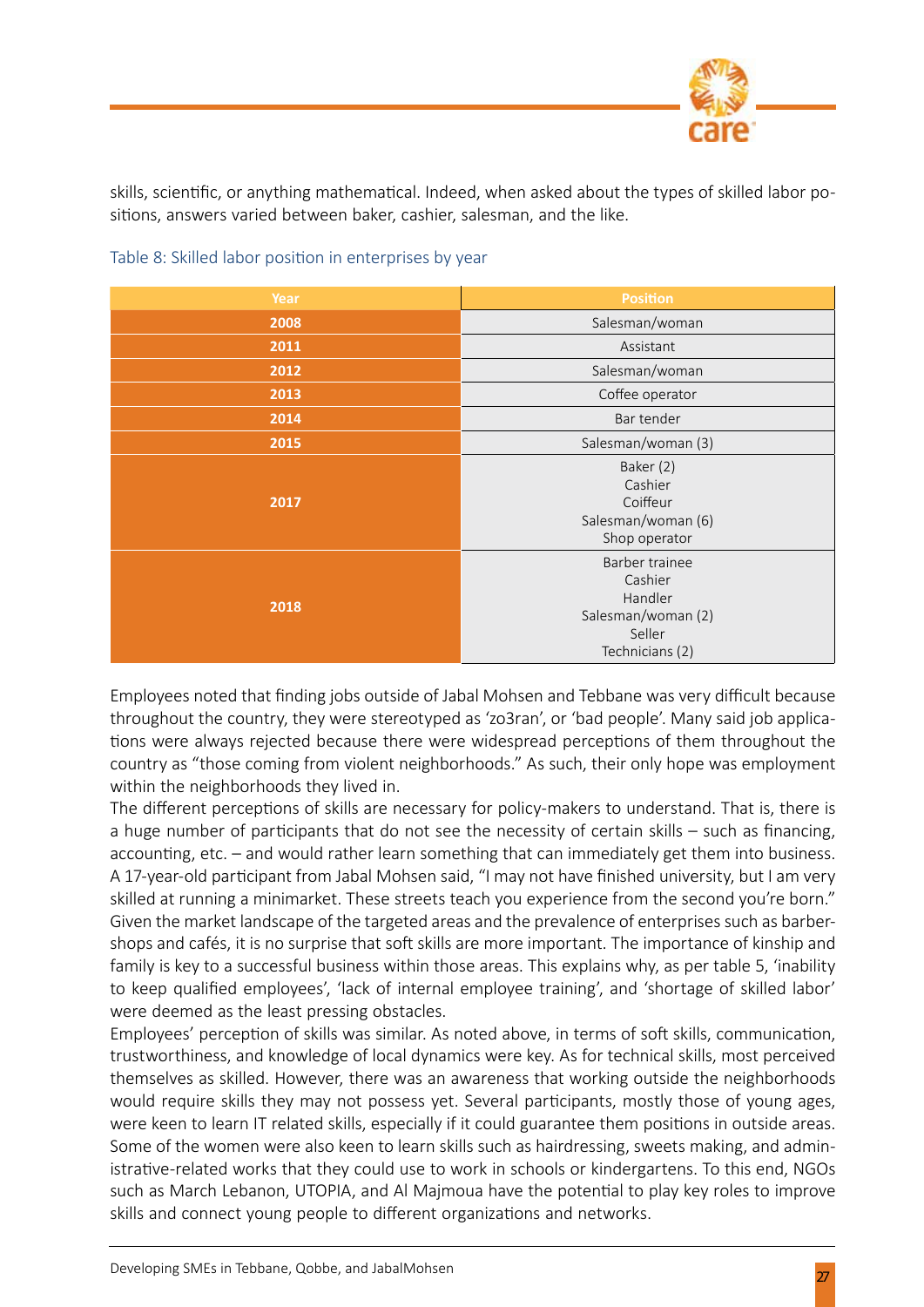

#### **1.14 Absence of governance structures**

A reiterated theme throughout the interviews was immense distrust in governmental institutions, particularly in Tebbane and Qobbe. Almost no references were made to politicians or the state at large. One female participant said, "People think that our sons and husbands follow politicians blindly [...]. Actually, the majority of people here hate them! They just manipulate young, uneducated, and unemployed boys."

The surveys indicated that the targeted neighbourhoods were politically, culturally, and socially detached from the entire country and even the Northern region in general. Participants spoke with an utter awareness about the neglect they had from the government. However, their perception of neglect was different from one neighbourhood to the other. For instance, some Tebbane residents noted that the country was no longer aligned with them, choosing instead 'el-khat el Souri', i.e. the Syrian side. On the other hand, one resident in Jabal Mohsen spoke nostalgically of the pre-2005 period, when they were protected by the Syrian regime's presence in the country.

Indeed, in neighbourhoods like Jabal Mohsen, Tebbane, and Qobbe, the central government feels distant. Pertinent issues, such as land registration, property rights, and other relevant affairs are usually ordered by cadastres corresponding to municipalities. In Tripoli, the municipalities of Beddawi, Tripoli, and El Mina have formed the Fayhaa Union of Municipalities, which largely relies on the national Council for Development and Reconstruction. The Union plans and implements urban projects under the organisation called 'Urban Community of Al Fayhaa', with core team of technical and administrative employees.

In Lebanon, municipalities, led by the head of the municipality for the duration of six years, are the governmental bodies responsible for an area's local development. A 1977 decree-law notes that its duties are related coordinating services, infrastructural, and utilities, in addition to overlooking and implementing environmentally related projects $35$ .

However, in Lebanon, municipalities are constrained by budgetary limitations, tied to political sectarianism, and local 'zu'ama' or leaders. The budget, provided by the Ministry of Interior and Municipalities' Independent Municipal fund, is given based on delicate calculations related to geographical location, capacity to contribute to national development, number of registered voters (rather than residents), and the taxes collected, amongst others.

It is worth noting that, although they did not have high expectations from the municipality, it was the only institutional body they perceived as directly responsible for their neglected reality. One participant noted that although he wished the municipality were more involved, he did not expect to be able to get his requests fulfilled by them due to the their on-the-ground ignorance of small business and their owners. This perhaps explains why corruption and clientelism, two problems identified in the in-depth conversations, were some of the least pressing obstacles in table 5. Many interviewees noted that they did not expect much from the central government, not even the municipality. This was particularly because they were aware of how much corruption and clientelism was involved in the government's structures.

Indeed, some of the weaknesses in the Fayhaa union are related to weak administrative capacities, almost total dependence on funding from the central government, succumbing to sectarian politics, inability to collect frees from members<sup>36</sup>. Further, a Sustainable Development Strategy report evaluated the Fayhaa municipalities, focusing on the municipalities' urban areas, equipment, and

<sup>36</sup> Article 1 of Legislative Decree No. 118 of 30 June 1977.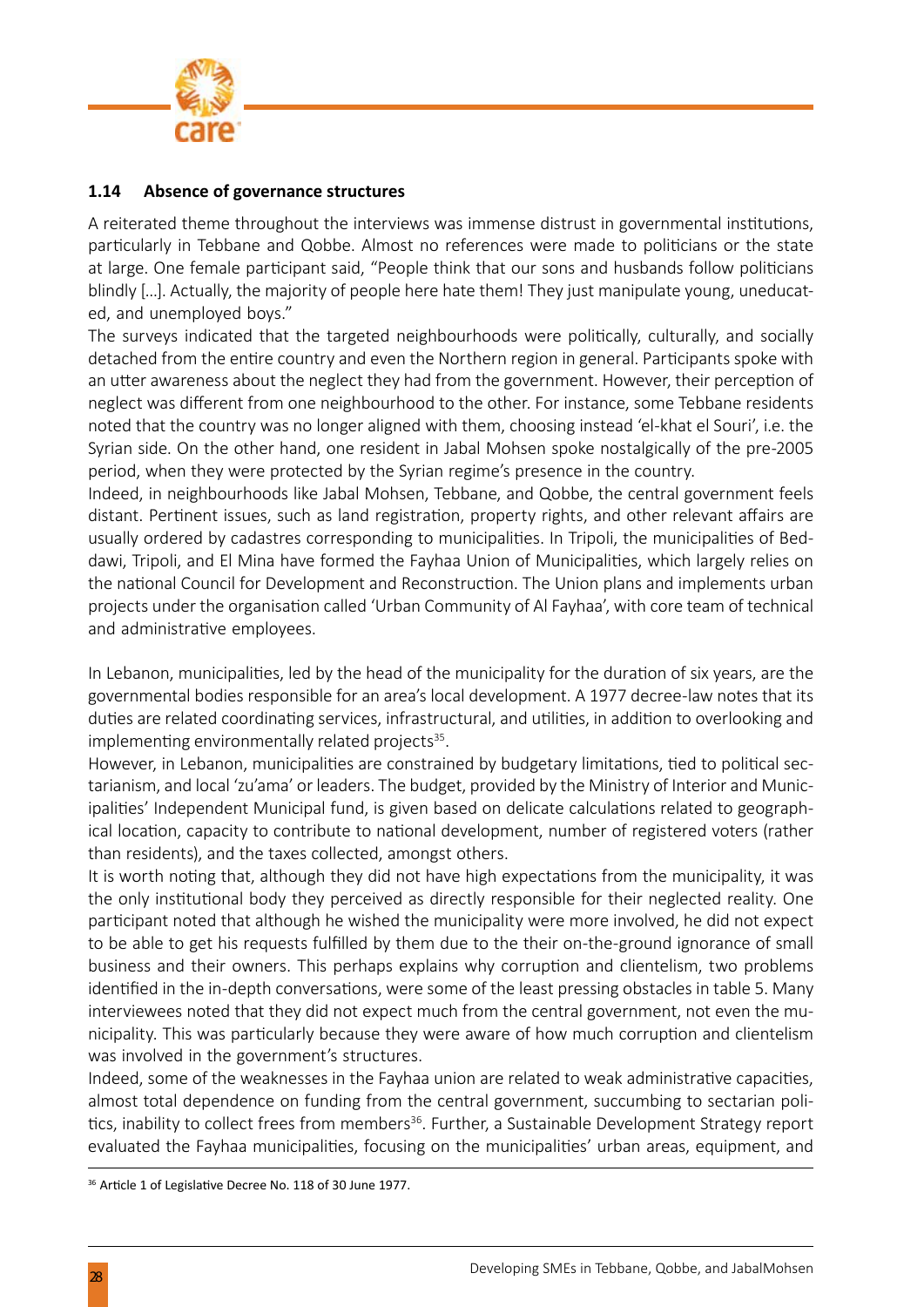

infrastructure. However, one of its biggest criticisms was that there was no unified vision, there was poor organization and delivery or projects, minimal budget, and a dependence on Ministry of Interior for funds. Another criticism was that there was no master plan tackling cultural heritage $37$ .

#### **1.15 Accessibility and infrastructure**

Enterprise owners repeatedly cited infrastructure as a huge hurdle for running a business. According to a report by ACTED, there is insufficient access to water, with serious constraints regarding the quality, and visible solid waste in neighborhoods affecting sanitation and hygiene conditions<sup>38</sup>. For instance, a lot of vegetable waste from the souq is thrown into the Abou Ali River.

Commercial streets, particularly those in Tebbane and its vegetable souq, were inaccessible, not equipped with sidewalks and proper streetlights during the nighttime, reinforcing feelings of insecurity, and were prone to flooding. Unequipped water networks exacerbate the negative effects of flooding on the streets. Moreover, the odor that escapes from improperly managed sewage systems increases during floods. Further, infrastructure such as electricity and water are costly and the lack of support from the municipality with regards to infrastructure further disenchants residents. As noted in section 1.13, the high cost of production is largely due to electricity and transportation costs.

Weak infrastructure affects enterprises in terms of access as well. For instance, the lack of parking spots stops many traders from crossing into those areas. Moreover, there are a lot of checkpoints between Jabal Mohsen and Tebbane, which impedes the possibility of trade between both neighbourhoods. One trader noted the importance of re-establishing an infrastructural network between Tebbane and Jabal Mohsen, because, for instance, he used to sell a lot of goods there and traders in Tebbane would then transport it to the city centre.

#### **1.16 Informality**

The question related to formality and informality provoked discomfort and, in some cases, fear in interview participants, as they were worried that surveyors were investigating them to 'uncover' informal and illegal enterprises. This sentiment illustrates the pervasiveness of informality in the targeted neighborhoods. Indeed, only 20 enterprises out of the 80 surveyed have a commercial registration and only 8 out of these 20 enterprises pay their taxes.

# **Registered enterprises Food industry / food services** 7 **Trade** 9 **Manufacturing 1 Manufacturing 1 Services** 3 **Total** 20

#### Table 9: Number of registered enterprises by sector

37 Ministry of Interior and Municipalities/Lebanon (2015) & Atallah,S (2012 Mar) "Decentralisation in Lebanon" (http://www.lcps-lebanon.org/featuredArticle.php?id=6). <sup>38</sup> Rajab 2015, Al-Fayhaa Sustainable Development Strategy Plan Review <sup>39</sup> ACTED 2016, Urban Tripoli Neighborhood and Institutional Assessment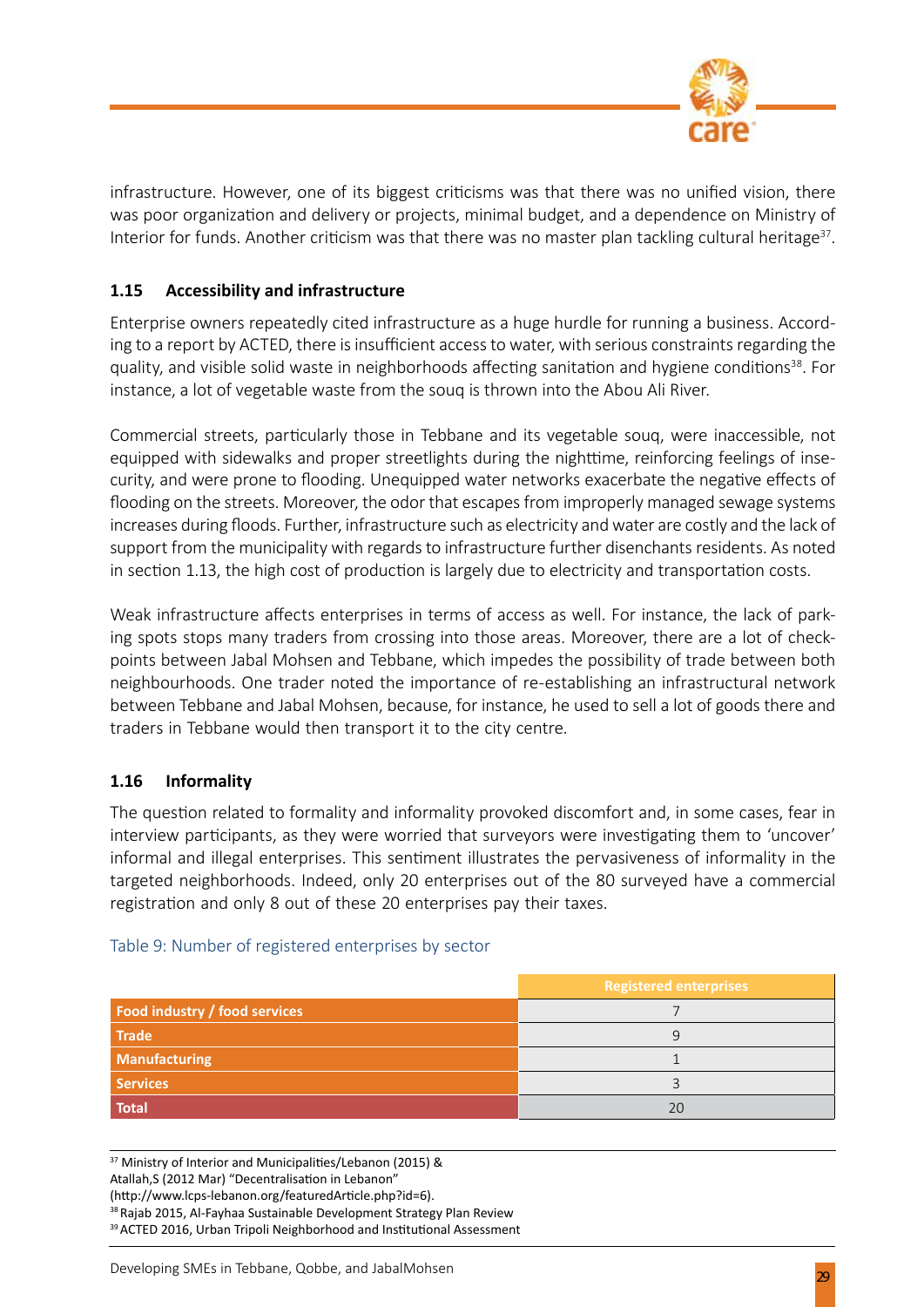

Moreover, most of the enterprises pay their rent informally, which makes it difficult to regulate them. For many, the reasons attributed to informality were varied: additional costs without any benefit, detachment from 'formal' institutions due to feelings of abandonment, and lack of knowledge about the exact process. One participant said, "What's the point of paying taxes? There is no proper monitoring, so it's not like I'll be caught. I might as well not!"

In Qobbe, for instance, there is a clothing market, located on the Abou Ali road, selling already worn attire, known as 'Souk el Belleh'. The illegality of this souq, which grew following the 2008 conflicts, affected registered retail shops and increased rent prices immensely. However, in 2017, Tripoli's municipality removed some of these illegal extensions, forcing the shacks to be relocated. Reportedly, Lebanese shop owners are now renting out these shacks to Syrians informally, which, according to an interviewee, has "become normal everyday business". Indeed, there are under-the-table work dynamics, mostly in Qobbe, whereby Syrians informally rent places from Lebanese backed up by local 'zu'ama' or renowned businessmen in the area.

The presence of Syrians has further increased informality, with many interviewees noting that the prevalence of informal enterprises and kiosks has hugely affected their businesses. Another participant, who owns a nuts shop, said that there were a lot of Syrians selling nuts on motorcycles or street vendors, many of whom didn't have to pay rent costs or electricity. According to him, this reduced his revenues immensely and aggravated the collective anger towards Syrian refugees. Moreover, shop owners noted that the rapid increase in rent prices is due to the Syrian refugee influx. This dynamic is replicated elsewhere – informal entities, such as leaders of militias or men with connections to local politicians, overlook unofficial commercial exchanges, money provision services, and other basic facilities. For instance, in Jabal Mohsen, prior to his death in 2015, Ali Eid, the leader of the Alawite community, was a main source of income and employment for residents. Similarly, in Tebbane, several Sunni local leaders micromanage many jobs and services within the neighborhood. In those areas, religious bodies, particularly Islamic organizations, are responsible for many decision-making processes.

It is important to highlight that while informality is a huge constraint, the ease of starting a business in the targeted neighborhood can be perceived as an opportunity. That is, given the lax approach and governmental abandonment, entrepreneurs can start enterprises at a quicker pace than other areas in Lebanon, whereby starting a business requires an average six types of procedures, 15 days, and 33% of the income per capita paid in as minimum capital

#### **1.17 Gender dynamics**

The abysmally high rate of female unemployment in the targeted neighbourhoods, estimated at over 90%, is due to various factors –pervasive cultural perceptions regarding the role of women, fear of sexual harassment, and feelings of insecurity given the political context. Based on the qualitative data, this is particularly experienced in Tebbane. Pervasive cultural perceptions postulate women as mothers, first and foremost. The notion of women working in male-dominated spheres is not advocated let alone accepted. One male participant said, "This is not Europe – this is Tebbane. People do not accept women working." However, as noted above, some men pointed out that women could work if they were in suitable positions, such as schoolteachers or female hairdressing. Other participants mentioned that women working in factories, with a safe environment, would be positive. Although women were much more enthusiastic about working, they also agreed that taking care of children was a priority but, once their children were at school or asleep,

.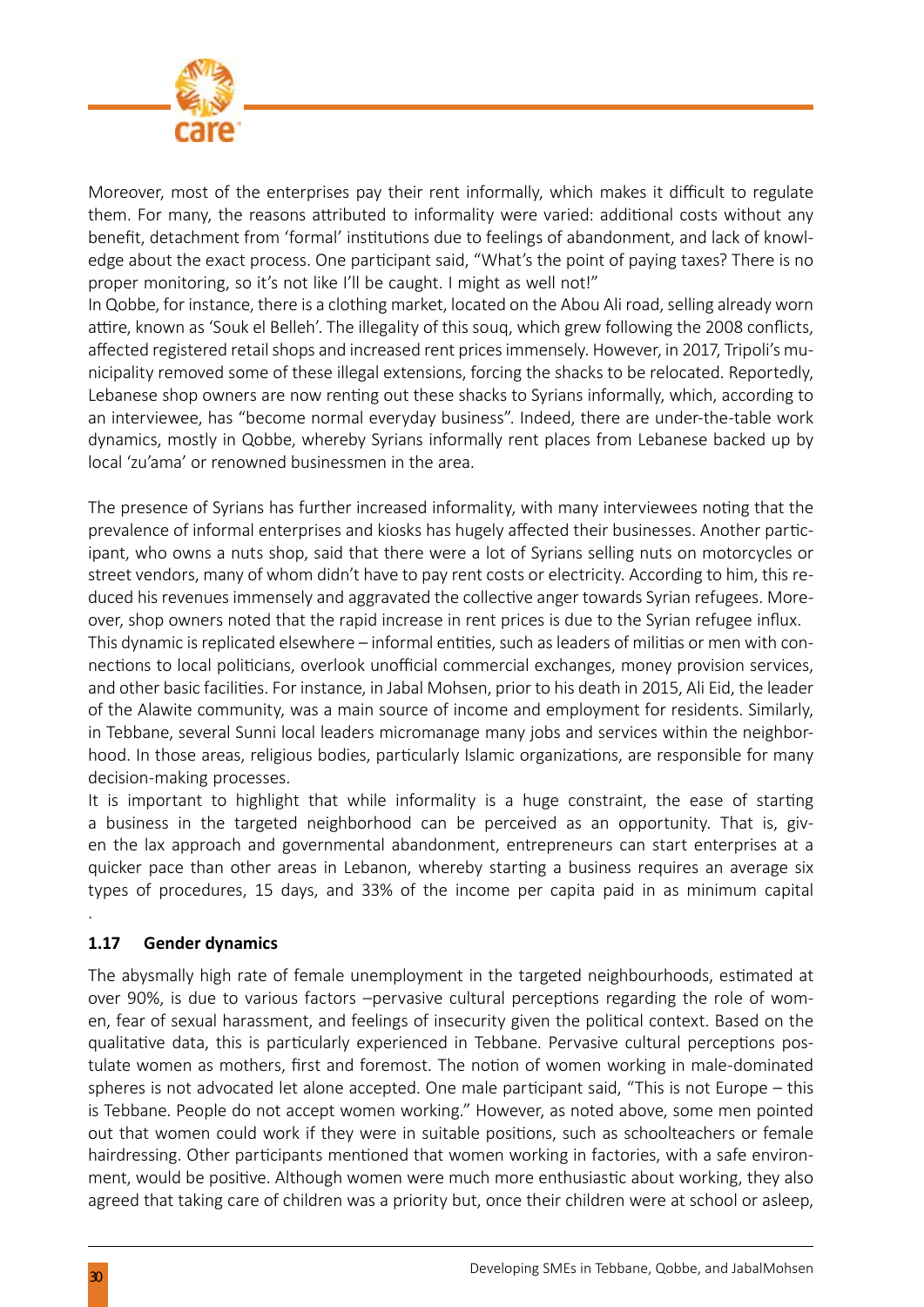

they would like to work. Although no young females were interviewed, different studies indicate that accounting and banking are industries that appeal to a growing number of young women Additionally, a critical factor preventing their participation in the labour force is to minimize the risk of gender-based violence in public spaces. Although incidents aren't often reported, due to societal discouragement and taboos regarding such topics, the rate of harassment is quite high in those areas. Walking around the male-dominated streets as a woman is extremely uncomfortable, which explains why women would much rather work next to their houses. However, despite these extreme discomforts, some women push the boundaries of society to open minimarkets, jewellery and cosmetics stores, and hair salons. According to the neighbourhood profile, "an increasing number of females are managing new businesses, as compared with medium-aged businesses", suggesting that there may be an increase in female-run businesses. This suggests a potential future trend of more female-run businesses in the neighbourhood. Women also fear the political insecurity, given the neighbourhood's collective experience with the waves of violence. The traditional mindset of women as mothers and sisters meant to 'stay-at-home' increases during waves of insecurity, given the masculine-dominated conflicts.

# **Opportunities**

#### **1.18 Sense of safety**

Political insecurity feeds into the context of most, if not all, of the major constraints. It governs the lives of residents, trade and market dynamics, and the potential for economic growth and business opportunities. Certainly, the most repeated concern in the interviews was fear that the current semi-stable political situation will worsen once more. However, although residents were cautious in their hopes, most appeared to be optimistic about the changing dynamic, particularly given that the parliamentary and municipal election occurred without any long-lasting conflict or wave of violence. One participant, however, noted that although politicians may have the will to improve Tripoli as a whole, through initiatives such as Tripoli 2020 or the Tripoli Special Economic Zone, areas such Qobbe, Tebbane, and Jabal Mohsen should not be left behind.

To contextualise, the Tripoli Vision 2020, supported by politicians PM Saad El-Hariri, Najib Mikati, Mohammad Safadi, and Robert Fadel, aims to revive the economy, create thousands of jobs by 2020, provide training, and establish a prosperous atmosphere for the development of new enterprises . As for the Tripoli Special Economic Zone, it is an initiative, mainly pushed for by previous finance minister Raya El Hassan, to establish a tax-free zone for large industrial and manufacturing industries. The aim is to provide job opportunities for youth, women, and marginalized people, while encouraging the development of large companies in the North of Lebanon.

The current safety, lingering on a thread, and the optimism it has garnered amongst residents, should be tapped into. As is illustrated above, there are historically important ties between all three areas that have been stalled due to the political conflict. As such, initiatives should attempt to bridge the three neighbourhoods to re-establish their trading networks, facilitate transportation access, and foster cultural and familial connections.

#### **1.19 Entrepreneurial spirit**

The relative sense of security has pushed many people to set up businesses or invest further in their existing enterprises. This entrepreneurial spirit is facilitated by the ease of starting a business in all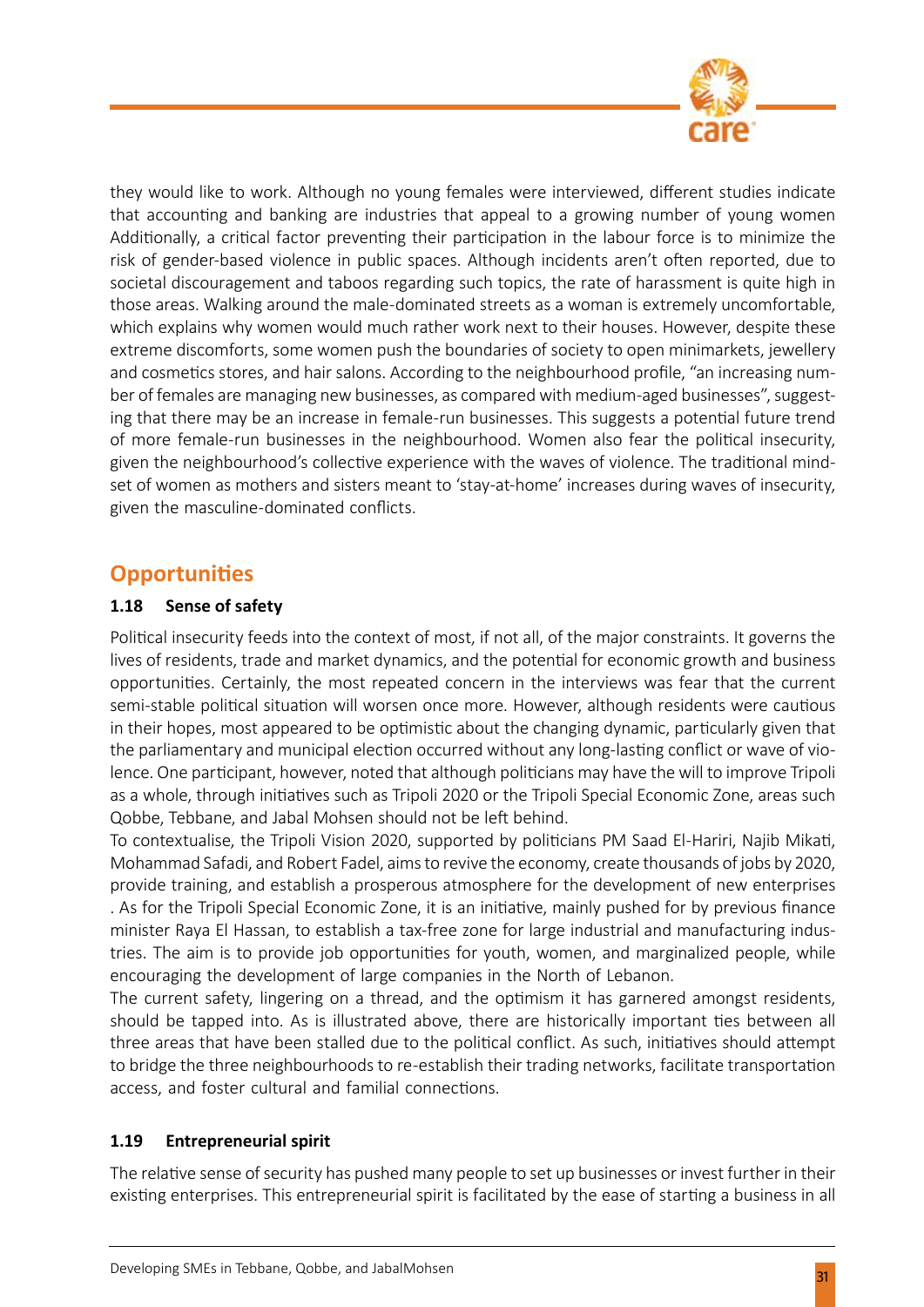

three areas, given the neighbourhoods' informality and the growing demand by the local population and Syrian refugees. Moreover, the strong social and kinship connection in the targeted neighbourhoods provides a safety net for budding entrepreneurs to tap into their networks for support. Indeed, the amplification of the market and the opening of new enterprises in trade and services illustrate this entrepreneurial spirit. For instance, an interviewee noted that since 2016, two restaurants have opened in Jabal Mohsen, along with a new playground. Another participant in Qobbe said, "We want to live and work – don't we deserve that too?" With that line of thinking, the owner of a one-dollar store said he had been trying to expand his business and gain more customers through Facebook. He also noted that he had started using Whatsapp to send his new goods to loyal customers.

#### **1.20 Location and revitalization of public spaces**

According to the Inclusive Urban Strategy and Action Plan, there are a lot of public spaces that can be utilized for effective conflict-building purposes. For instance, there is public property surrounding the river, which if effectively planned for, can bring in people from all three areas; an abundance of empty parking lots that can be used for better infrastructural purposes; and public areas with spots that can be used for clean drinking water. The Abou Ali River, moreover, can be reclaimed 'as a natural infrastructure'. Several participants noted the importance of public spaces, such as parks, where children can play, and youth can interact.

The location of all three neighbourhoods is strategic, particularly because of their connection to Halba, Zgharta and other areas in Koura, and Tripoli's city centre. The proximity of Jabal Mohsen and Tebbane to one another is also important for trade. Workshop owners in Jabal Mohsen would benefit from selling their products to residents in Tebbane who, because of their easier access to the city, can then sell them for higher prices in the city centre.

#### **1.20.1 Outsourcing**

The weakness of the local economy and the lack of purchasing power should urge interventionists to help residents, particularly the youth, women, and people with technical or manufacturing skills. The aim would be for them to either produce things that can be sold in different external markets or provide maintenance services for businesses and households outside of the neighbourhoods. Some skills, such as excel, programming, event planning, or graphic designing, can cater to NGOs and other smaller companies in Tripoli's city centre.

The NGO MARCH, for instance, taught graphic design classes for free to youth from Jabal Mohsen and Tebbane, who then used made designs for T shirts, tote bags, etc. that were then successfully sold in fairs in Beirut. Although such work isn't necessarily reliable or consistent, it is a good way to broaden residents' networks. Moreover, given the plans to implement the TSEZ soon, there is a demand for a variety of skills, which can be fulfilled by residents from the targeted areas, if trained adequately. There are also a lot of trained tailors and sewers, particularly in Jabal Mohsen where there was once a sewing factory. Further, since women have indicated interest in working with sweets, tailoring, and fashion design, training them and helping establish a connection between their products and markets in Tripoli can be prospective. The Rashid Karami exhibition, for instance, showcases different furniture, artwork, and handicrafts annually. Expanding the collaboration between similar events in the city centre and those three neighbourhoods can yield positive results. Such a model is like that of Souk El Tayeb or annual Beirut-centred events, such as the Garden Show Fes-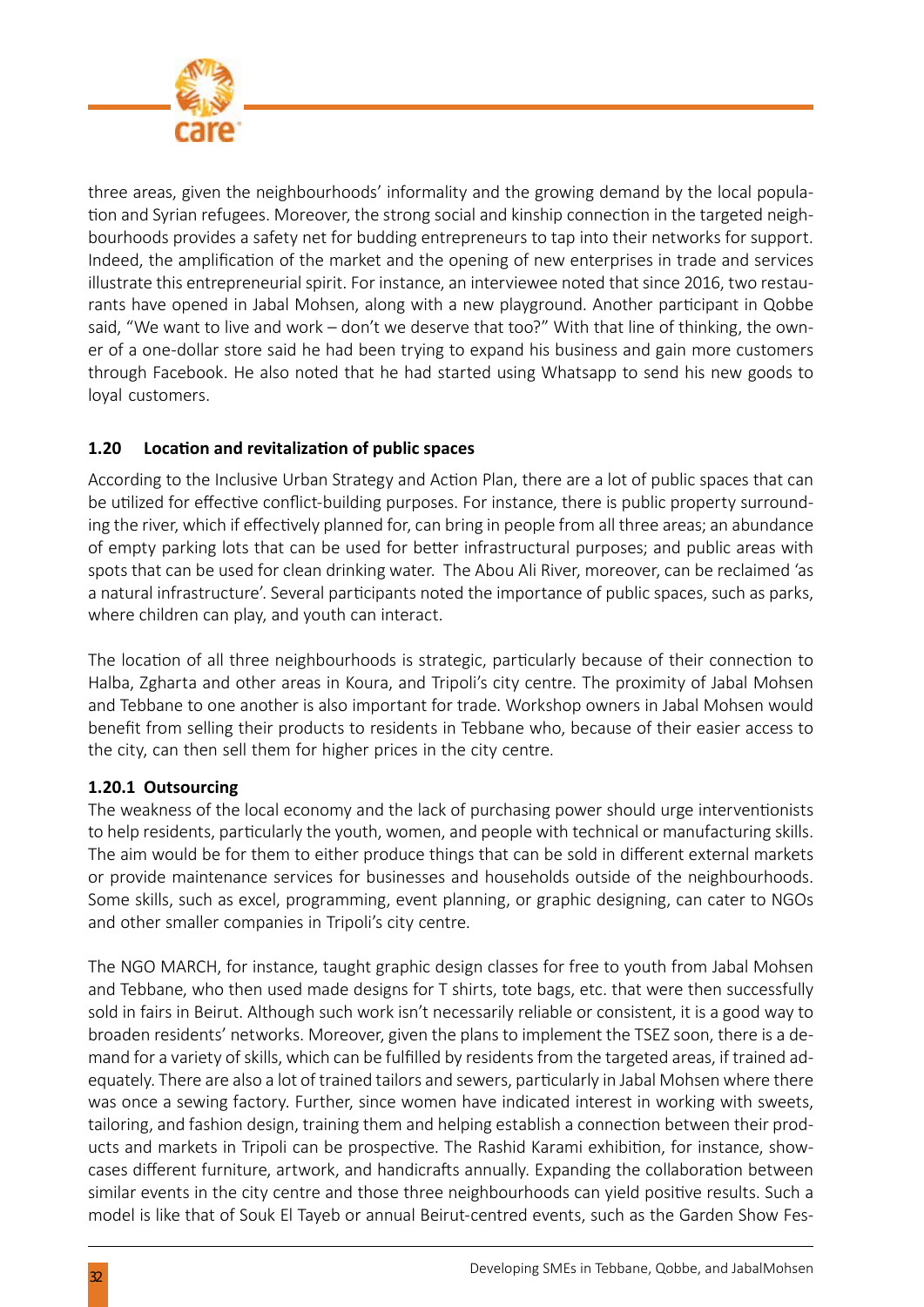

tival or Beirut Design Week, whereby handicraft products, sweets, and organic produce from residents in surrounding areas – whether in the South or in Beqaa – are sold in locations, such as Downtown Beirut and Gemmayze, attracting upper middle-class people with purchasing capacity. Other examples of outsourcing could be connecting the existing skilled sewers and tailors to ventures such as Creative Space Beirut, which is a free school for fashion design.

#### **1.21 Community Based Organizations**

In neglected areas like Tebbane, Qobbe, and Jabal Mohsen, non-state entities and community-based organizations (CBOs) are critical, particularly following the 2011 Syrian crisis. Despite the general distrust of NGOs by residents, there are several community-based organizations (CBOs) working on-the-ground that are either from the local community or have established connections with them. It is critical for interventionists to engage with CBOs that have similar values and objectives. An awareness of the different social, political, and business contexts between Tripoli's neighbourhoods is critical for successful intervention.

# **Positive deviance**

#### **1.22 Identifying positive deviants**

Positive deviance (PD) is the idea that in every community, there are individuals, enterprises, or groups that have successful strategies to shared problems. Despite having the same resources, a positive deviant approaches shared obstacles, challenges, and scarcities uniquely. As a result, the experiences of these individuals are studied in order to understand, learn from, and apply their approach if possible. There are four critical stages in the approach, namely: defining the problem, discovering what is typical, identifying the successful performers and understanding why and how, and finally disseminating the results

#### **Mohammad, Lebanese, Aluminium, Metal & AC Work**

*"Community is key in developing a business. So is building trust and high morals."*

*Born to a family of eleven in Tebbane, Mohammad left school during grade nine to support his parents economically. Young and desperate, he clung to the first job he got: metal work with his cousin. For over ten years, he assisted his cousin — although the money was meager. Reminiscing those times, he tells us that he was always pushing to learn new skills that could be brought into the newly emerging market of Tripoli. Although ACs were very new, Mohammed pushed his cousin to learn how install and fix them. As a result, they both started working with both metal and AC installation.*

*What held Mohammad back was his inability to save money. Thus, he traveled to Kuwait as during those times the Gulf was booming financially and labor was in demand. Although his years in Kuwait helped him learn about novel innovations in the AC and metal industry, it affected his emotional and mental well-being. Thus, he returned to Lebanon with an incentive to push boundaries and establish himself in the community as a trusted businessman. He assessed the situation and realized the biggest impediment would be high rent costs. As such, he opted for a very low-priced but large space inside a rather deserted area in Tebbane. His rationale was that he would use his car to transport materials while maintaining a cheap base that allowed him to store metal and ACs easily. To expand his work, he borrowed 5000 dollars from a community box in Tebbane (community members pay in every week and those that need borrow and pay back in dividends without interest, as per the shari'a law). With time, he incorporated aluminum work into his shop, which highlights his diverse capacities.*

*Over time, Mohammad has built a very strong customer base, working with both local and national traders and companies. He links this to his community engagement, desire to learn, and the years of sacrifice spent investing in customers' loyalty. Many times, he wouldn't ask for money if customers weren't able to pay in hopes that they would rely on him for future work. He also invests in hiring people from his community, even illiterate boys, with the aim of incentivizing them to become skillful. This is done by establishing a partnership system, whereby hard-working employees can partner with him for future projects and even eventually leave his tutelage to open their own business with his support.*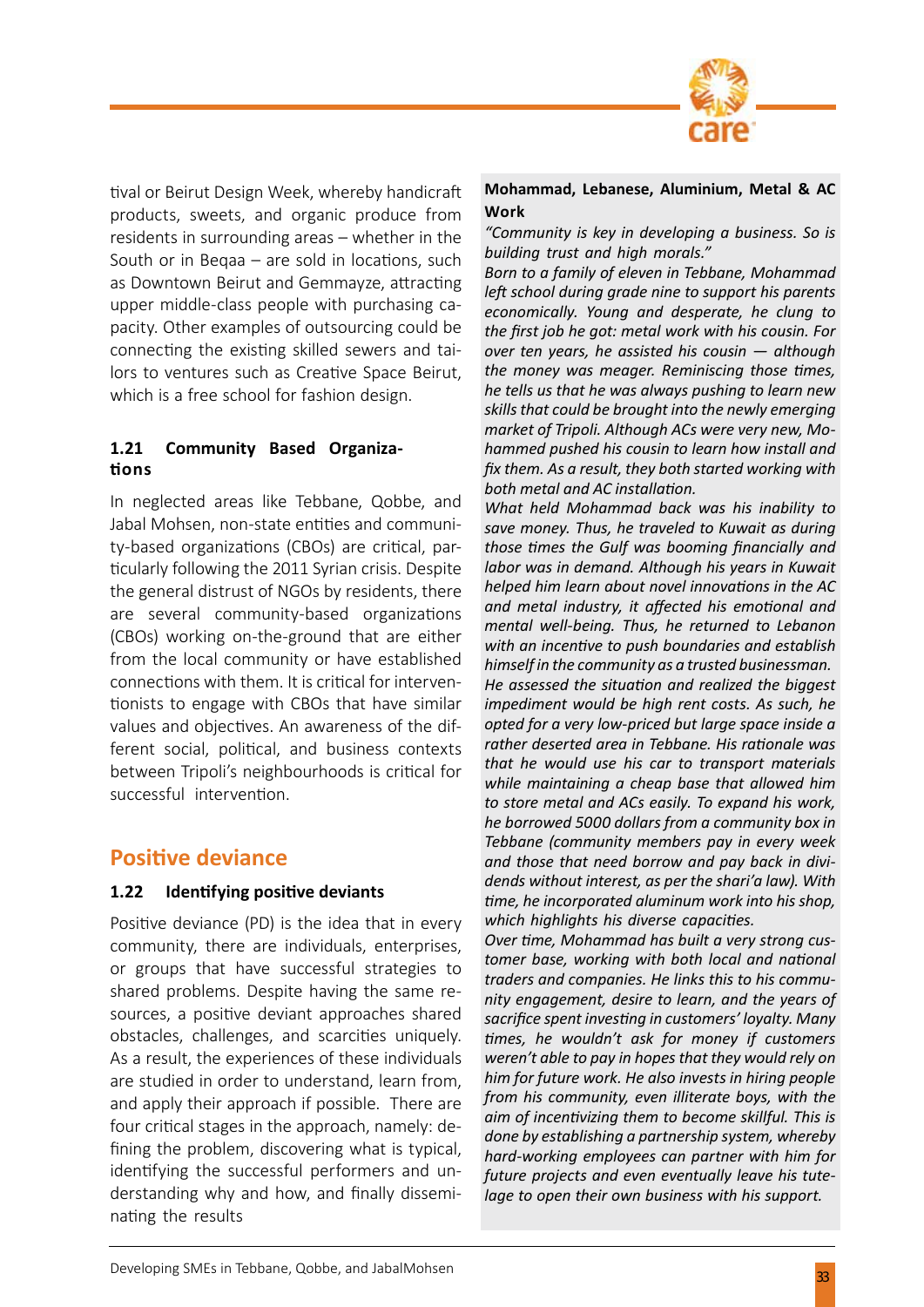

In highly vulnerable communities, a PD approach helps contextualise the community's understanding of success. That is, every community has different perceptions of PD – indeed, a successful businesswoman in Tebbane has different attributes than that of a successful businesswoman in Beirut given the distinctive socioeconomic, political, and cultural barriers. For this study, a starting point for identifying positive deviants was to ask participants in the surveys whom they thought of as a successful enterprise owner with unique solutions to their shared challenges. Based on the answers given, what set apart a successful enterprise from the rest were customer base, ability to attract outsiders, and cost-effective ventures.

 The main challenge was that a high number of participants found it difficult to pinpoint positive deviants that specifically lived in the study's targeted areas. One shop owner in Tebbane put it as, "Here, we are all in the same boat". Some noted that excelling in these harsh conditions without any form of external or political support is nearly impossible. For others, examples of successful enterprises within their industries were monopolies and one participant noted that, "no matter how much we try, the big players in the industry located in Tripoli's city centre surpass us". For instance, while sweet shops noted that Al Kane3a Sweets was a positive example in their neighbourhood, it was the second option after Hallab or Tom Sweets (Hallab: a very well-known Lebanese Oriental Sweets that has gone international. It is based in Tripoli. Further to maintaining the tradition of preserving the authenticity of Lebanese sweets with "Hallab Traditional", Hallab 1881 has also striven for diversification with a range of sugar-free sweets and a specialized division for occidental sweets that offers a rich and wide-ranging selection of cakes and chocolates. Tom: Lebanese oriental sweets very well known in the North of Lebanon.

# **Karim, Palestinian, Owner of Mechanics Shop in central Tripoli**

*"I realise now that I was driven by the desire to not be confined in the way my parents were. I wanted to step out of this reality, this unwillingness to grow" From a young age, Karim knew what he was fascinated by: cars. After failing classes in school, he realized formal education wasn't for him and decided to pursue mechanic vocational training in Byblos commuting on a daily from Tripoli to Beirut. After receiving his certification, he worked as an intern for a long time making around 40,000 LBP a week, which barely covered his and his family's needs. In his desire to strike a balance between spontaneity and sound judgment, he was guided by two principles: attaining experience and taking risks.*

*To this end, he worked hard on building a network in the mechanic industry. For two years, he worked as an employee for a famous mechanic dealer in Amchit, earning 600 dollars a month. Through learning the ins and out of the industry,* 

*he mastered the administrative, technical, and people-centric dynamics.*

*Against the advice of his family and friends, he chose to leave a secure job to open his own shop — a rare feat for a Palestinian in Lebanon. His first shop was in Mina, and for the first couple of months he barely had any customers and the location wasn't optimal. However, he reassessed where he went wrong, with the aim of improving his situation.*

*With time, he relocated to a better area in central Tripoli, risking it given his minimal savings. Throughout his journey, he constantly sought new learning opportunities through BDS trainings and skill and technological investment. Karim tells us that he wanted to establish a shop that would make Tripoli's local inhabitants proud, saying, "I don't want them to think Beirut is better. They should be satisfied with what their city offers." Today, he has a growing and economically diverse clientele, all of whom trust his skills. He adds that he still aims to expand his shop even more, with new equipment and a larger space.*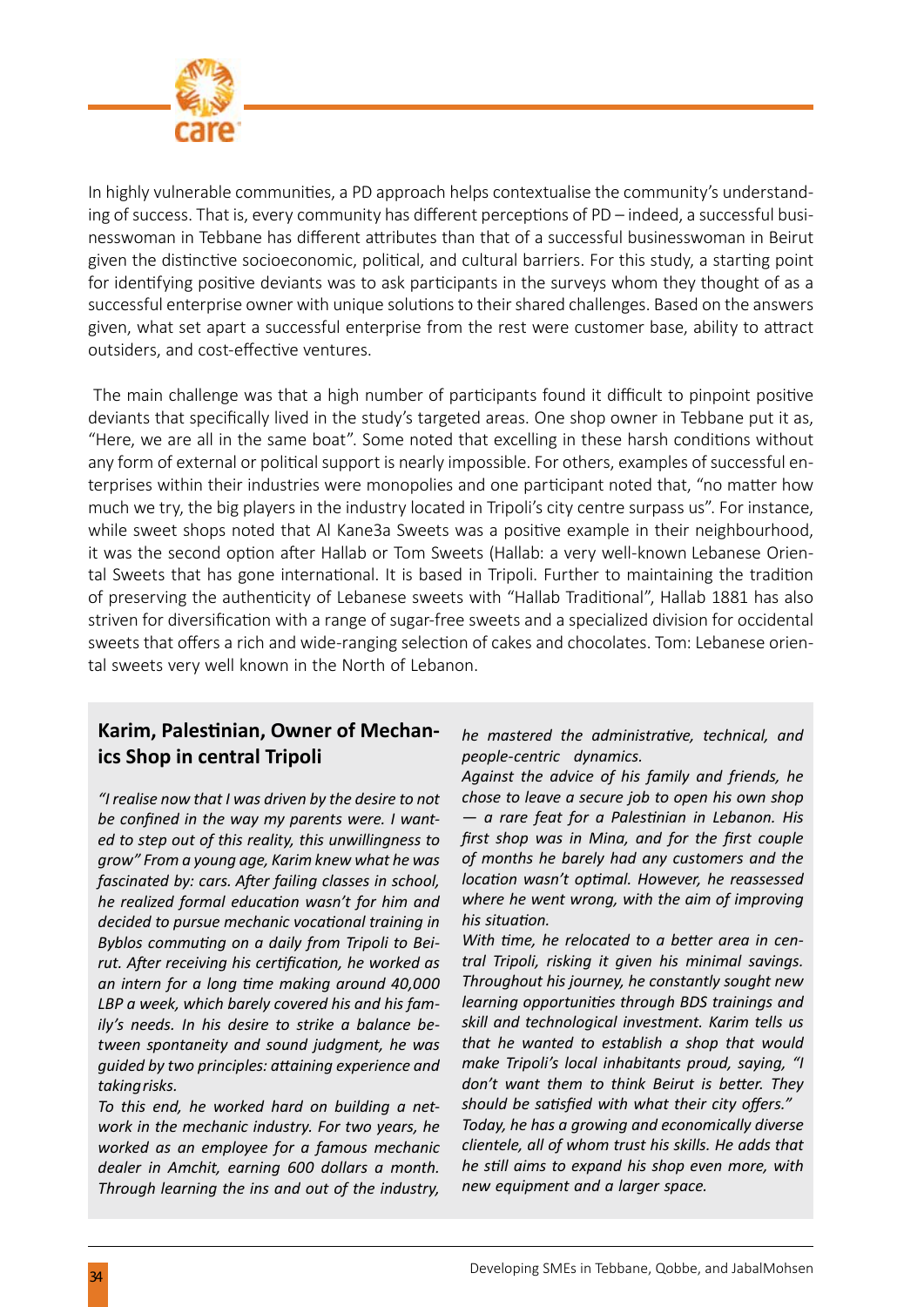

 or Tom Sweets) in the city centre. Similarly, clothing shops noted that El Dorado, a huge retail shop next to the City Complex Mall, is a successful example. Participants noted that they made the trip to the city centre during holidays and weekends just to buy clothes from there, due to the diversity of clothes, cheap prices, and various sizes. However, other enterprise owners were able to give some neighbourhood-based examples, with the criteria for positive deviance differing depending on the industry. In an interview with Al Qane3a Sweets, a shop renowned for its success in Tebbane, the owner noted that their main competitive advantage is that their prices are very well studied and, as such, their products are accessible to everyone. Hallab Sweets, he said, are too expensive for most locals and their customers are outsiders or upper middle class, a minority in Tripoli. He pointed out that Al Qane3a's sweets are the same quality as other sweet shops, but what sets them apart is their balance between taste and price. This has pushed people from Akkar, the city centre, and other places to stop on the highway in order to purchase gifts from them. From the very beginning, their main marketing strategy was word of mouth. They spread the information about all the new types of desserts they were making by constantly talking to locals from Tebbane, Qobbe, and Jabal Mohsen about it. Once they grew and wanted to tackle people from other areas, they started relying more on social media, mainly Facebook. Their patisserie shop, for instance, is now located on Google maps, which has also helped a lot of people locate it easily. Another strength they have is that they specialise in a niche dessert called 'mlookiye', which is Pistachio semolina cake with Lebanese milky ice-cream in it. This dessert, which they are renowned for, encourages people from places to come visit it just to try a 'Tripoli special.' Another example of positive deviance given was Noaman Store, mainly because of its presentation, etiquette, and products. Barbershops also cited Topshop Barber Salon, because the owner was from the community itself 'ibn el balad' and well liked.. As cafés are on the rise, café owners praise the 'Dam wel Farez' street in Tripoli, citing examples with the hopes of implicating such cafes in their neighbourhoods one day. One participant cited as an example of a café that brings people from Jabal Mohsen and Tebbane together. Several participants cited community space initiatives and socialising locations as essential.

After further research and more probing, three positive deviants from the targeted areas were selected. In-depth interviews were conducted with them, with particular questions aimed at eliciting an understanding of how their enterprises succeeded in their challenging environment. The interviews provided for rich case studies, helping map out characteristics viewed by themselves and their community as important.

#### **1.23 Shared characteristics of positive deviants**

The characteristics perceived as critical were a desire to learn, trustworthiness and community engagement, risk taking and investment, and introspection and willingness to overcome societal expectations.

#### **• Desire to learn**

Positive deviants showed an interest in acquiring new skills at different stages in their lives. Despite the fact that they had to leave schools either due to circumstances or an inability to adapt to formal education, they all sought to diversify their skills through experience and learning. This was remarkable particularly because there were significantly less business development packages offered to vulnerable entrepreneurs at the time. Most of these skills were self-taught. For instance, Mohammad started with metal work and expanded to AC and aluminium, while following all the latest technological changes available in the market. Similarly, AbdelEllah started by working in a generator shop, then a coffee stand, and finally took on a totally new venture with his wife by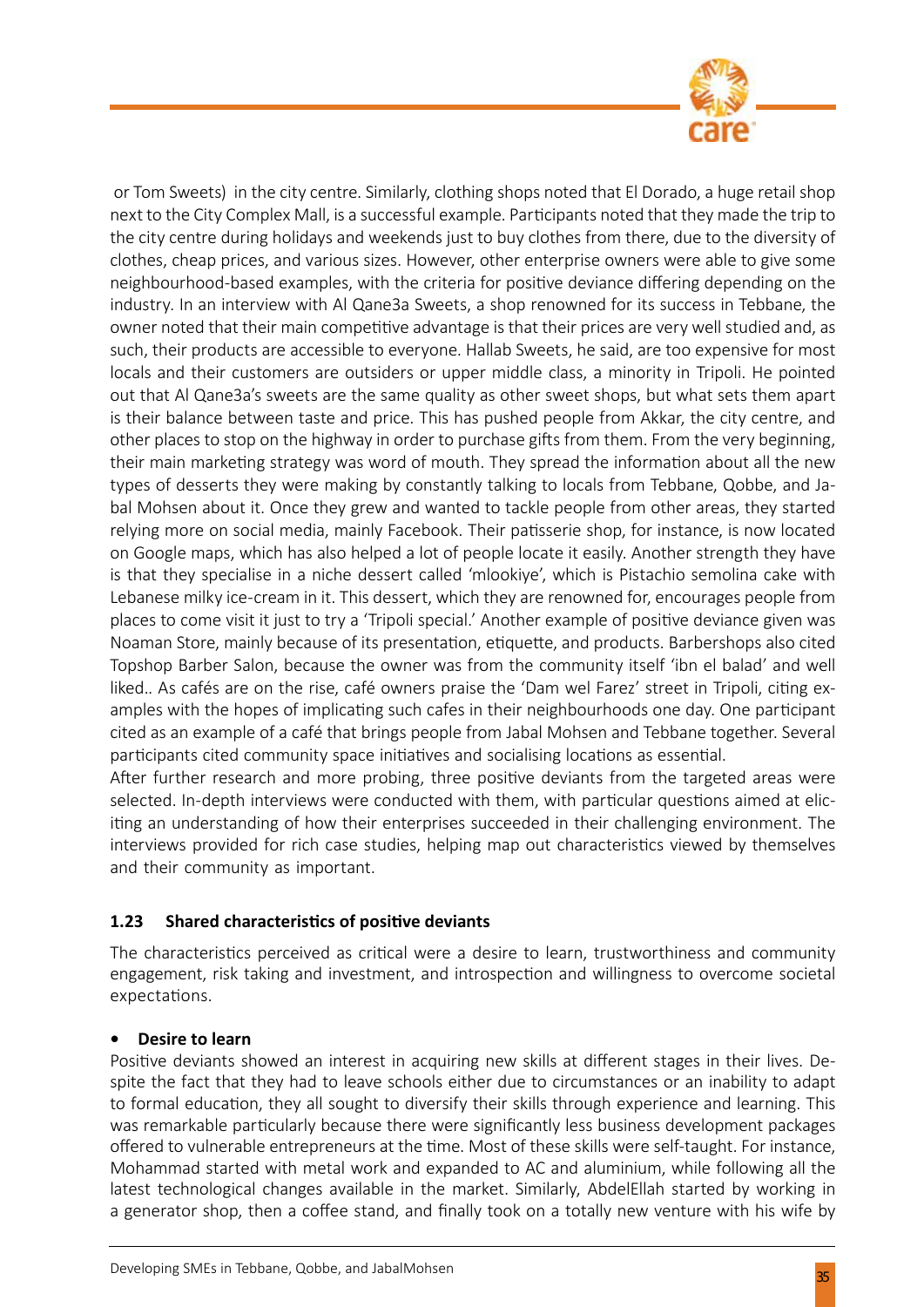

opening a dress shop since the environment left him with no other choice and it was only adaptive approach for income generation.

#### **• Trustworthiness and community engagement**

A huge component of their perceived success relied on their engagement with the community and building trust. All reiterated the importance of morality and ethics in their vulnerable communities, indicating that the corruption of the state leaves it to the community to pick up the pieces and establish a solid reputation through applying ethical standard in dealing with community such as sticking to one price list also preserving their integrity such as not cheating in the supplies installed or in the job itself. Moreover, they all showed a sense of pride about where they came from. Two positive deviants, for instance, returned to Lebanon after living abroad for a while, claiming that Lebanon was home and special. Karim also noted that he wanted people to be proud of Tripoli. Mohamed noted that his community was key to the survival of his business, and his dependence on them for both social and financial support was critical. This was one of the main reasons why both he and Karim returned to Lebanon from the Gulf countries, as they both sought strong communities that would stand by them and give them the necessary support.

#### **• Risk taking and personal investment**

Given the particular dynamics of the studied communities, and the lack of access to finance and social security, investment requires a lot of thinking, borrowing, and implementation. Yet, all interviewees reiterated that if they hadn't taken leaps of faith they might have not succeeded. AbdelEllah borrowed money from the community box where the all family member contributes in small monthly fees into one account and its used, given or borrowed when one member of the family needs it, for instance, and it took him two years to pay it back. Yet without it he would not have been able to stand on his two feet. Similarly, Karim's first mechanics shop failed, yet he relied on all of his savings to re-establish himself in a better location. It is worth highlighting that the vulnerable economic conditions and lack of socioeconomic support that participants had were also a key driving factor for risk-taking. Karim mentioned that if he had social security, he might have not taken all these ventures.

# *AbdelEllah and Amina, Dress Shop*

*AbdelEllah started working in a generator store but was pushed to leave due to sectarian discrimination. He joined his father, who owned a coffee stand in Mina, helping him expand it into a shisha lounge that attracted people from all around the area. However, a decision by the municipality to remove coffee lounges on the seaside led to the closing of it. This phase in AbdelEllah's life was wrought with challenges and his wife took the breadwinning role by working as a tailor. His wife began merely with tailoring services, costing between 5,000 to 10,000 LBP per item. Her excellent customer service, coupled with her desire to expand her skills, enabled her to start purchasing*  *raw material from Syria. AbdelEllah, excited to partner with his wife, Amina, accompanied her on the cross-country journey.*

*Realizing his wife's talent, they both rented a store with a big showroom in order to display evening and cocktail dresses purchased from Syria or designed by Amina. By word of mouth and Amina's commitment to delivering work, the storeowner invested in them financially. They eventually were able to access Beirut and Turkey's markets. They have hired five staff members and aim to expand their shop, sell wholesale, and hire bridal cars along with bridal purchases.*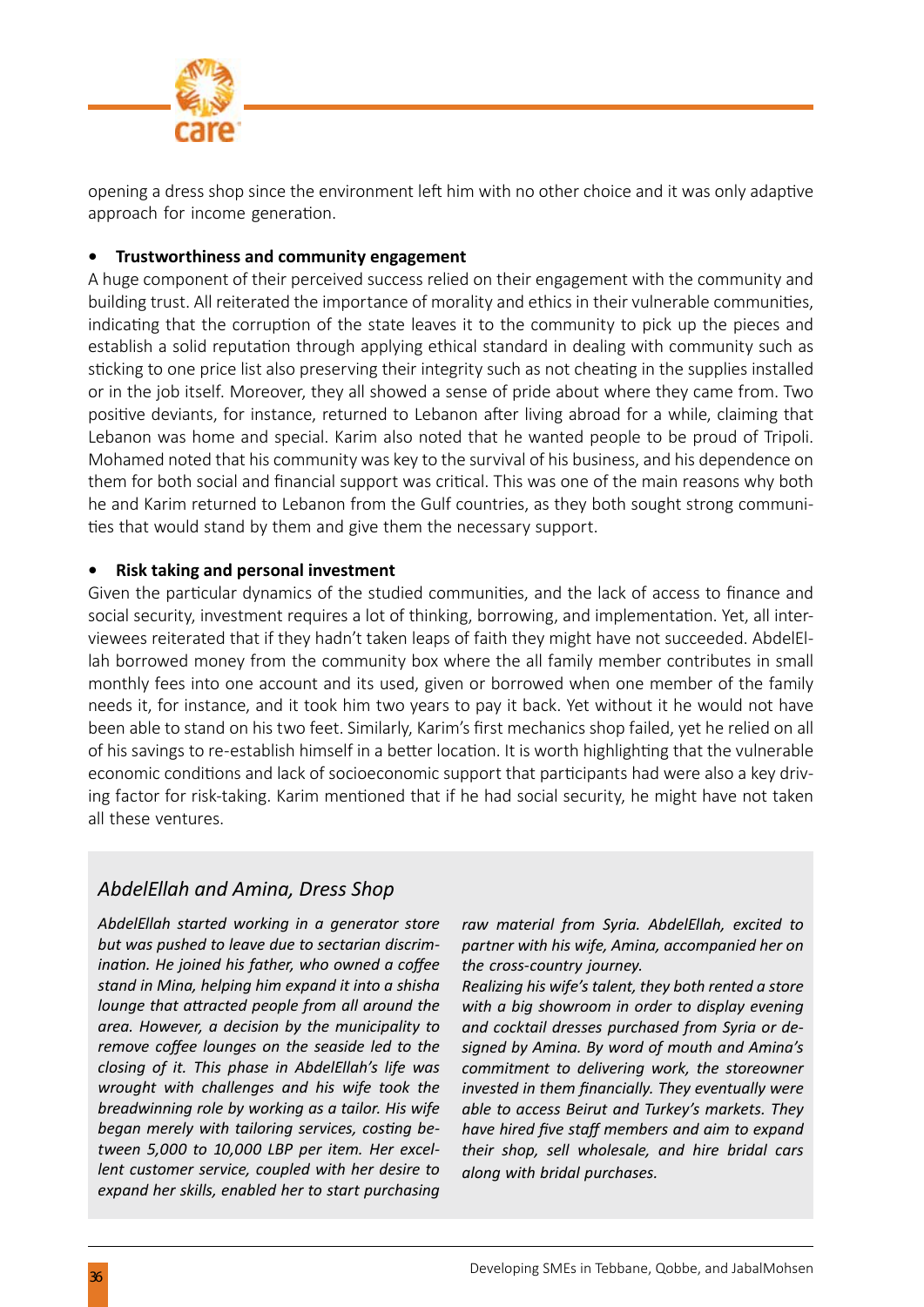

#### **• Introspection and willingness to overcome societal expectations**

Positive deviants showed a willingness to continuously reflect on how they could improve and expand their shops, viewing their mistakes as central to future growth. They posited themselves as the key to their failure and success. That is, in contrast to the previous 80 participants, they were less likely to point fingers at factors such as Syrian refugees. In certain cases, they also illustrated a willingness to overcome societal norms and expectations. For instance, AbdelEllah and his wife defied gender dynamics, choosing to work together and invest in their financial growth as team rather than on an individual basis. Karim also chose not to take advice from his people in surroundings, many of whom advised him against opening a new shop.

#### **SWOT Analysis**

The table below presents the strengths, weaknesses, opportunities, and threats of the targeted areas.

| (+) STRENGTHS                                                               | (-) WEAKNESSES                                                       |  |  |
|-----------------------------------------------------------------------------|----------------------------------------------------------------------|--|--|
| • Strategic location, with easy access to                                   | • Increase of rent prices                                            |  |  |
| Tripoli's city centre and Halba                                             | • Bad infrastructure, particularly in terms of air                   |  |  |
| • Strong social support network, with close<br>kinship and familial ties    | and water pollution, traffic congestion, and<br>electricity cut outs |  |  |
| • Relative security and political stability in<br>Tripoli                   | • Lack of adequate cultural centres and public<br>spaces             |  |  |
| • Improved social and political relations                                   | • High unemployment rates                                            |  |  |
| between residents of Tebbane and Jabal<br>Mohsen                            | • Poverty and low purchasing power                                   |  |  |
| • Political will to improve Tripoli's economic                              | • Competition from informal kiosks and shacks                        |  |  |
| situation                                                                   | • Lack of heritage protection                                        |  |  |
| • Market diversification                                                    | • Inadequate healthcare access                                       |  |  |
| • Relatively easy to open a shop, provided<br>there are available resources | • Low trust in municipality, governmental<br>institutions, and NGOs  |  |  |
| (+) OPPORTUNITIES                                                           | (-) THREATS                                                          |  |  |
| • Potential for heritage and tourism,                                       | • Political insecurity and conflict                                  |  |  |
| particularly the Tripoli Citadel                                            | • Local militia leaders preventing development                       |  |  |
| • Improving the Tebbane vegetable market                                    | of projects                                                          |  |  |
| • Tapping into craftsmen in Jabal Mohsen                                    | • Traditional gender perspectives prohibiting                        |  |  |
| • Qobbe's openness and the presence of<br>the Lebanese University there     | women from seizing opportunities                                     |  |  |
| • Youth entrepreneurship                                                    |                                                                      |  |  |
| • Vocational training and outsourcing<br>opportunities for women            |                                                                      |  |  |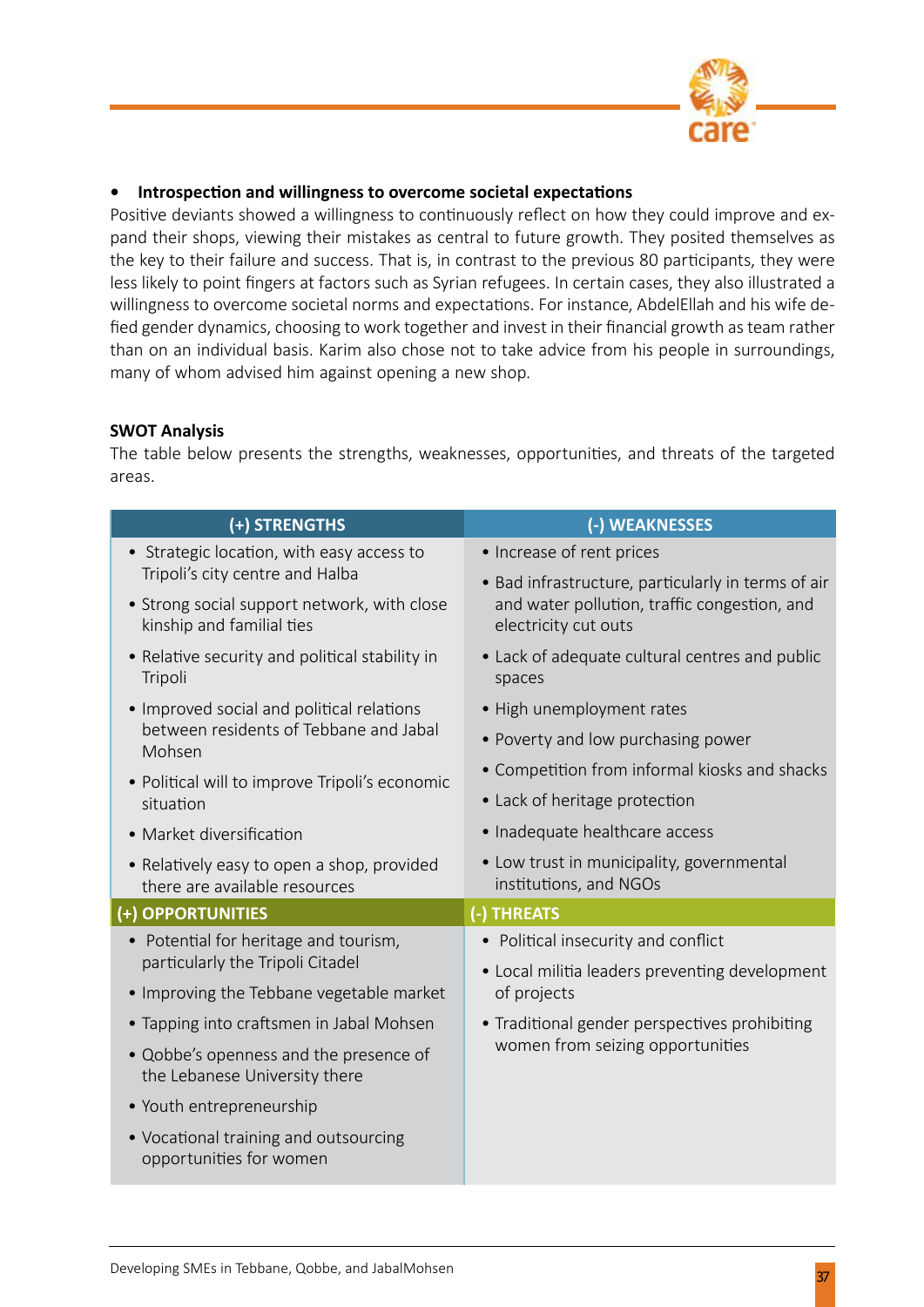

#### **Conclusions and recommendations**

#### **1.24 Neighborhood-level assessment**

Jabal Mohsen. Prior to 2005, i.e., when the Syrian regime pulled its forces outside of the country, residents of Jabal Mohsen noted that they had felt protected politically. Further, economically, they were a key point for trade and smuggling from and to Syria. This perception has changed and residents note that there is a strong feeling of geographical and political isolation. The lack of hospitals and high schools in their neighborhood, for instance, pushes them to drive to Zgharta rather than El-Mina or the city center.

Yet, Jabal Mohsen is unique in that a high number of its residents are employed in the government and the army. As such, some participants noted that an increase in government salaries would create a ripple effect in their neighborhood. Further, there are a high number of skilled craftsmen, who have experience working in carpentry, furniture making, sewing, and carpet weaving. However, since their products were mainly sold in the city center and other areas, such as Koura or Beirut, there has been an exponential decrease in customers. Consequently, skilled workers chose to invest in enterprises that can benefit from the local population, particularly given that their trade ties with Tebbane were severed. Some examples include mobile and phone services, minimarkets, and even vegetable shops.

On the other hand, a cursory glance suggests that Jabal Mohsen is improving steadily. There are a lot of new cafés open and it has become more common to spot young people and women outside in public spaces. The Syrian crisis appears to have affected Jabal Mohsen the least. Jabal Mohsen has always had close ties to Syria and Syrians in general. Historically, a lot of Syrians migrated to Lebanon during the 1980s and were able to attain residence permits or even Lebanese passports. One interviewee noted that he had been working in Lebanon long before the crisis and had a residence permit to show. Another huge percentage of residents is from Akkar. Following the 2011 Syrian refugee crisis, not a lot of refugees settled in Jabal Mohsen due to sect-related concerns.

Qobbe. In Qobbe, one of the most repeated concerns is the relocation of the Lebanese University to Koura in 2019. According to participants, people's livelihoods depend largely on the students and teachers printing, buying books, sitting at cafes, or buying from their shops. An owner of a café next to the university, for instance, said that the transfer of the law faculty has already taken a toll on him, adding, "What will happen when all of these branches leave?" As such, policy makers should pay specific attention to what will be implemented in the university's place, with a persistent push for a sustainable alternative.

However, Qobbe's strategic location, close to the historic areas in Tripoli and the agricultural areas of Danniye, can facilitate trade relations. This is relevant, particularly because Qobbe has a diverse market, with a variety of clothes shops, restaurants, and budding cafes. There are also a growing number of beauty salons and more advanced electronic and cell phone shops, with women working in a variety of different enterprises. As such, there is less of a reason to leave Qobbe and go to the city. Moreover, there is more openness to training, especially if there is a skill to be learnt.

Tebbane. Arguably, Tebbane is the most impoverished area under study. However, the market, which was almost totally dominated by vegetable markets and mechanic shops, has had to diversi-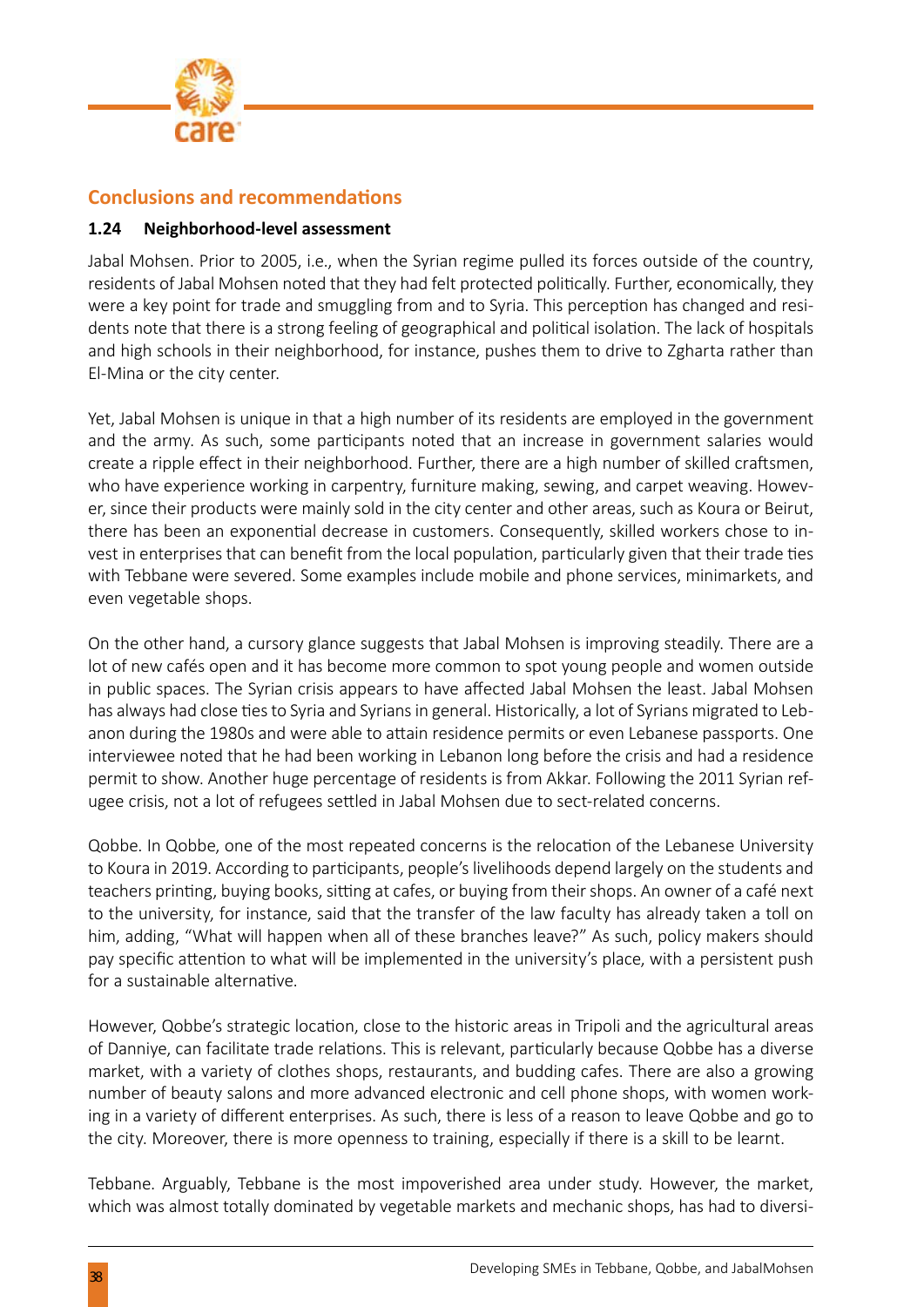

fy after the continuous waves of violence. Yet, many residents' livelihoods depend on the vegetable souq, which is composed of multiple shops, all the way from the city centre to the middle of Tebbane. Shop owners and vendors from the western side of Tebbane buy their vegetables from the souq and then proceed to sell it to surrounding neighbourhoods. The past two years, more people from Jabal Mohsen, Qobbe, and its surrounding areas are returning to buy vegetables from Tebbane. However, the informal selling of vegetables on highway areas, such as the Jounieh road has decreased sales. However, the move of the vegetable souq from its historical location to the Al-Saki neighborhood in August worries residents. This move is part and parcel of a development project and while some participants noted that it would be more accessible, given the traffic in Tebbane, vegetable shop owners are cautious about how it may affect their shops.

Generally speaking, Tebbane's location is more open than Jabal Mohsen, and residents feel less isolation, making it more common for Tebbane's residents to work in the city centre in occupations like taxi drivers. However, like Jabal Mohsen, the area is still heavily controlled by 'kbar el manta2a', i.e. the local leaders.

Many of Tebbane's 'original' residents have moved to Mina, Qobbe, and Koura, and today Palestinians, Syrians, or Lebanese from poor villages in the North populate Tebbane. As per the survey, they have been highly affected by the Syrian refugee crisis, although interview participants cloaked their frustration with the rhetoric of "we have to take care of our Sunni brothers". The imams and sheikhs of the area, who have a huge influence on the local population, have advocated this rhetoric. However, there is still visible resentment. According to residents, Syrians received a lot of support and funds from the UN and other NGOs. Consequently, rent prices increased significantly because, according to an interviewee, the UN and other international agencies covered rent prices for Syrians. However, when the Syrian refugees left Tebbane, the hiked prices remained the same. These host-refugee grievances aren't pronounced in all the fields. For instance, Syrians, who have long worked in agriculture in Lebanon, have always had ties to Tebbane because of its vegetable souq. As such, the refugees that moved in to Tebbane were mostly those that already had families working in its vegetable souq. Vegetable shop owners working in wholesale markets benefited from the sprouting of informal vegetable markets by Syrian refugees, but owners of small vegetable shows bore the brunt. According to the interviews, many Syrians left Tebbane following the wave of violence in 2012-2013.

#### **1.24.1 Recommendations**

The recommendations tackle both long-term and short-term interventions. They consider the main constraints – identified in the PCA and the qualitative analysis – and the opportunities, with the aim of tapping into potential solutions while acknowledging political and economic realities. The recommendations also pinpoint the need to look further into certain changes happening in the area, such as the relocation of the vegetable market in Tebbane and the Lebanese University in Qobbe, to find sustainable economic and social alternatives.

#### **1.24.1 Long-term interventions.**

**Multi-sectoral community-based interventions:** Interventionists should approach enterprises with a community-based approach, seeking to partner with existing on-the-ground initiatives, such as UTOPIA, SHIFT, Rouwad, and MARCH. This would ensure that collective experiences, lessons, and practices are shared, with the aim of coordinating and collaborating with community members and active CBOs in future projects.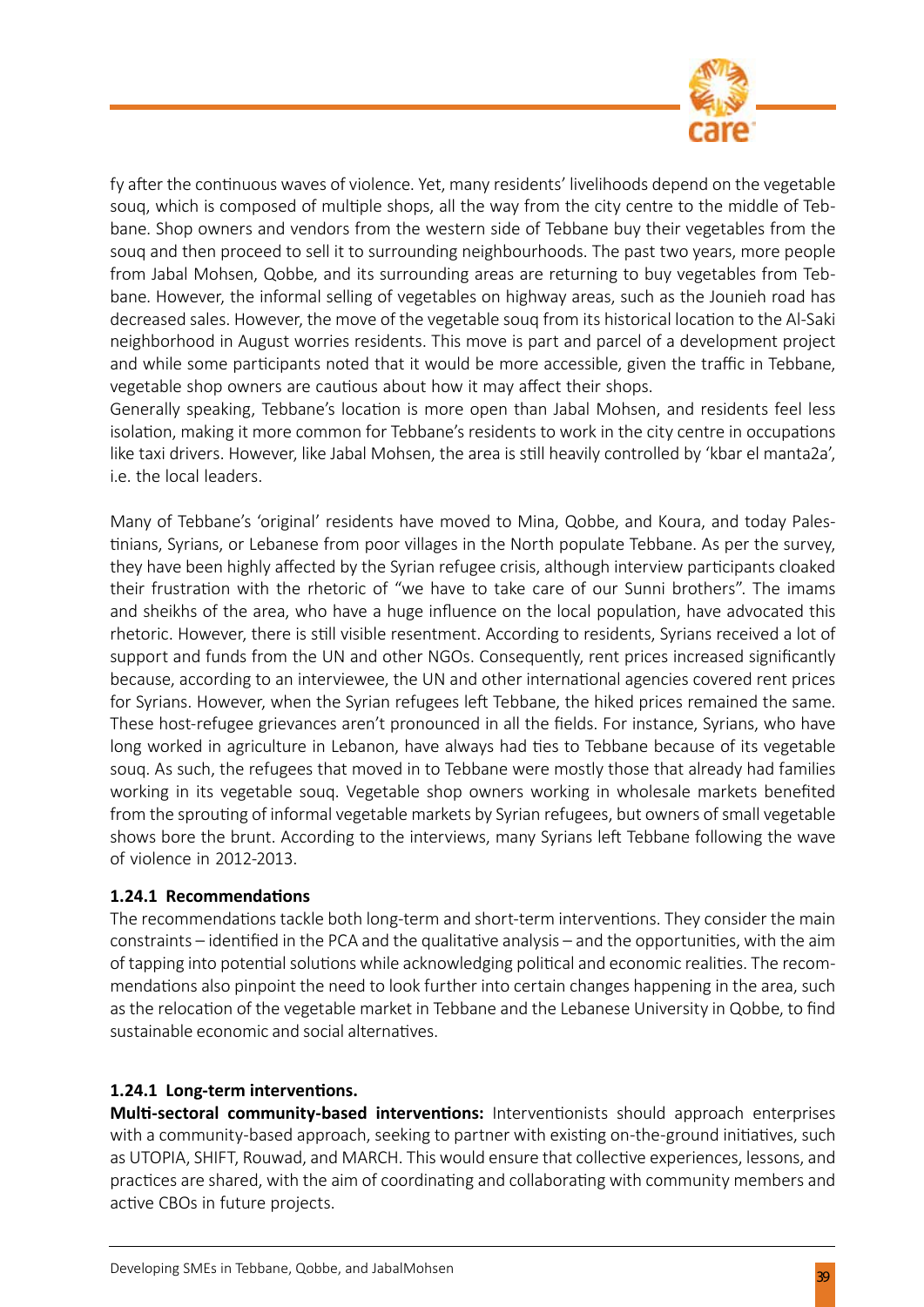

Re-establishing infrastructural and cultural networks between Tebbane, Jabal Mohsen, Qobbe, and the rest of Tripoli: In addition to improving the infrastructure, it is necessary to cultivate networks between areas historically at war. Indeed, prior to the fueling of conflict, both neighborhoods had strong trade and cultural relations. Interventions should have conflict-sensitive approach in order to incorporate peacebuilding initiatives, especially amongst the youth. In the long run, these programs may include art projects for youth from the different areas, innovative school programs, trading networks, local peace platforms, and other 'infrastructures for peace.'39 This would contribute to interdependent networks that may become sustainable mechanisms for dialogue and conflict-management in the long run.

**Collaborating with the Al-Fayhaa Union of Municipalities:** Establishing a unified vision alongside the municipality, with regards to Tripoli's local economic development, is critical, particularly since a lot of new projects are being established. This will help create strong synergies between governmental bodies, NGOs, IOs, and donors.

**Investing in restaurants:** Based on the needs assessment, residents tend to go to the city center to shop, eat and drink at bigger cafes. Investing in a restaurant next to the Citadel, for instance, would be helpful in attracting outsiders and creating job opportunities. As identified, one of the main opportunities is the growing sense of safety in Tripoli. Investing in touristic opportunities (following a comprehensive study and risk assessment) can help generate some job opportunities and

**Better healthcare access:** Residents suffer from the lack of satisfactory healthcare access and the absence of adequate pharmacies in the targeted areas. This is particularly felt in Jabal Mohsen, whereby residents tend to go all the way to Zgharta for medication.

**Safe public spaces:** There is a strong need for community areas that children can feel safe playing in, women can stroll around comfortably, and community members can relax and eat. One of the main opportunities identified refers to the importance of revitalizing and establishing public spaces. Such efforts also contribute to fostering communication between community members from the different neighborhoods.

**Improving schools:** The low level of education is a critical aspect that needs to be dealt with. Public schools should be invested in, and there should be financial aid to help residents even with the minimal yearly fees. Since women cited interest in working at schools in administrative positions, improving schools could also be an opportunity to create jobs for women in safer environments.

**Sustainable alternative to Lebanese University's relocation:** Qobbe's livelihood heavily depends on the presence of the Lebanese University. So far, there has been no mention as to what will replace it once all branches are transferred to Koura. As such, advocating for sustainable, job-creating alternatives is necessary. This would require studying the possible alternatives and discussing them with governmental and university-related officials.

**Sustainable alternative to the move of Tebbane's wholesale market:** Despite the growing market diversification in Tebbane, a lot of residents will suffer from the movement of the wholesale market

Aldrighetti, L, Infrastructures for Peace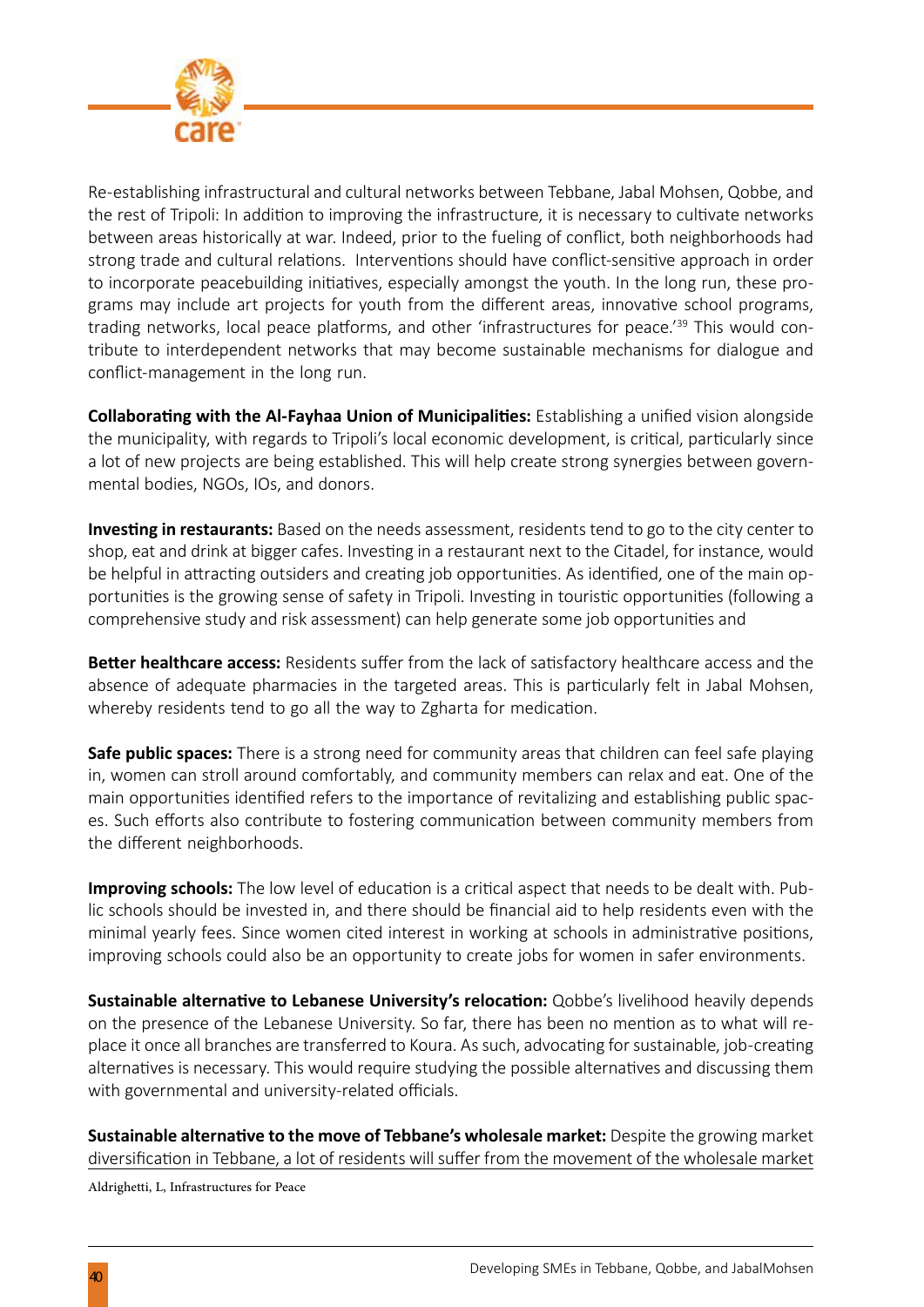

to the Al Saki neighborhood. Transportation-related and financial concerns should be alleviated to ensure that residents' livelihoods are not directly affected.

**Connecting with advocacy forums related to social protection, gender sensitivity, and improved economic viability:** Despite the efforts undertaken by the local community, there is still a huge gap in Tripoli that needs to be filled with regards to social and economic growth. Advocating for policies that support better conditions and ensure better access for residents is still critical. Policies should particularly focus on youth and civic participation, education level, cultural heritage, and public infrastructure. Such advocacy can be geared towards businesses, policy-makers, other CBOs, and politicians.

**Preventing market saturation by diversifying both skills and enterprises:** Studies warn that interventions tend to focus on one sector alone, thereby leading to market saturation. This is evidenced in Beqaa with, for instance, autocar and transportation providers. In all three targeted areas there is a heavy focus on petty trade, food shops, and mechanic workshops. New service-driven and skilled ventures, such as food processing, clothes making, pharmacies and hospitality, are necessary. If comprehensive training and follow-ups are done to contribute to economic diversification, the identified challenges of unskilled labor and gender dynamics may be tackled.

#### **Short-term interventions:**

**Connecting local women to touristic, agricultural, and urban initiatives through value chain linkages:** There has been a series of budding initiatives – such as bazaars, urban markets, sustainable fashion and fashion schools, and festivals – throughout the country that showcase handicrafts and other food products by women and women cooperatives. Most of the time, women from vulnerable regions do not have access to the market and live in areas with low purchasing power, and although financially unsustainable in the long run, such public exposure can help them attain some income. As such, if they have certain skills, such as sewing and tailoring, or preparing food and niche 'Tripoli' sweets, they can benefit from a connection to initiatives such as Souk el Tayeb, Badaro Farmer's Market, Souk el Akel, Creative Space Beirut, and Sarah's Bag. With regards to the food aspect, the approach should incorporate value chain linkages with producers and distributers at Souk el Tayeb and other similar ventures, to ensure better sales. Fashion initiatives such as Sarah's Bag and Creative Space Beirut<sup>40</sup>, which seek out impoverished locals, teach them skills, and ensure a large sum of the profit goes to them, are also potential partners for women in Tebbane, Qobbe, and Jabal Mohsen. Such an undertaking would be a marker of the entrepreneurial spirit and sense of safety identified as an opportunity, while tackling the challenges of the barriers women face in entering the market.

Sense of safety, entrepreneurial spirit, location and revitalization of public spaces, outsourcing, community based organizations access to finance, lack of sklled labor, absence of governance structures, accessibility and infrastructure, informality, gender dynamics

**Establishing/reviving women's support networks and cooperatives:** Given the limiting gender dynamics for women, it is critical that there are support networks and safe spaces for women to learn new skills, share success stories, and attain more information on how best to access markets. Such an initiative can also expand to incorporate inter-gender dialogue sessions, whereby discus-

One of the alumni from this group participated in a UN Women Project x Safadi execution, funded by both UN Women and Japan. He implemented a fashion design workshop for women based in Tripoli.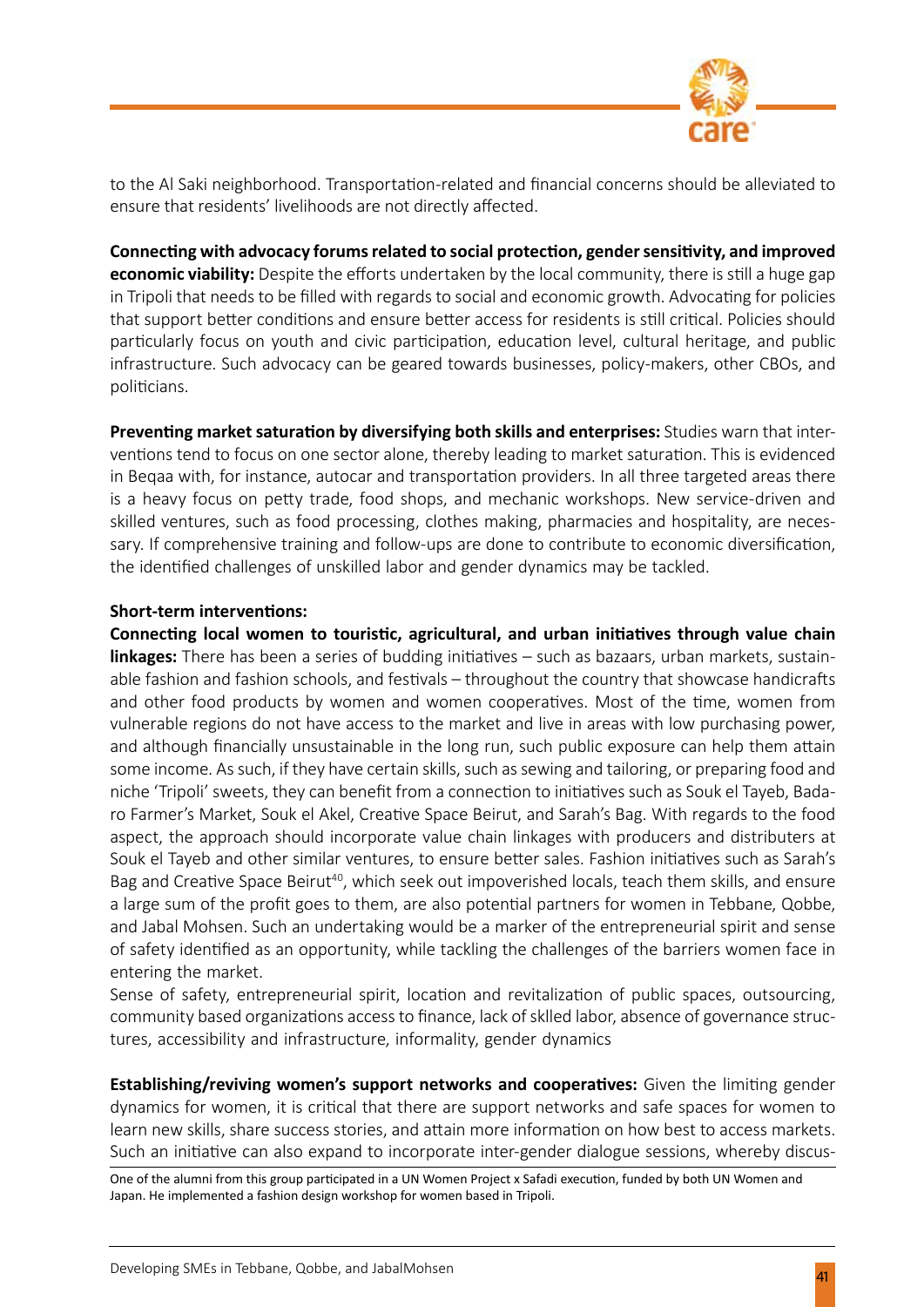

sions revolving around the importance of women working, the tensions over income, and the damage of domestic violence are approached in a culturally sensitive manner.

**Vocational training for youth:** The widespread lack of education and access to education signals the importance of vocational training that targets the youth. This recommendation is essence for improving the lack of skilled labor. Indeed, in addition to the lower cost needed, the technical focus of targeted vocational training enables better entry into the market and increases labor competitiveness. However, there should be two levels of training, one which tackles technical skills, such as IT, graphic designing, event planning, digital marketing, and a second that is more practical and apprenticeship-oriented in its approach. The former should collaborate with existing successful enterprises, such as restaurants, sweets-making shops, sewing and tailoring factories, carpentry workshops, etc. Moreover, the latter is particularly relevant, given the upcoming implementation of the TSEZ, which will seek out skilled and semi-skilled locals from Tripoli and its surrounding areas. Connecting youth to internship, job opportunities, and vibrant clubs in the city center: Previous experiences with vocational training highlight that one of the biggest problems is the lack of follow-up consequent to the training. Connecting trained youth to internship opportunities with NGOs, businesses, and workshops is critical, in addition to helping them network with active Tripoli-based clubs such as the Rotary Club of Tripoli and the Tripoli Entrepreneur Club. This would encourage entrepreneurial initiatives as well.

Developing business-training curriculum for enterprise owners: Established entrepreneurs should be exposed to trainings that encompass both technical management (budget planning, financing, marketing) and soft skills training, with the aim of helping them transition from nano-enterprises to micro-enterprises. These trainings should incorporate enterprise-specific opportunities for growth while taking into account the market dynamics. If possible, successful local entrepreneurs from shops such as Hallab, El Dorado, Sa7se7 café' (identified as positive deviants) should lead some of the trainings.

Tapping into already skilled workers in Jabal Mohsen through the existing trade union: The prevalence of skilled workers in Jabal Mohsen, specialized in handicrafts, upholstery, carpentry, and sewing, should be capitalized on. As noted above, the waves of violence pushed them to take on other jobs that cater specifically to their local population. As such, the number of skilled labors working in their craft decreased significantly. Tapping into this misplaced talent, through workshops, bazaars, and exhibitions, can generate job opportunities, in addition to assisting Jabal Mohsen regain its identity and heritage. There is an active trade union for those working in carpentry, furniture making, and handicrafts. A number of trade unionists broke apart from the previous trade union, to form the trade union for wood manufacturing and specialized furniture. They have been active with mobilizing support and receiving funds, in addition to pressuring the government to reduce the importation of furniture from abroad.

Investing in cultural initiatives and community spaces: Deconstructing stereotypes of the targeted areas both amongst the locals themselves and incoming visitors is critical. One way to do so is to beautify the area, through resident-led colorful artwork and graffiti, which can become a point of community attraction (examples include Mar Mikhael, the old city centre of Tripoli, Sour's port areas, and Batroun). The artwork should be culturally relevant and creative, to help mark the areas' significance. There should be collaborations with relevant stakeholders, such as the municipality, and established artists/ventures working on urban art, like DIZHAYNERS<sup>41</sup> and Jad El Khoury<sup>42</sup>. Other

#### www.dizhayners.com

/http://www.herskhazeen.com/burj\_alhawa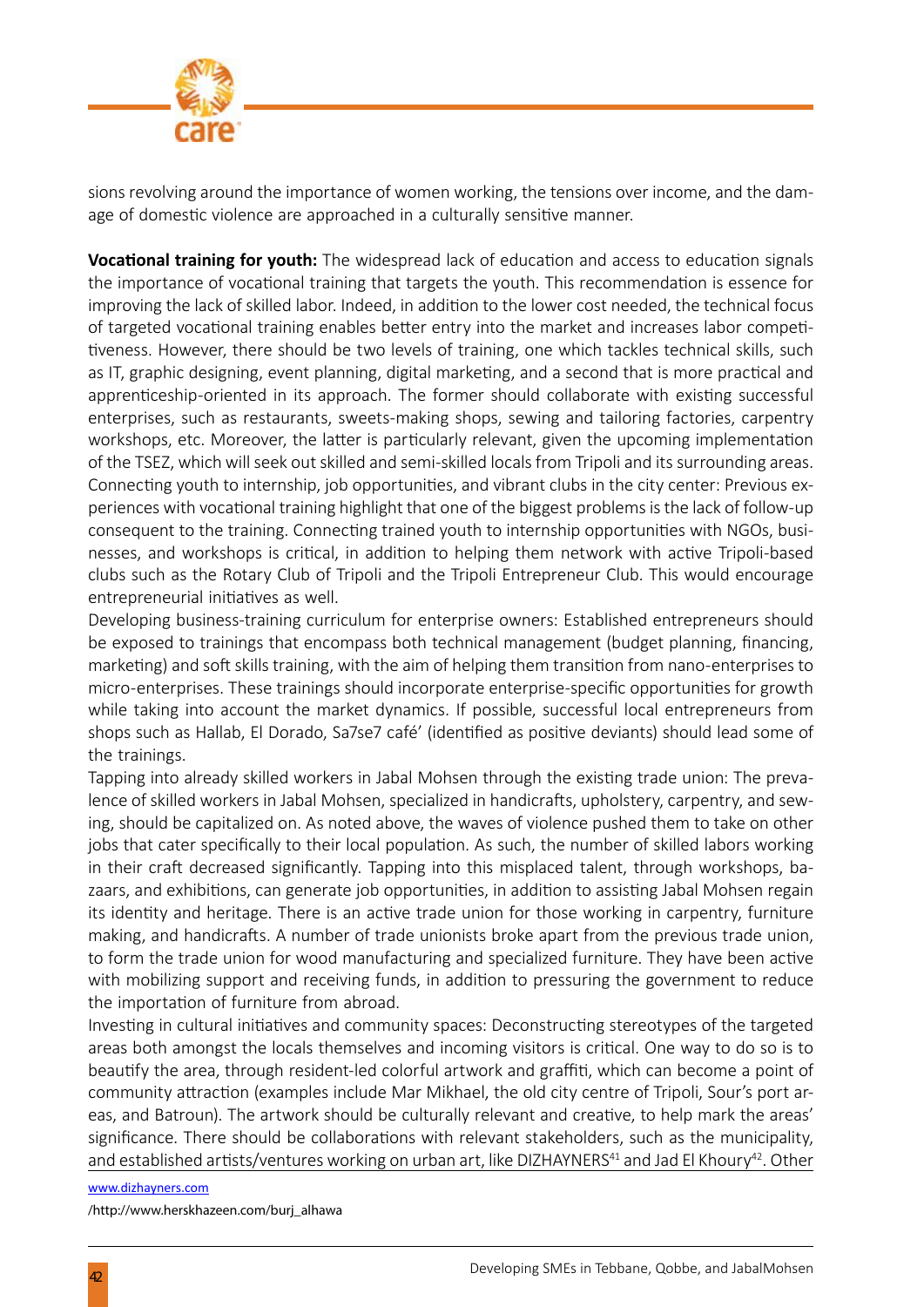

examples can be youth-led urban tours, such as the one led by UTOPIA<sup>43</sup>, that start from the old city center and move towards Tebbane and Jabal Mohsen, taking into account the Tripoli's citadel and other local heritage landmarks.

Access to start-up capital, financial support and microfinance: As noted above, one of the biggest constraints for businesses is access to finance. As such, it is critical that beneficiaries' access to finance is facilitated through linkages with micro-finance institutions, such as Al Majmoua. This may be coupled with assistance in establishing informal saving mechanisms. Access to finance would encourage businesses to diversify, improve their facilities, and expand their shops.

/http://utopialebanon.org/events/5/cultural-tour-in-tripoli-and-insight-into-electoral-law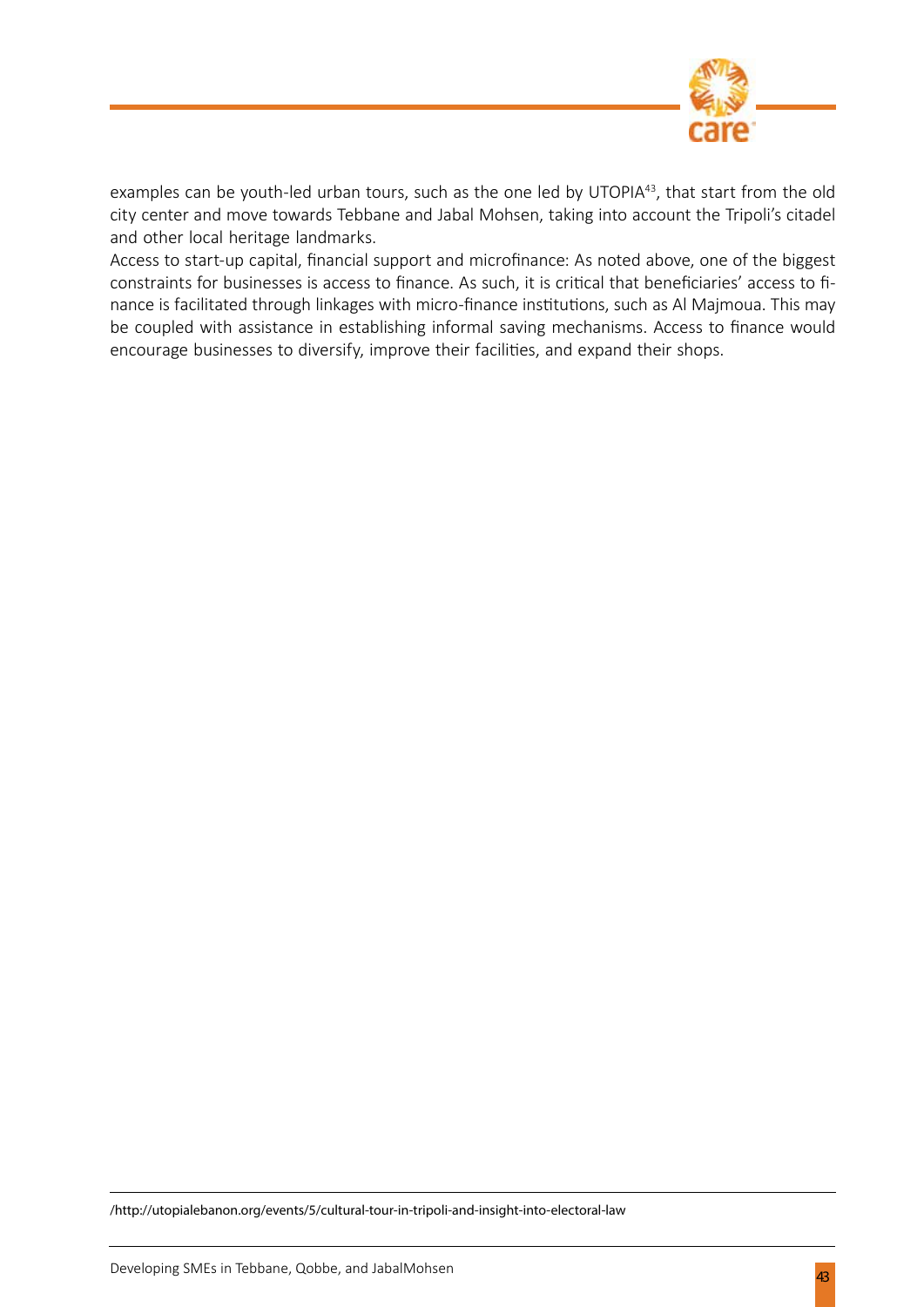

### **Annex 1: Questionnaire**

#### **Anchor / time line change**

- 1. Can you tell us what were the main changes between when you started and today?
	- a. Can you tell us when was your best year? (Why? What was different? Did you expand your work because of the positive change that this year brought?)
	- b. The worst year? (Why? What changed? What did you do to solve the problems faced?)
- 2. Did the Syrian crisis impact your business? How? (positively and/or negatively)

#### **Barriers to growth**

3. We have discussed barriers to growth in the questionnaire, but we would like to discuss them with you further – what are the main challenges your business faces? (let him cite three)

i. …

ii. ….

iii. ….

- a. Are there any opportunities? (if possible let him cite 2 or 3 do not stress on the questions if he says no)
	- i. …

ii. …

iii. …

b. Are there opportunities you could not take because of business constraints? What are they?

c.

#### **Positive deviance**

- 4. What are key success factors for a business in your sector?
- 5. What are key success factors for a business in your region?
- 6. Can you give a positive example of an entrepreneur or a business in your field, or in your region?
- 7. Do you consider yourself to be different from others in your field of work? Why or why not?

#### **Workforce**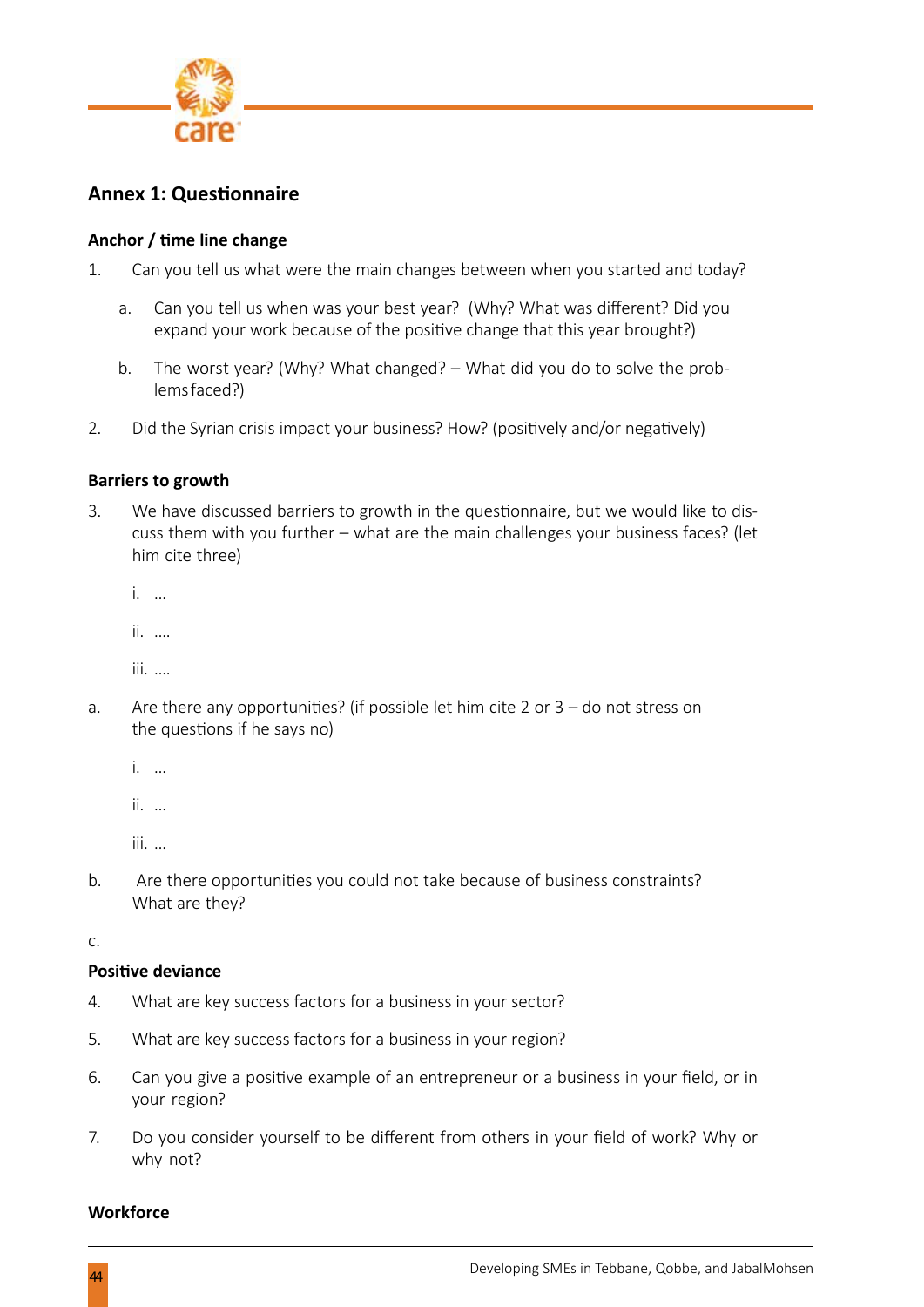

- 8. How did you learn to manage your business?
	- a. What are the main tasks you undertake on a daily /weekly/ monthly basis?
	- b. Which one of the tasks do you find the most challenging?
	- c. Which one of the tasks do you delegate to your employees?
		- i. Why don't you delegate more tasks to them?
- 9. What are the skills you look at when hiring an employee (ask the interviewee to elaborate and differentiate between the importance of soft and technical skills)?
	- a. List the three most important soft skills and the three most important technical skills (ask him to do so after the discussion).
	- i. Soft skills
	- i. ..
	- ii. …
	- iii. …
	- ii. Technical skills
	- i. …
	- ii. …
	- iii. …
- 10. Can you tell us how did you hire your employees?
- 11. Do you think Syrian workers have helped you improve your business? How?
- 12. Do you have women employee?
	- a. (if yes) do you think they have helped you improve your business? How?
	- b. (if no) why don't you hire women?
- 13. What do you believe are the skills yourself and your employee need to improve to improve your business competitivity?
	- a. Would you be willing to engage in a BDS and skills development program?
	- b. Do you have an apprentice / intern? Would you be willing to take one (ask when it does apply to the industry and business type).
- 14. Are you willing to send your employees to training sessions during working hours?

#### **Market dynamics**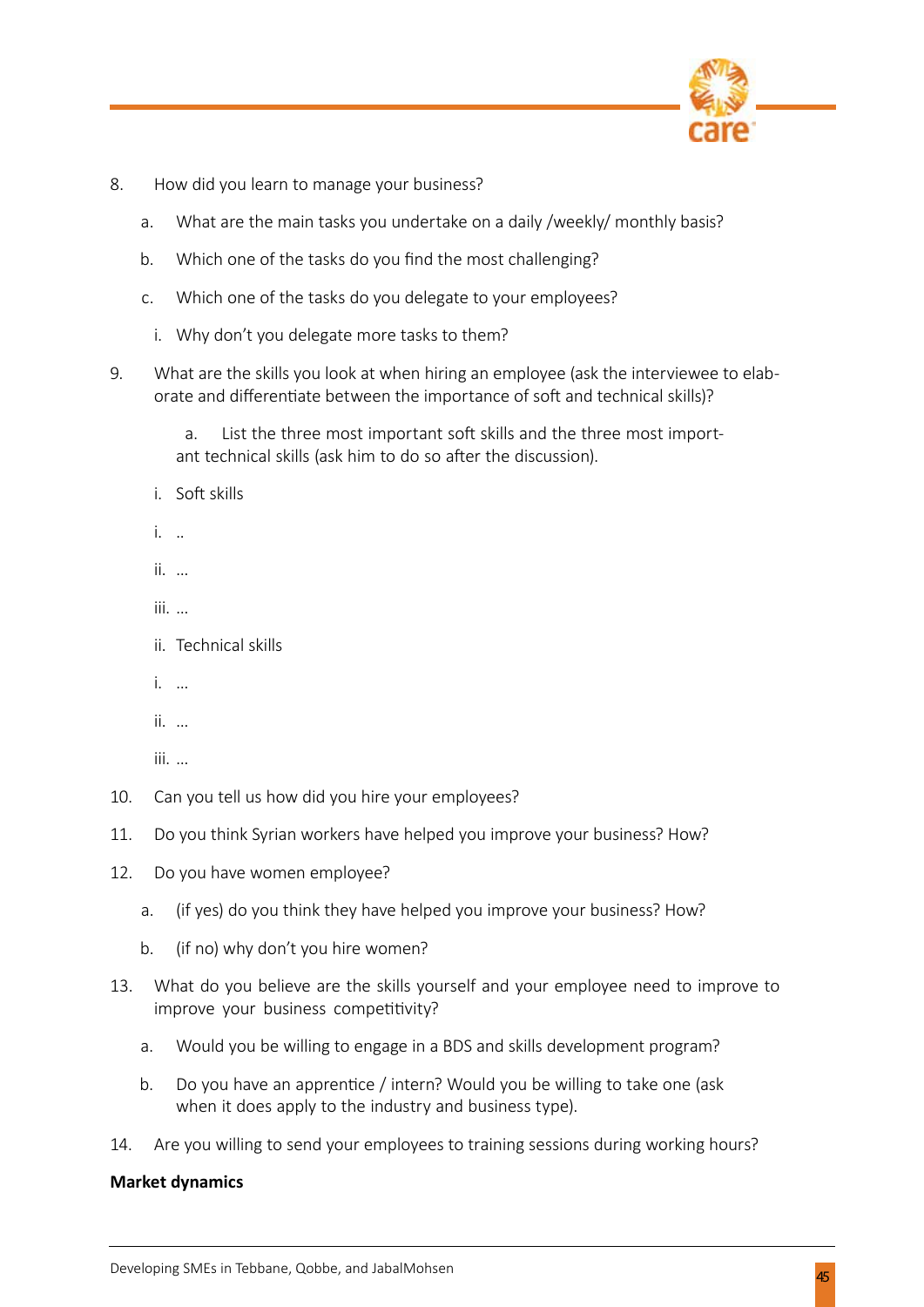

- 15. In your opinion what are the current market trends in your sectors of activities (more/ less demand, higher /lower prices, new businesses, competition)?
- 16. Can you describe the profile of your clients?
	- a. What do you think are the factors that influence their choices in buying products/services from you?
	- b. How do you describe your product compare to other businesses in your field (in term of both price and quality)?
	- c. What do you think makes you different as a business?
- 17. Do you have long term standing relationship with your suppliers/ clients?
	- a. Do you use the services of a middlemen? Can you describe your relationship?
	- b. What are the prominent distribution channel used? What is the % distribution of sales across each channel?
- 18. Do you think there is unfair competition? From who?
- 19. Overall how would you describe your marketing strategy?

#### **Institutions formal and informal**

- 20. What do you expect from the government? From the municipality?
	- a. From local political leaders and newly elected MPs? And upcoming government?
- 21. Have you heard of the Tripoli Special Economic Zone project?
	- a. What do you think it will change?

Is there any question you would like to ask us?

EXIT

Prior to the interview, the survey will be handed over:

#### **1 Enterprise growth**

- 1.1 Revenue growth rate in last 3 years (per year)
- 1.2 Did you recently undertake an investment (equipment, expansion, technology, BDS, raw material)? 1- Yes 2- No
- 1.3 Can you please describe it?
- 1.4 How did you fund it: 1- own funds 2- formal bank loan 3- formal Micro finance institutions loan 4- informal loan 5- Family support
- 1.5 What is your weekly turnover / sales: